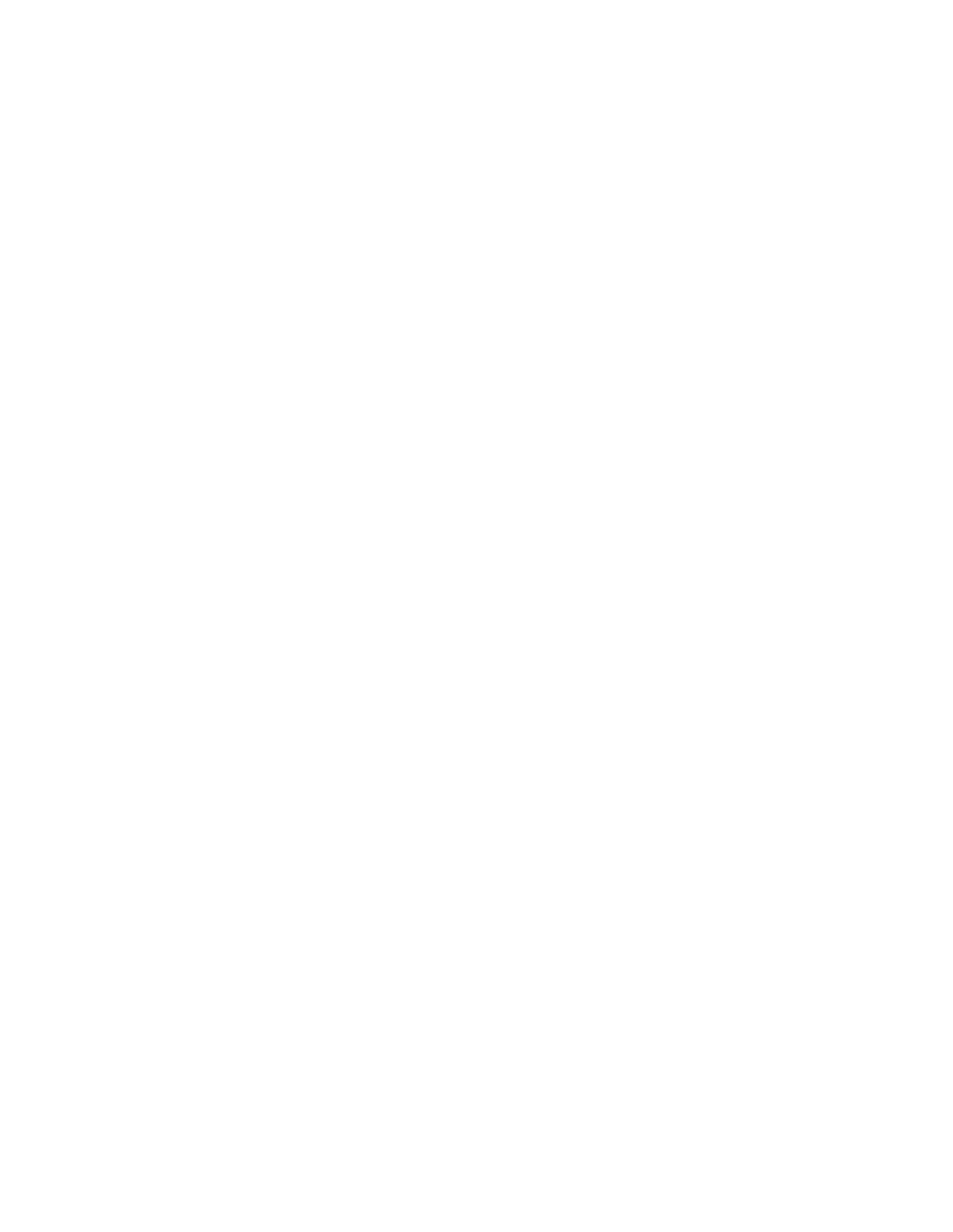Final Report of the AACSB International

# **Impact of Research**

Task Force



**AACSB International –**

**The Association to Advance Collegiate Schools of Business** 777 South Harbour Island Boulevard Suite 750 Tampa, Florida 33602-5730 USA Tel: +1-813-769-6500 Fax: +1-813-769-6559 www.aacsb.edu

© 2008 AACSB International Reprinted 2012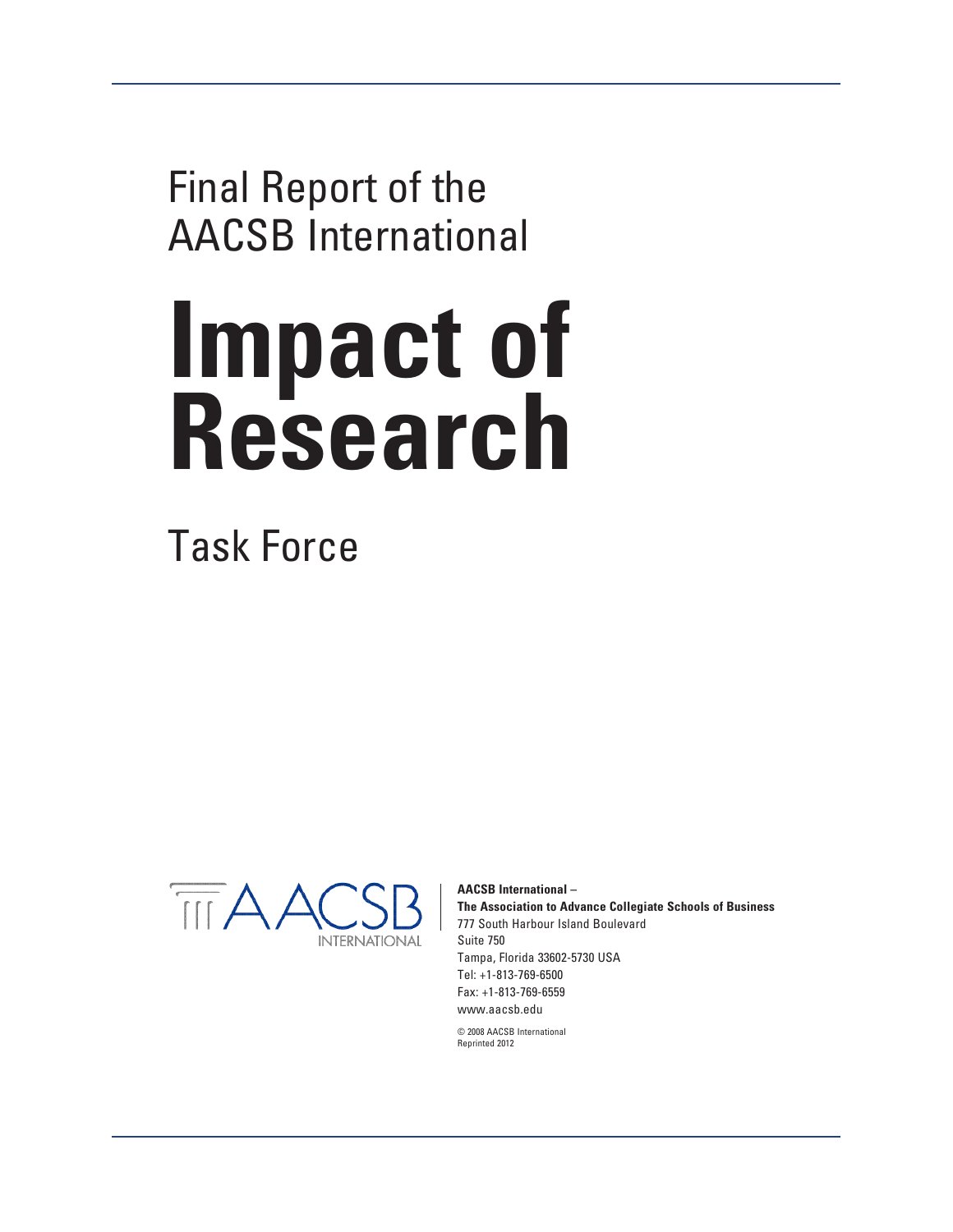# Impact of Research Task Force

#### **Chair**

#### **Joseph A. Alutto**

Executive Vice President and Provost Ohio State University

#### **Members**

#### **K.C. Chan**

Secretary for Financial Services and the Treasury, The Government of the Hong Kong Special Administrative Region

#### **Richard A. Cosier**

Dean and Leeds Professor of Management, School of Management and Krannert Graduate School of Management, Purdue University

#### **Thomas G. Cummings**

Professor, Marshall School of Business, University of Southern California

#### **Ken Fenoglio**

Vice President, Training, AT&T

#### **Gabriel Hawawini**

Chaired Professor of Finance, INSEAD, and Visiting Professor of Finance at the Wharton School of the University of Pennsylvania

#### **Daniel R. LeClair**

Vice President and Chief Knowledge Officer, AACSB International-The Association to Advance Collegiate Schools of Business

#### **Cynthia H. Milligan**

Dean, College of Business Administration, University of Nebraska-Lincoln

#### **Myron Roomkin**

Professor, Weatherhead School of Management, Case Western Reserve University

#### **Anthony J. Rucci**

Senior Lecturer, College of Business Administration, The Ohio State University

#### **Edward A. Snyder**

Dean and George Pratt Shultz Professor of Economics, University of Chicago Graduate School of Business

#### **Jerry R. Strawser**

Interim Executive Vice President and Provost, Mays Business School, Texas A&M University

#### **Robert S. Sullivan**

Dean, Rady School of Management, University of California, San Diego

#### **Jan R. Williams**

Dean and Pilot Corporation Chair of Excellence, College of Business Administration, University of Tennessee at Knoxville

#### **Mark A. Zupan**

Dean and Professor, William E. Simon Graduate School of Business Administration, University of Rochester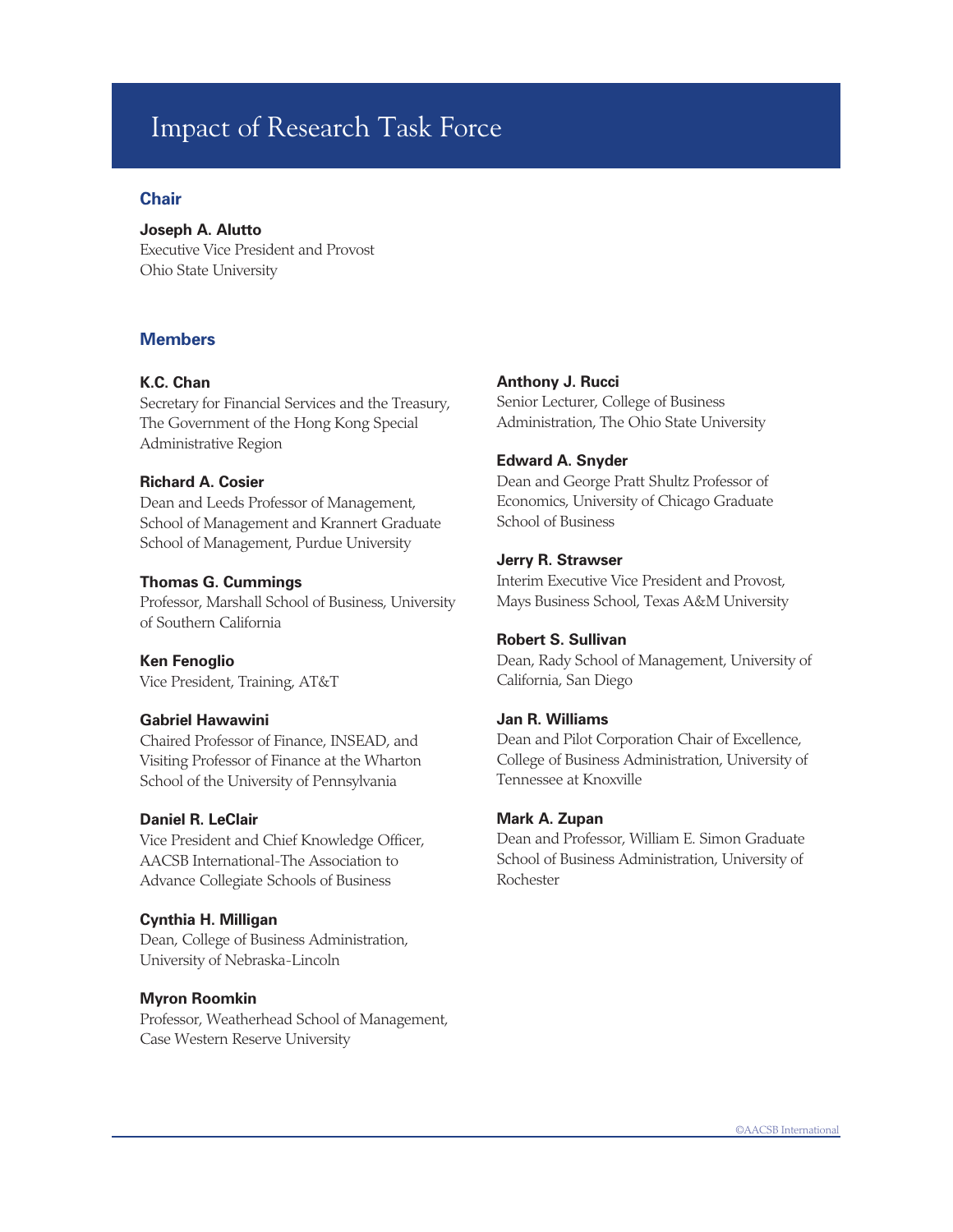# Table of Contents

| Scholarly Inquiry and Intellectual Contributions12                                                                                                                                                                   |  |
|----------------------------------------------------------------------------------------------------------------------------------------------------------------------------------------------------------------------|--|
| Exploring the Value Proposition for Business School Research15                                                                                                                                                       |  |
|                                                                                                                                                                                                                      |  |
|                                                                                                                                                                                                                      |  |
| Recommendation #1: Extend and augment AACSB accreditation guidelines<br>to require schools to demonstrate the impact of faculty intellectual                                                                         |  |
| <b>Recommendation #2:</b> AACSB should encourage and support efforts<br>to create incentives for greater diversity in institutional missions and                                                                     |  |
| <b>Recommendation #3:</b> AACSB should support, perhaps in conjunction<br>with professional associations such as the Academy of Management,<br>studies examining the linkage between scholarly inquiry and education |  |
| Recommendation #4: AACSB should develop an awards program to                                                                                                                                                         |  |
| <b>Recommendation #5:</b> AACSB should develop mechanisms to strengthen<br>interaction between academics and practicing managers in the production                                                                   |  |
| <b>Recommendation #6:</b> AACSB should study and make recommendations<br>to the business and management journal community designed to                                                                                |  |
| Recommendation #7: AACSB should identify and disseminate information about<br>best practices for creating linkages between academic research and practice 41                                                         |  |
|                                                                                                                                                                                                                      |  |
|                                                                                                                                                                                                                      |  |
| Committee on Issues in Management Education (CIME) 47                                                                                                                                                                |  |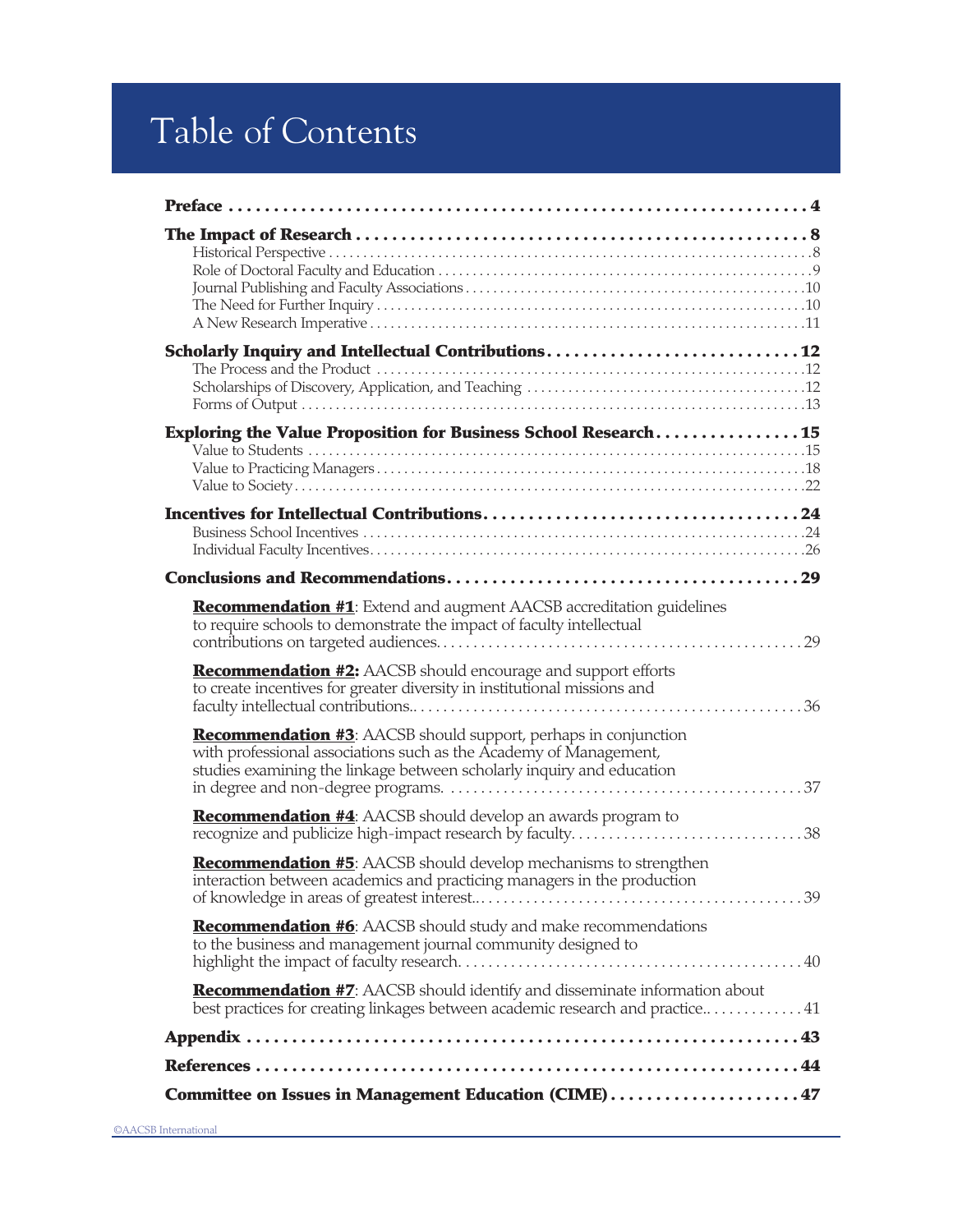# Preface

It is not easy to fix something when people cannot agree it is broken. Yet that is exactly what AACSB International asked from the Impact of Research Task Force, led by Joe Alutto of The Ohio State University. The Task For t is not easy to fix something when people cannot agree it is broken. Yet that is exactly what AACSB International asked from the Impact of Research Task Force, led by Joe Alutto of The Ohio State University. The Task Force was charged in 2006 with recom-Final Report gives business schools many reasons be proud of their growing commitment to scholarship, which has brought increased academic credibility among academic colleagues. It reaffirms that carrying out rigorous basic research in business and management is an important role that collegiate schools of business are uniquely positioned to fill. Through research, business schools have advanced the knowledge and practice of business and management.

But the Task Force has also exposed several obstacles which have prevented business schools from reaching their fullest potential and led to mounting criticisms from both inside and outside business schools. Existing faculty policies and systems have caused too much emphasis on counting journal articles and favored basic research over other forms of scholarship, such as contributions to practice and teaching. Meanwhile, channels to support communication and interaction between researchers and practicing managers have not been fully developed. The Task Force also admits that there is still much that is not understood about the role of research, such as its relationship with effective teaching and the future of academic publishing. To overcome these obstacles the Task Force offers seven progressive yet controversial recommendations that must now be collectively evaluated, especially for efficacy and feasibility, to determine the way forward.

This report marks the beginning of long-term AACSB efforts to increase the value and visibility of business school research. Already it has launched the business school community into a constructive dialogue about the successes and limitations of business school research, but it will take careful planning and development over a long period of time to deal effectively with all the issues and recommendations of the Task Force.

#### **Facilitating Constructive Dialogue**

No recent report about business schools has stirred so much controversy and debate as this one. The initial draft, which was issued for comments in August 2007, inspired provocative articles in several leading business magazines and newspapers and sparked passionate entries in the blogosphere. Nearly 1,000 business deans, directors, and professors have participated in formal discussions about the report or offered comments and suggestions. This widespread interest is not surprising; questions about research weigh heavily on the minds of business school deans. Biting criticisms have been lodged about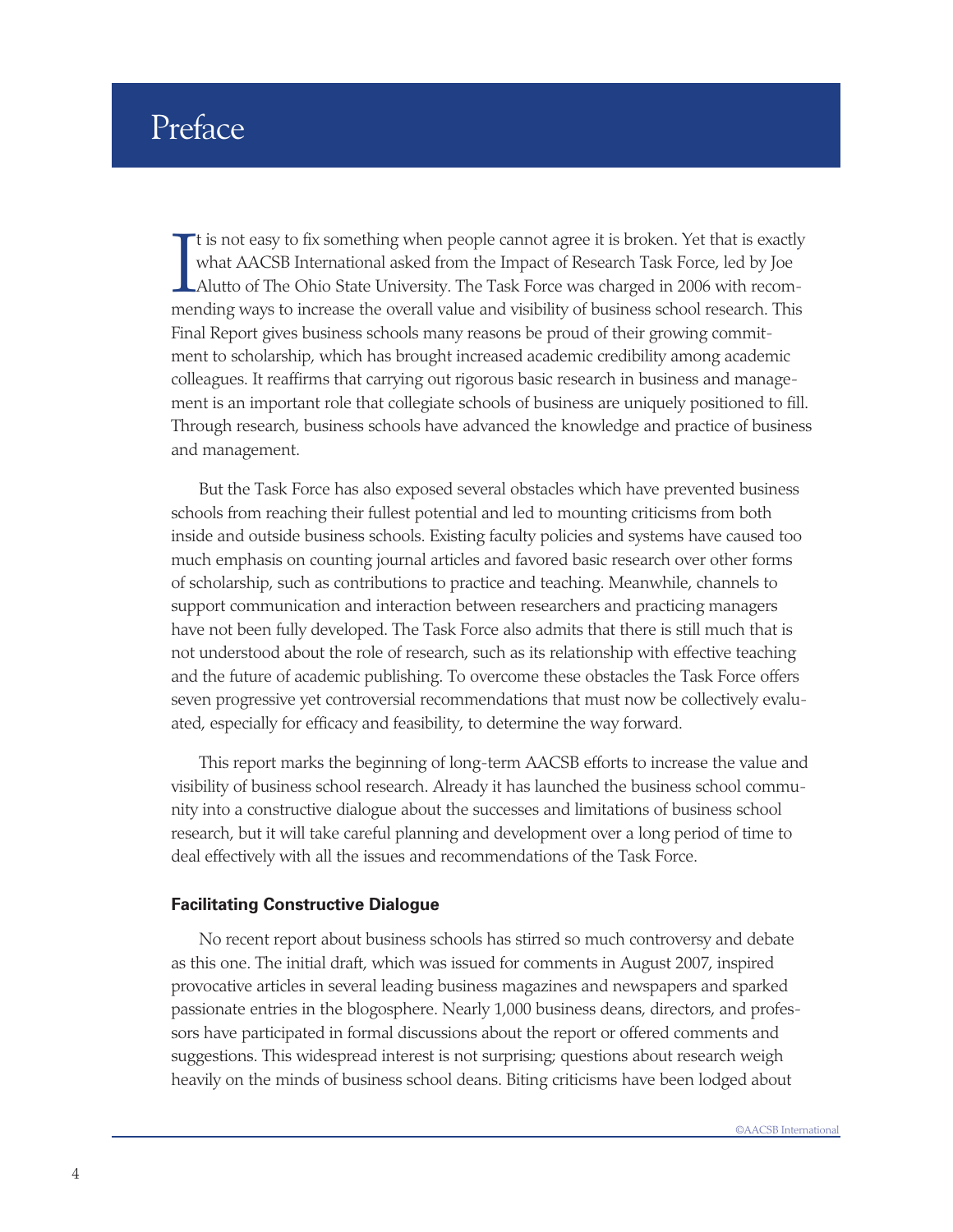the relevance and value of research coming out of business schools and, in a recent AACSB survey of deans, one in four deans cited the value proposition of research among their top three long-term concerns.

From this extensive discussion and debate among AACSB members has already come some progress. For example, based on feedback on the Draft Report, the Task Force has revised the report to ensure that it is interpreted clearly and consistently. Many of the comments, as well as published articles, about the report suggested that several important points and positions were unclear. Many readers, for instance, inferred that the Task Force believes that ALL intellectual contributions must be relevant to and impact practice to be valued. The position of the Task Force is that intellectual contributions in the form of basic theoretical research can and have been extremely valuable even if not intended to directly impact practice.

It is also important to clarify that the recommendations would not require every faculty member to demonstrate impact from research in order to be academically qualified for AACSB accreditation review. While Recommendation 1 suggests that AACSB examine a school's portfolio of intellectual contributions based on impact measures, it does not specify minimum requirements for the maintenance of individual academic qualification. In fact, the Task Force reminds us that to demonstrate faculty currency, the current standards allow for a breadth of other scholarly activities, many of which may not result in intellectual contributions.

Finally, the Task Force discussed the value of scholarship to students and practitioners through the channel of teaching and, for the time being, maintains the belief that research correlates positively with teaching effectiveness. It does not, as some readers have assumed, recommend that for accreditation faculty must show how research done by themselves and others is incorporated into curricula or courses.

This Final Report clarifies these points and incorporates interesting suggestions offered by readers of the draft. Several additional references and points have been added to lend support for the conclusions and recommendations in the report.

Perhaps the most significant revelation that has emerged from the extensive discussion is the realization that Recommendation #1, which is intended to move accreditation towards evaluating the impact of intellectual contributions, is particularly controversial. Though few have questioned its logic, many readers believe that it may be too difficult, if not impossible, to implement. Schools could have difficulty collecting the required documentation or coming up with suitable measures of impact, especially to demonstrate the direct impact of contributions to practice. Review teams and committee members would need to be retrained and institutional leaders would need to be persuaded to think differently about business school research. Some of these difficulties present unprecedented challenges for AACSB International and its member business schools. These comments have been heard and will be fully explored as the AACSB Board paves the way forward.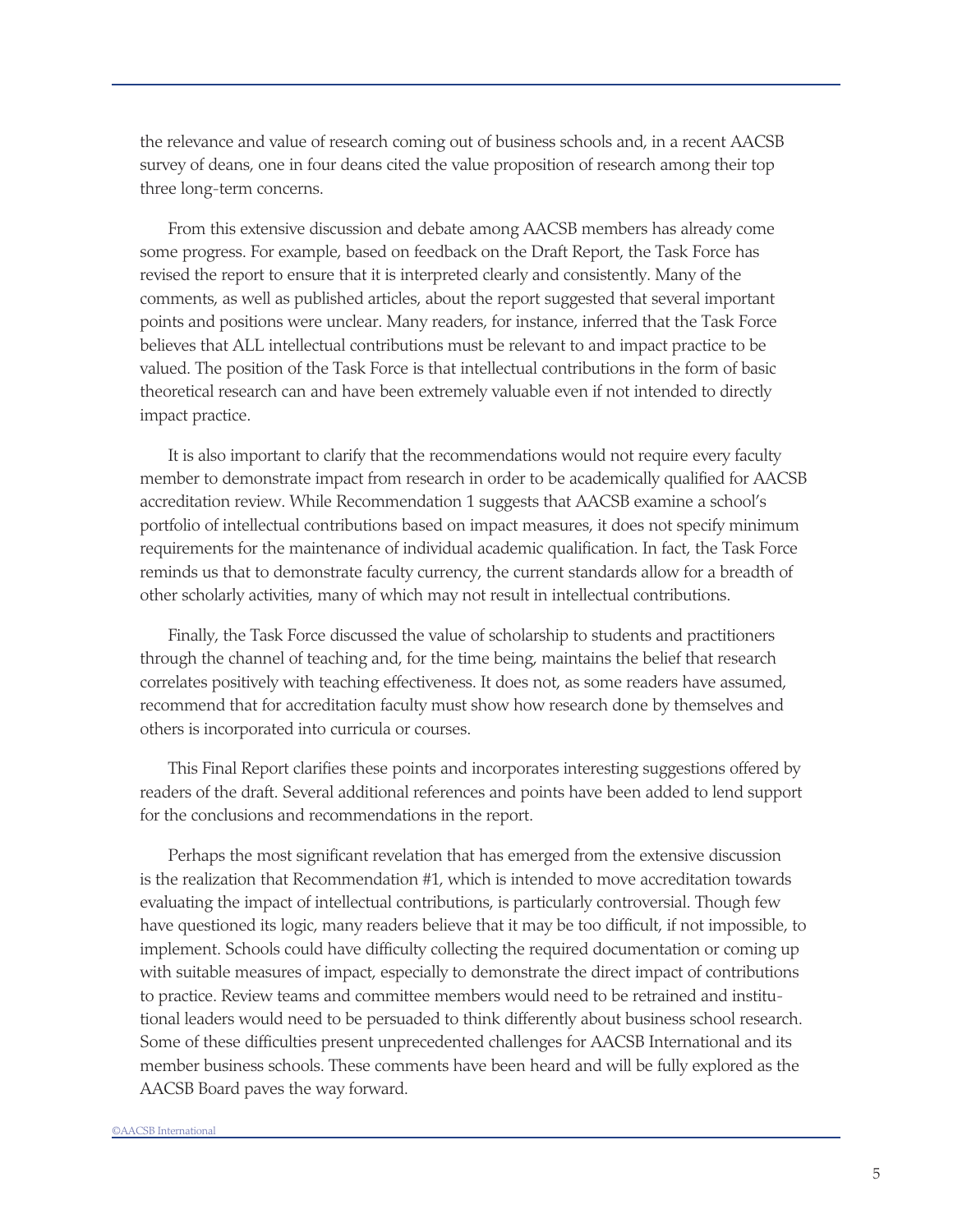#### **Paving the Way Forward**

From the start, it is important to clarify the role of the Impact of Research Task Force relative to the AACSB Board of Directors and its Committee on Issues in Management Education (CIME). Through CIME, the Board charged the Task Force and accepted its report. This indicates that the Task Force completed its charge, but does not imply agreement with the conclusions or obligate AACSB to implement all of the recommendations. The Board does intend to prioritize and address all of the recommendations over time, but with the guidance of an appointed champion and an implementation task force that is representative of AACSB membership. Together with staff, the task force will evaluate each recommendation for efficacy and feasibility and bring recommendations to the Board and CIME. In some, cases additional planning and research may reveal that a recommendation should be drastically modified or not pursued any further. In such cases, the champion shall seek CIME counsel and confirmation to formally dispose of the recommendation.

In conducting its work, the implementation task force is asked to adhere to four general guidelines. First, it should develop pilot testing programs to determine next steps whenever it is appropriate. The main objectives of the pilot tests should be to determine overall feasibility, assess the burden and costs to schools, and begin to develop appropriate tools and processes. Of special concern is Recommendation #1, considering the volume, diversity, and intensity of feedback it has generated. CIME and appropriate accreditation committee members expect comprehensive pilot testing to precede and inform any further plans to permanently extend and augment the standards to require schools to demonstrate the impact of faculty intellectual contributions on targeted audiences.

Second, implementation plans should specify appropriate communication and advocacy efforts consistent with the mission-linked accreditation philosophy of AACSB. To support some of the recommendations, AACSB must become a stronger, more effective advocate for different and innovative ways of thinking about business school research. For example, to open the way for more diverse forms of scholarship, presidents and provosts at some schools must be persuaded to adapt institutional policies and systems that allow business schools the flexibility to align their scholarship more closely to their missions. Without such plans it is difficult to believe that substantial progress can be made on Recommendations #1 or #2, which encourage and support efforts to create incentives for greater diversity in intellectual contributions. The Task Force should thus address advocacy needs explicitly in any plans regarding implementation.

Third, implementation plans should guide AACSB efforts to engage other organizations to increase the value of research. For example, Recommendation #3 (study the linkage between scholarship and education) and Recommendation #4 (develop an awards program) could benefit from engaging faculty discipline associations. And to strengthen interaction between academics and practitioners (Recommendation #5), it is clear that organizations of practicing managers could potentially support a platform to identify critical areas for research and create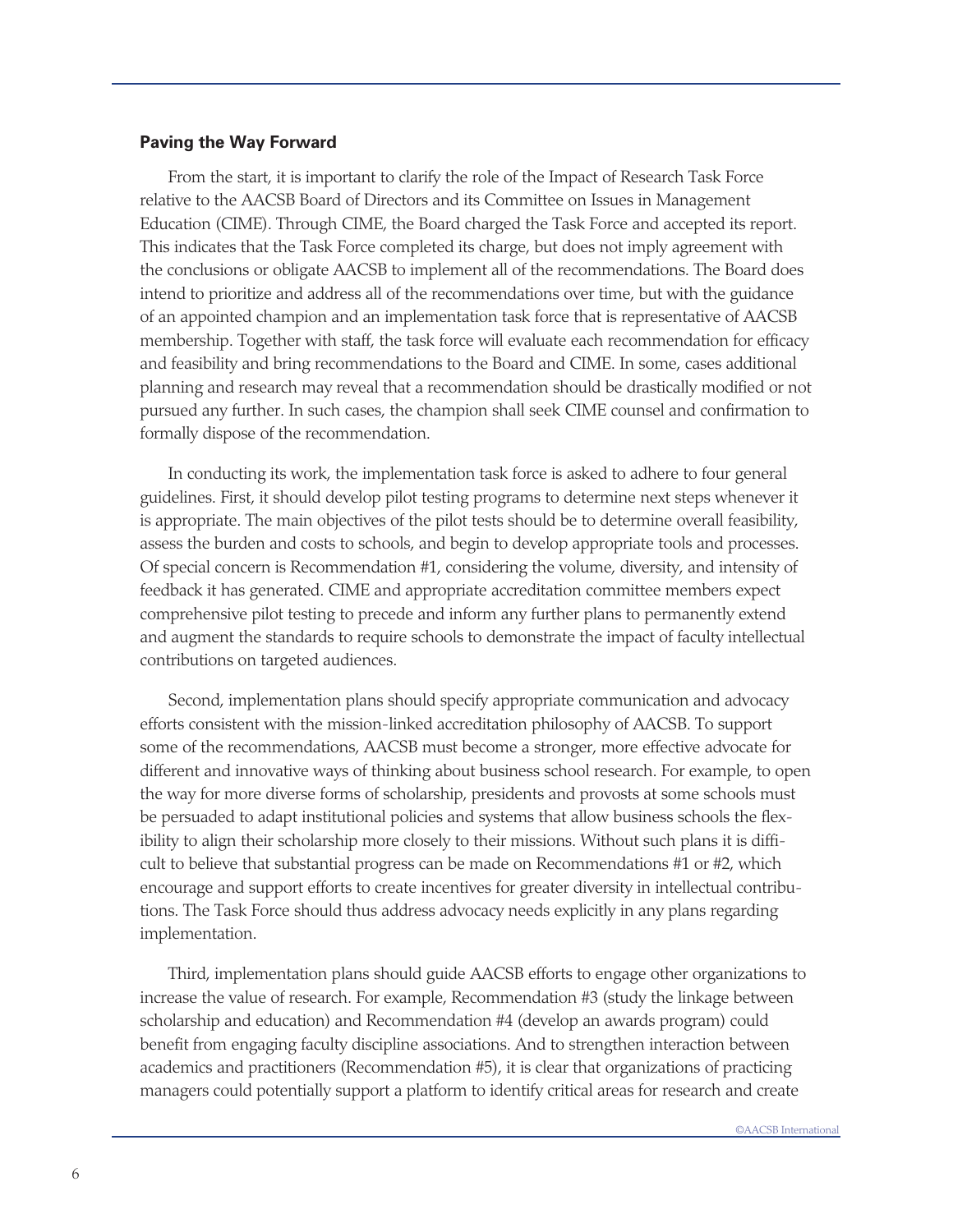opportunities for joint research between academics and professionals.

Fourth, AACSB should continue to learn from experiences worldwide and across disciplines. CIME recommends that the Task Force take specific steps to learn from related efforts around the globe, including recent developments in the research assessment exercises of the UK and Australia. Similarly, investigations of the research ecologies in other fields such as law and medicine should reveal additional opportunities to increase the value and visibility of business school research.

#### **Acknowledgements**

AACSB International thanks Joseph Alutto and the Impact of Research Task Force for submitting this landmark report. The Task Force has indeed achieved its difficult charge. AACSB staff, too numerous to mention by name, have made extraordinary contributions to this report and are accordingly commended. Finally, thanks go to everyone in the management education community who took the time to contribute valuable ideas and insights. For AACSB International, progress is made possible because its members are actively engaged in advancing quality management education worldwide.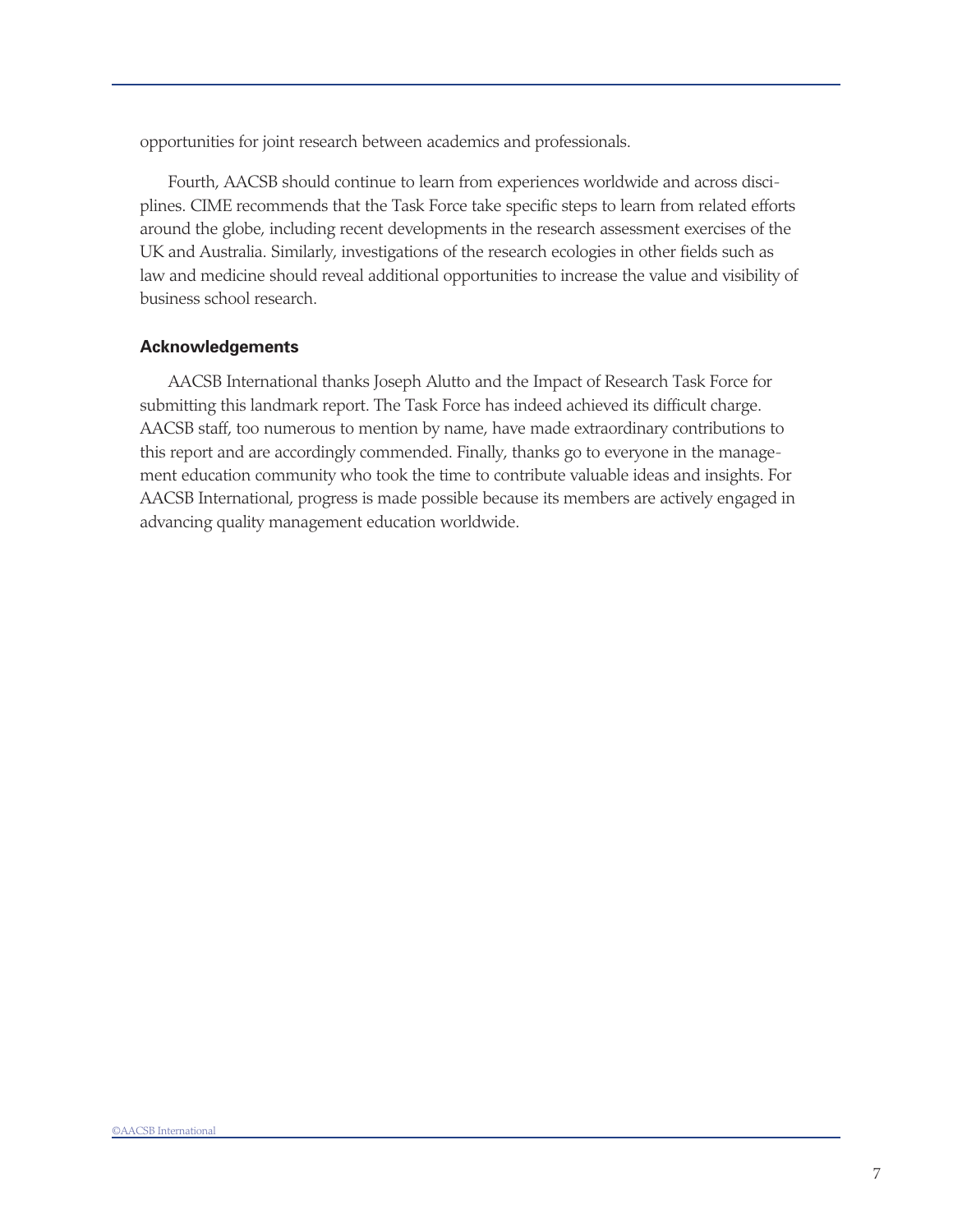Cholarly inquiry is an essential process that places collegiate business schools in a unique and important position at the intersection of management theory, education, and practice. It differentiates institutions of highe cholarly inquiry is an essential process that places collegiate business schools in a unique and important position at the intersection of management theory, education, and practice. It differentiates institutions of higher education from providers of on scholarship generated by others. Although there are other sources of information and knowledge for practicing managers, not many institutions can claim the level of independence, multi-disciplinary engagement, and quality assurance afforded by collegiate environments. Unquestionably, business schools and their faculties play a crucial role in business and society by creating value through high-quality scholarship and research.

Accordingly, the main purpose of this report is to study and build on the unique and important role of research in business schools. Through this effort, we analyze the nature and purposes of business school research and recommend ways to increase its overall value and visibility.

*The main purpose of this report is to study and build on the unique and important role of research in business schools.* 

We launch our exploration of research in the next section with an historical perspective to show just how essential research has become in business schools. Today, it is hard to believe that one of the main criticisms of the business schools in the 1950s and 60s was that there was no significant research attached to management education programs. In fact, these criticisms led to enormous changes in the way business schools are organized and accredited. From mission statements, to funding, to how we reward faculty—the importance of research now is reflected in nearly everything we do.

#### **Historical Perspective**

Acknowledgement of the importance of scholarship and research in business schools has grown over the past 50 years. Business school faculty members have earned a significantly higher level of respect among academic colleagues across the campus since 1959, when Gordon and Howell compared the intellectual atmosphere in the business schools "unfavorably with that in other schools and colleges on the same campus."<sup>1</sup> During the same period Pierson, judging from the comments of university leaders, found that "faculty members in other fields, business executives…, business faculty members, and even the deans themselves," commonly complained that "business schools [had] seriously underrated the importance of research."<sup>2</sup>

<sup>&</sup>lt;sup>1</sup> Gordon and Howell, 1959, p 356

<sup>2</sup> Pierson, 1959, p. 311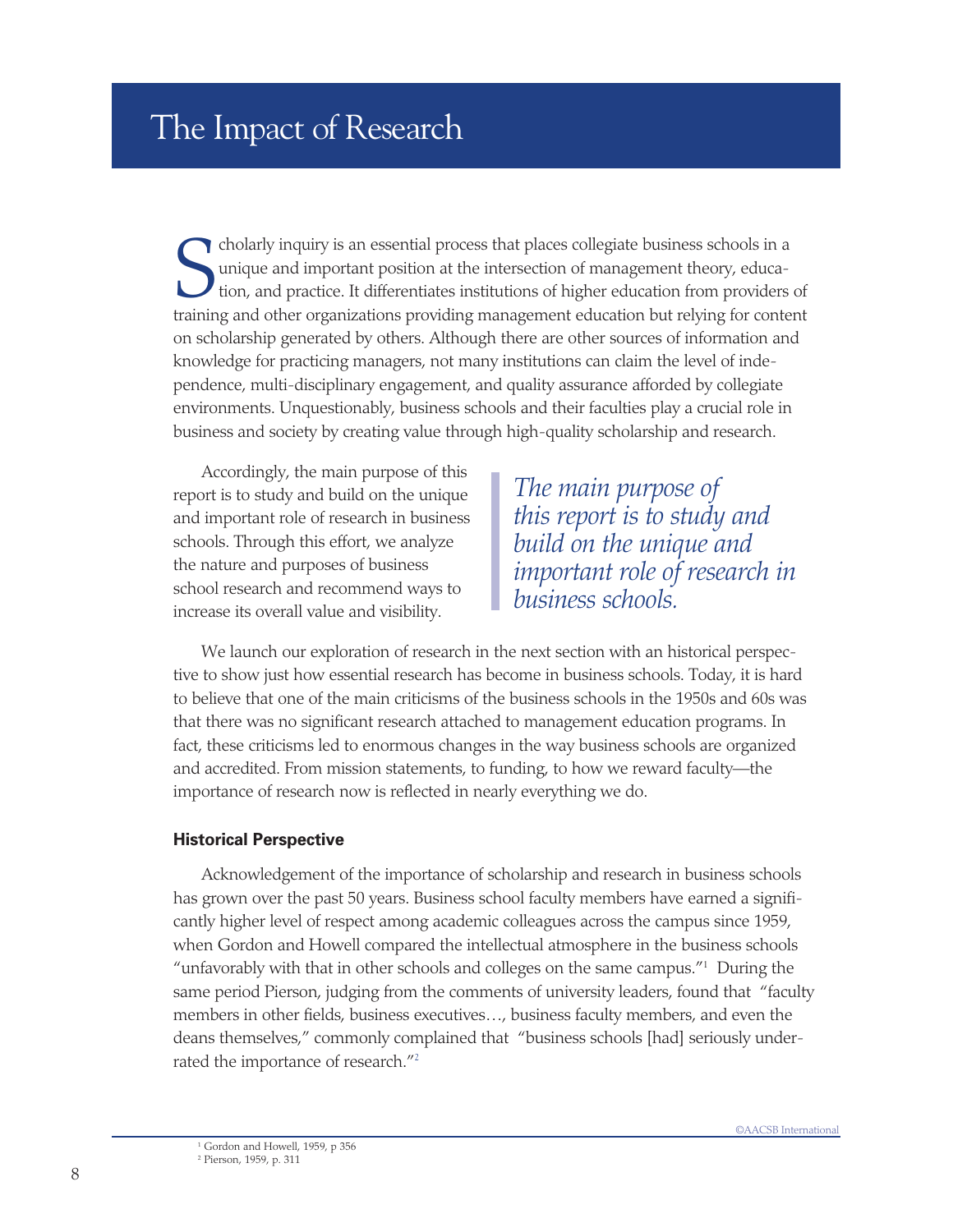Placing this in an economic context, achieving academic legitimacy for scholarly inquiry in business schools has been and continues to be an expensive proposition. During the 1960s, the Ford Foundation committed \$35 million (worth more than \$250 million today) to help schools transition away from a focus on anecdotal data and descriptive analysis to more systematic, social science based approaches. True, only a minority of top schools could claim differentiation through an emphasis on research in the 1960-1970 time frame, but by 1988, 26% of American deans reported emphasizing research at least as much as teaching.<sup>3</sup> In 2005, the percentage had risen to 43.3%, and U.S.-based AACSB-accredited business schools reported spending a total of \$320 million annually to support faculty research.<sup>4</sup>

#### **Role of Doctoral Faculty and Education**

Directly related to these economic costs is the growth of doctoral faculty and their role in research. Fifty years ago, only 40% of full-time U.S. business school faculty held earned doctorates, and there were only 24 active doctoral programs producing about 100 new business doctorates each year.<sup>5</sup> Today, more than 80% of full-time faculty members in business schools hold earned doctorates and there are more than 200 doctoral programs among AACSB member schools worldwide.<sup>6</sup> These doctoral programs produce the next generations of faculty, and they can be seen as a strong commitment to scholarship—part of the critical underlying base that sustains theory, pedagogy, and practice development. As active and influential participants in the process of scholarly research, doctoral students support business faculty in "this essential and irreplaceable function".7 This commitment happens at a considerable cost. Most doctoral programs in business schools lose money for the institution, particularly as the emphasis has shifted from teaching with teaching assistants to involving graduate assistants in research.

According to AACSB estimates, the annual cost of educating 10,000 enrolled doctoral students exceeds \$500 million. Nonetheless, growth in doctoral education has not kept pace with the overall growth in management education. In 1995, for example, there were 250 undergraduate and masters graduates for every doctoral degree awarded in the U.S. By 2004, the ratio increased to 350.

Some business school deans lament that they will have to replace up to 25-30% of their faculty during the 2007-2011 period. In 2002, AACSB projected that American business schools will have a gap of nearly 2,500 doctoral faculty by 2012.<sup>8</sup> This projection focuses primarily on needs for teaching purposes, but shortages will affect both instructional and scholarly contribution needs of business schools. And shortages are already being reflected in much higher costs for securing the services of academically qualified faculty.

It also is important to note that "replacing" faculty has costs beyond simply the higher salaries caused by market pressures. Soon to be retiring faculty members often accept higher teaching loads as part of their commitment to the institution or as a reflection of lower research

4 Data Provided by AACSB International Knowledge Services

7 AACSB International, 2002 8 AACSB International, 2003

<sup>5</sup> Gordon and Howell, 1959

<sup>6</sup> Data Provided by AACSB International Knowledge Services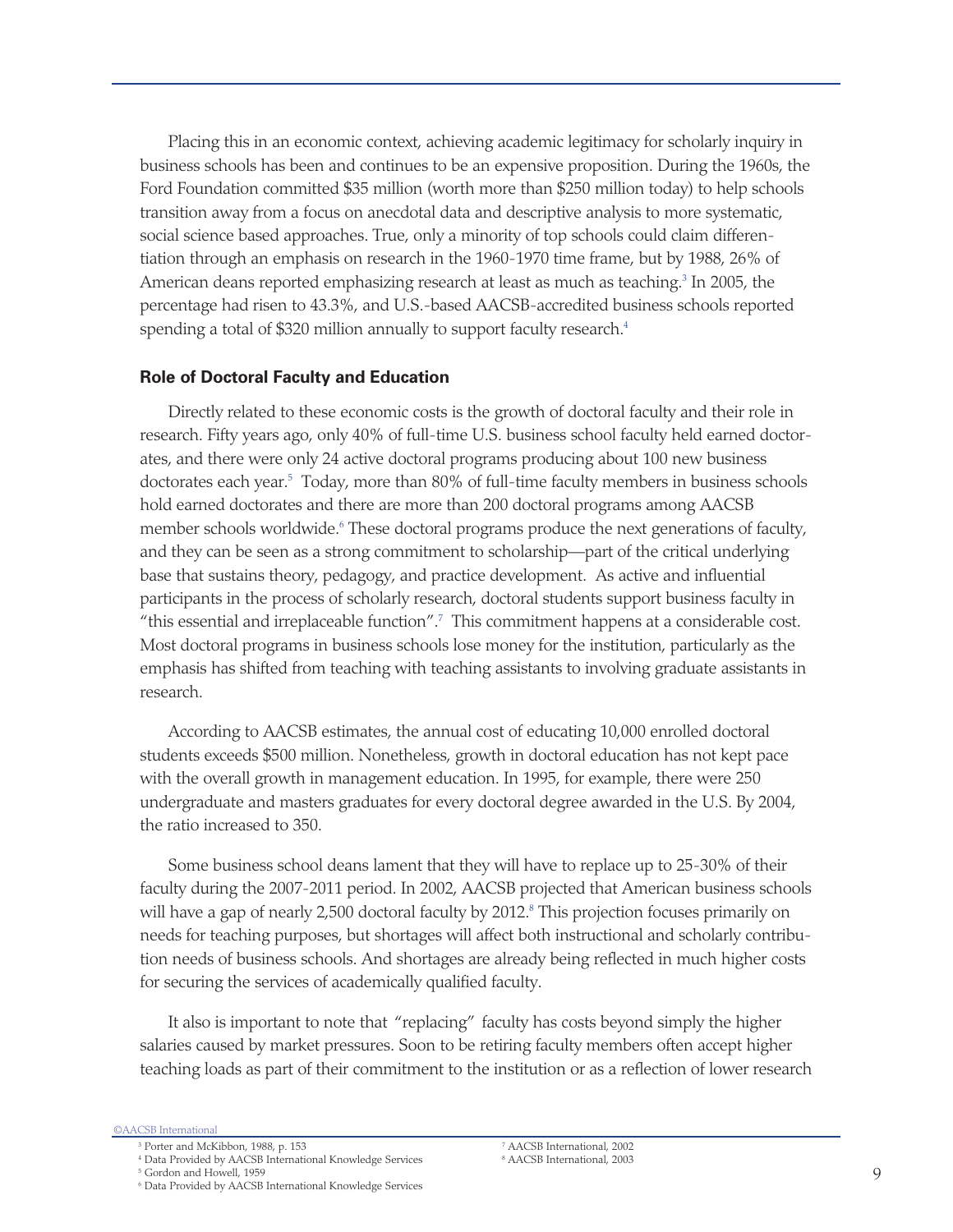output. Market pressures force schools to offer lower teaching loads to new doctoral graduates, as does a concern for protecting newly-recruited junior faculty trying to establish their research programs. In effect, the desire to nurture and sustain the research activities of junior faculty creates incremental costs that result from both market pressures on direct compensation and the need to hire additional faculty to cover unfilled sections created by lower teaching loads.

#### **Journal Publishing and Faculty Associations**

To put this need in further perspective, Cabell's Directories, based primarily in North America and the United Kingdom, list nearly 1,900 English-language journals across the accounting, economics, finance, management, and marketing areas. Based on conservative estimates by AACSB, more than 15,000 English language business and management articles are published each year. It is not unreasonable to assume that the annual total rises to well above 20,000 when the rest of the world is considered.

Among AACSB-accredited business schools, there are roughly 25,000 academically qualified faculty members who, for the most part, produce these articles. Many of these academics come together each year in large, discipline association meetings to share and assess research findings, connect with colleagues, and recruit new faculty members. More than 6,700 management researchers from 73 countries gathered for the 2006 Annual Meeting of the Academy of Management in Atlanta. Nearly 9,000 registered for the Allied Social Science conference and almost 2,700 attended the 2006 Annual Meeting of the American Accounting Association. More than 3,000 scholarly papers will be presented at the annual meeting of The Institute for Operations Research and the Management Sciences (INFORMS) in 2007. Similar events are held all over the world. These organizations, in addition to AACSB, must deal with the issues related to research and generational transition in faculty affecting most business schools.

#### **The Need for Further Inquiry**

*The rapid change in the size and stature of research in business schools has engendered passionate dialogue and debate.*

The rapid change in the size and stature of research in business schools has engendered passionate dialogue and debate. For example, business schools have recently been criticized for placing too much emphasis on research relative to teaching, and for producing research that is too narrow, irrelevant, and impractical. Despite

this rise in importance, AACSB has not studied the dynamics of scholarly inquiry in business schools since issuing its *Final Report of the AACSB Task Force on Research* in 1987. The report offered several compelling rationales justifying the importance of faculty scholarship, defined and delineated five types of relevant research, and presented recommendations to advance research in business schools. It also clearly recognized the need for a focus on research if business schools were to gain credibility in an academic world where scholarly inquiry provides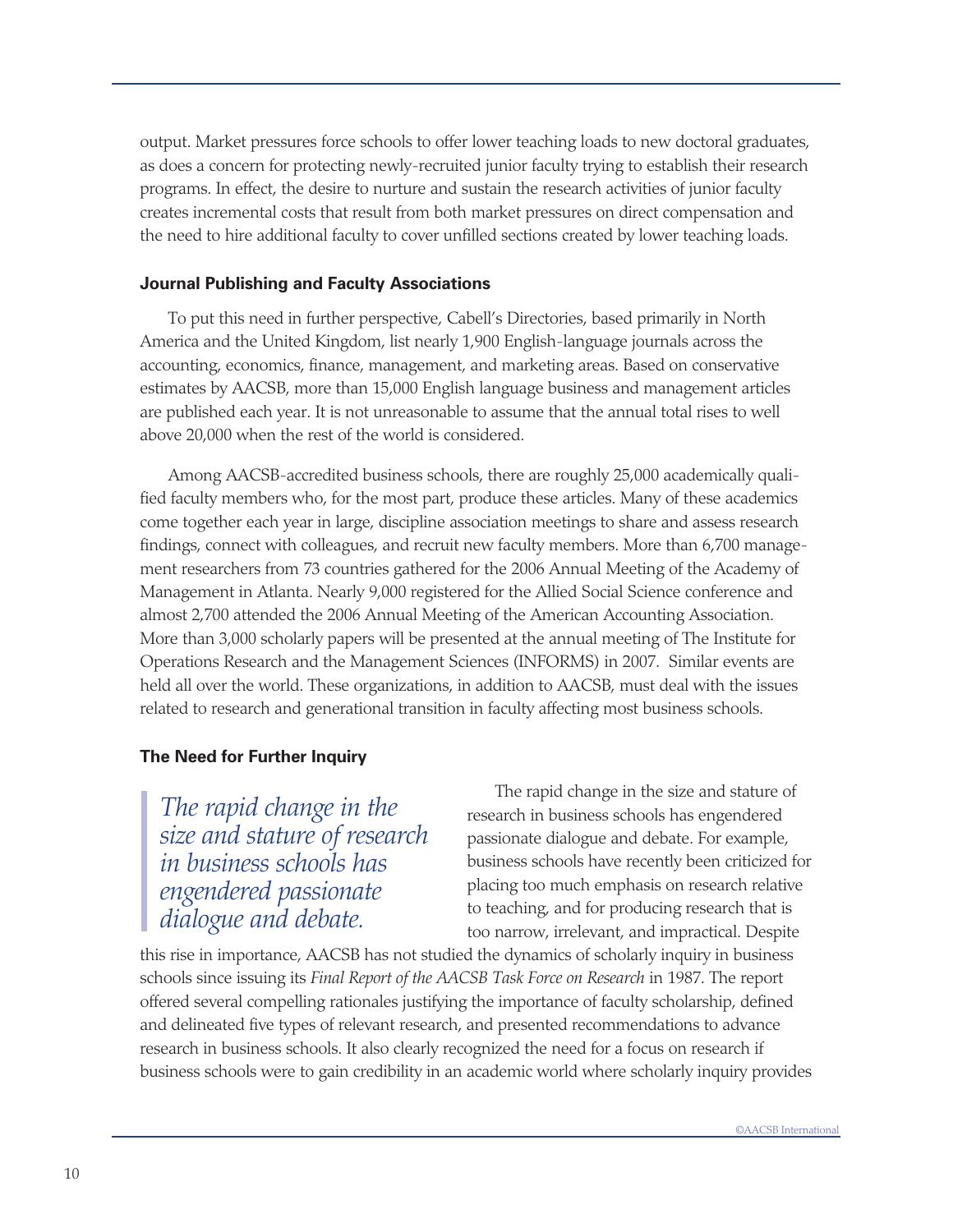the core basis for assessment of quality of thought and academic programming. This is reflected in university policies governing compensation and tenure, and, in most cases, can be seen in resource allocations to colleges and schools within a given university.

Although the 1987 report was important and influential, much has changed since its publication. Today, more than double the number of business schools are accredited by AACSB, and their missions are now highly diverse. While twenty years ago nearly all AACSB members were based in the U.S., in 2007 more than one-third of AACSB's member institutions are located among 70 other countries. Accreditation standards, already drastically revised in 1991, changed again in 2003, further correlating research with institutional missions.

Since the publication of the 1987 report, media rankings of MBA programs have grown dramatically in number and importance. The publication of L.W. Porter and L.E. McKibbon's influential book, *Management Education and Development: Drift or Thrust into the 21st Century?* in 1988, and then Ernest Boyer's 1990 *Scholarship Reconsidered*, informed the development of management education and research. Today, the widespread use of the Internet and other technologies have changed the way education is delivered, enabled new kinds of research, and dramatically altered the way we communicate with different constituencies.

#### **A New Research Imperative**

In 2006, the Impact of Research Task Force was asked to reexamine scholarship and research in business schools and began to explore the reasons why scholarly inquiry matters deeply to students, faculty, schools, practicing managers and their organizations, and society. In this context, it is clear that AACSB must continue to play a leadership role.

*It is important to note that the task force does not take a position in the ongoing debate about relevance vs. rigor.* 

However, it is important to note that the task force does not take a position in the ongoing debate about "relevance vs. rigor." Both are important and should be encouraged in ways consistent with the institutional missions of individual business schools. Instead, we focus on clarifying what is meant by scholarship and research, and we explore strengths and weaknesses in the value proposition for business school research. We also offer recommendations to increase the overall value and visibility of business school research in light of institutional missions.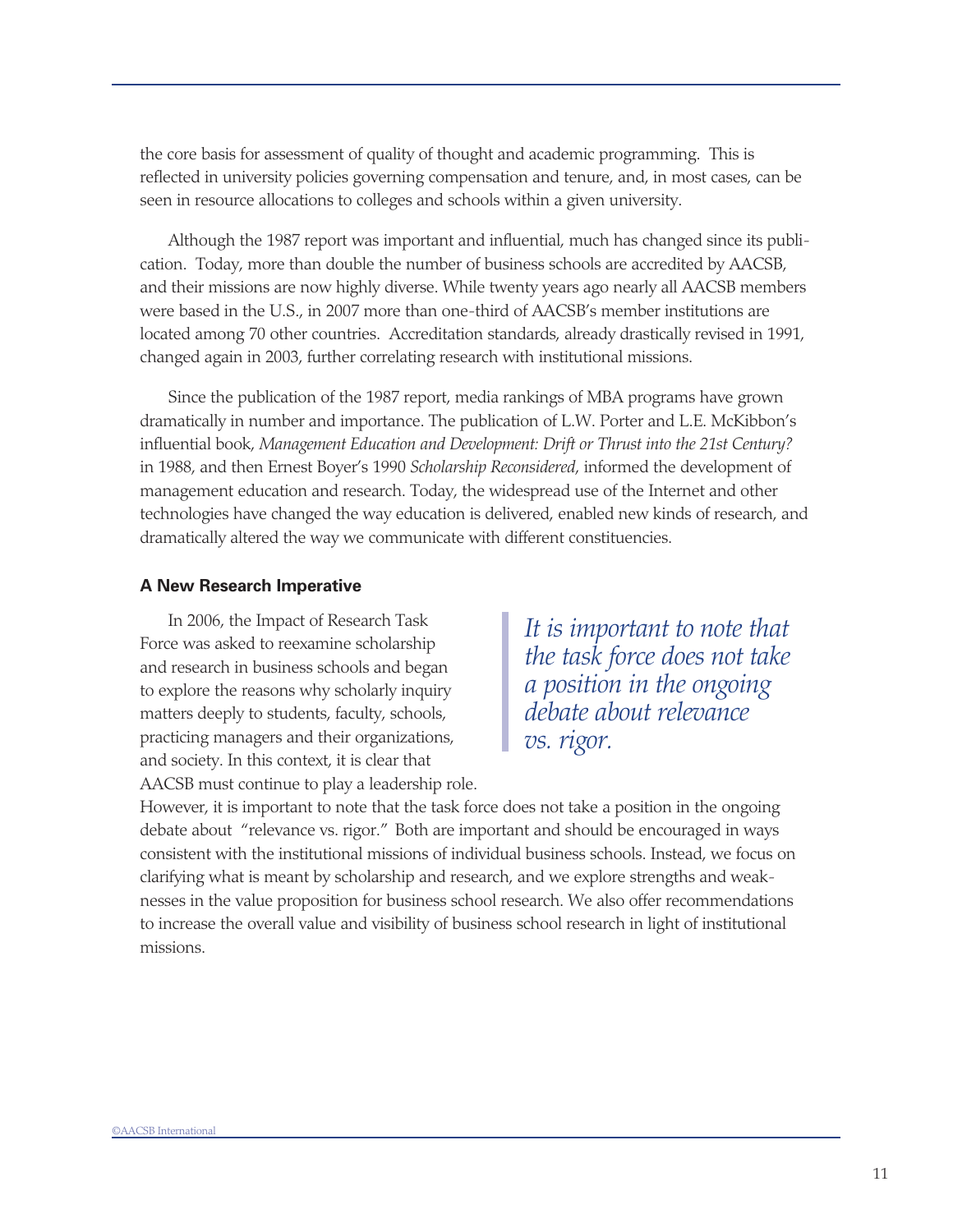# Scholarly Inquiry and Intellectual Contributions

Solutions in pussiness schools and universities the word "research" is inappropriately used to refer exclusively to publications in refereed discipline-based academic journals. In this report, the term "research" is used m ometimes in business schools and universities the word "research" is inappropriately used to refer exclusively to publications in refereed discipline-based academic journals. In this report, the term "research" is used more broadly to describe forms of scholarly is interpreted even more broadly to encompass scholarly inquiry and its outcomes regardless of form. That scholarship is thought to be more inclusive than research is confirmed by studies across disciplines as diverse as history, chemistry, sociology, and the arts.<sup>9</sup>

In the course of discussing and evaluating the many dynamics involved in scholarly inquiry and intellectual contributions, it became evident that more attention needs to be paid to defining what is meant by "research". Much of the current debate is driven by the often cavalier and confusing applications of the term and its related concepts. As a result, we developed working definitions as a foundation for this report and later discussions.

#### **The Process and the Product**

Scholarly inquiry in business schools may be described as a set of activities designed to systematically seek answers to questions of theoretical or practical importance to organizations, particularly those that focus on economic value creation. This includes examinations of behavior in organizational contexts, as well as the social and economic settings within which such organizations are embedded. Scholarly inquiry emphasizes the process of inquiry, which in academic settings means applying discipline-specific knowledge and systematic, rigorous methods of analysis. To engage in scholarly inquiry, faculty must maintain both disciplinary currency (one must know what is "already known") and relevance (one must be able to identify issues of "significant interest").

Scholarly inquiry at times, hopefully often, will result in intellectual contributions. These shared, tangible products are subject to assessment by others and serve to advance the understanding of business and management processes. Not all scholarly inquiry will result in explicit "intellectual contributions" because not all results are seen as "additive" i.e., it is often not possible to publish negative or duplicative results—or the outcomes are so restricted in access or focus that there is limited exposure, e.g., proprietary consulting reports. In effect, one can be engaged in scholarly inquiry without generating intellectual contributions that serve to provide a foundation for further inquiry or a greater general understanding of business or managerial processes.

#### **Scholarships of Discovery, Application, and Teaching**

Of course, intellectual contributions can be made in many forms, ranging from articles in academic journals to presentations at trade association meetings. Intellectual contributions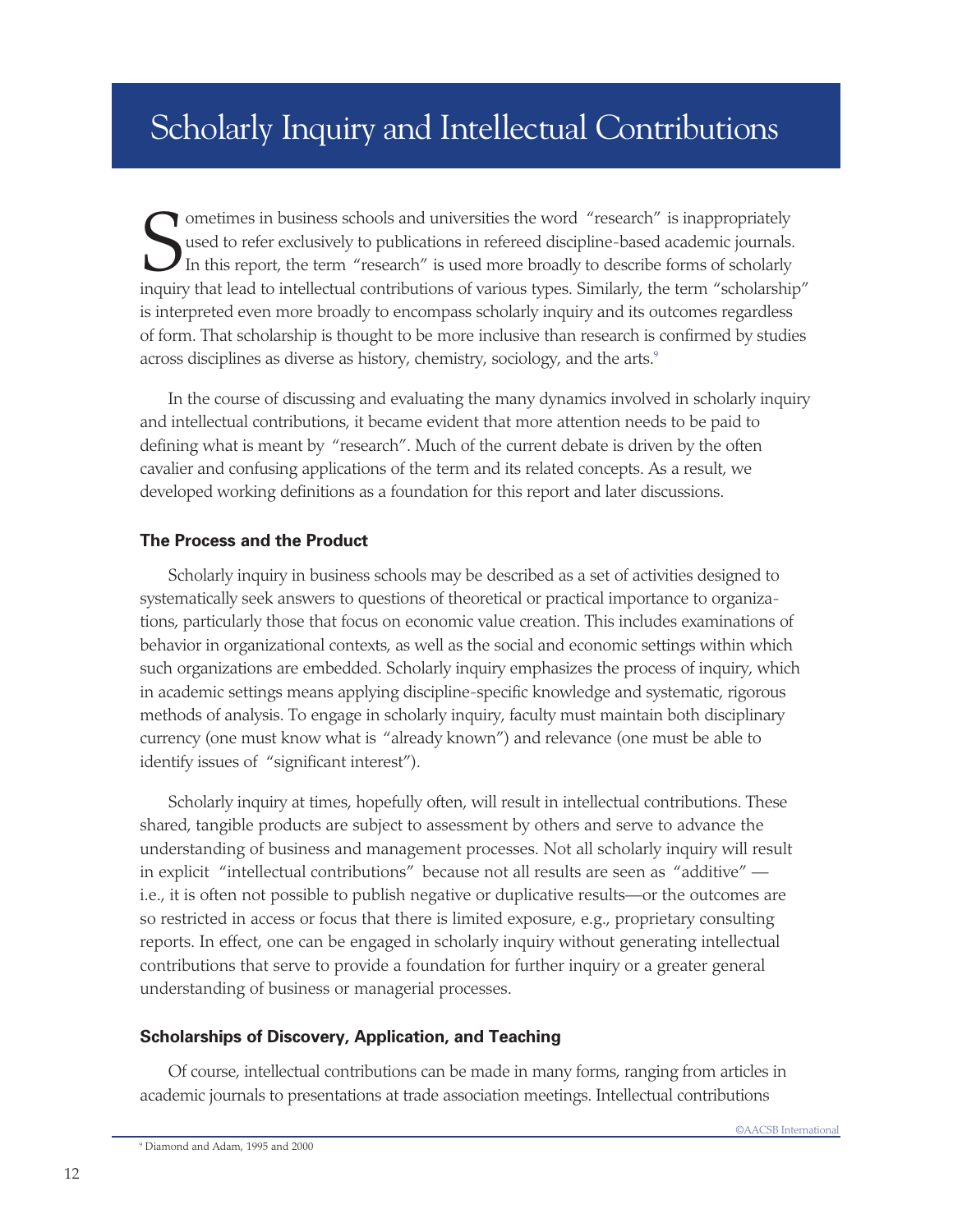also may be classified according to purpose. For example, in AACSB accreditation standards, discipline-based scholarship, sometimes called basic research or the scholarship of discovery, is defined as contributing to the stock of knowledge of business and management theory. Discipline-based scholarship often is reviewed by peers prior to publication and frequently appears in the form of academic journal articles or other scholarly publications. It is intended mostly for other academics who also are seeking to advance knowledge of theory. The immediate impact of the "product" on practice may be of little concern.

Contributions to practice, sometimes called applied research or the scholarship of application, apply knowledge directly to important problems in business and management. To be considered scholarship, these contributions must go beyond observation and description, and beyond what might be considered service to business organizations. These intellectual contributions are based on knowledge of theory and the application of rigorous approaches to inquiry.

Learning and pedagogical research, sometimes called instructional development or the scholarship of teaching, transform and extend discipline expertise to enhance learning, knowledge acquisition, problem solving, and skill development. These contributions are distinguished from discipline-based research and contributions to practice not necessarily in their absence of rigor, but in their primary purposes.

AACSB's broad definition of intellectual contributions is consistent with the framework introduced in 1990 by Ernest Boyer, who was at the time president of the Carnegie Foundation for the Advancement of Teaching. In addition to the scholarships of discovery, application, and teaching, his framework emphasized the need for scholarship that makes connections across disciplines, what he calls the scholarship of integration.<sup>10</sup> In business schools, scholarship might be integrative across management functions or reach beyond the business schools to areas such as psychology, engineering, and mathematics. Although not listed separately, as in the Boyer framework, inter- or cross-disciplinary intellectual contributions are consistent with the spirit and intent of AACSB standards.

An overarching theme throughout this report is that a school's portfolio of intellectual contributions should be reflective of its mission. The relative emphasis on discipline-based scholarship, contributions to practice, and learning and pedagogical research is expected to vary across schools. Defining its research priorities is a right and responsibility of the school.

#### **Forms of Output**

Intellectual contributions across all categories must be the result of systematic scholarly inquiry and be available for assessment by others. However, the purpose of an intellectual contribution does not neces-

*One can be engaged in scholarly inquiry without generating intellectual contributions.*

sarily imply a particular form of output. For example, refereed journal articles might include empirical research, theoretical models, and interdisciplinary efforts. Some refereed journals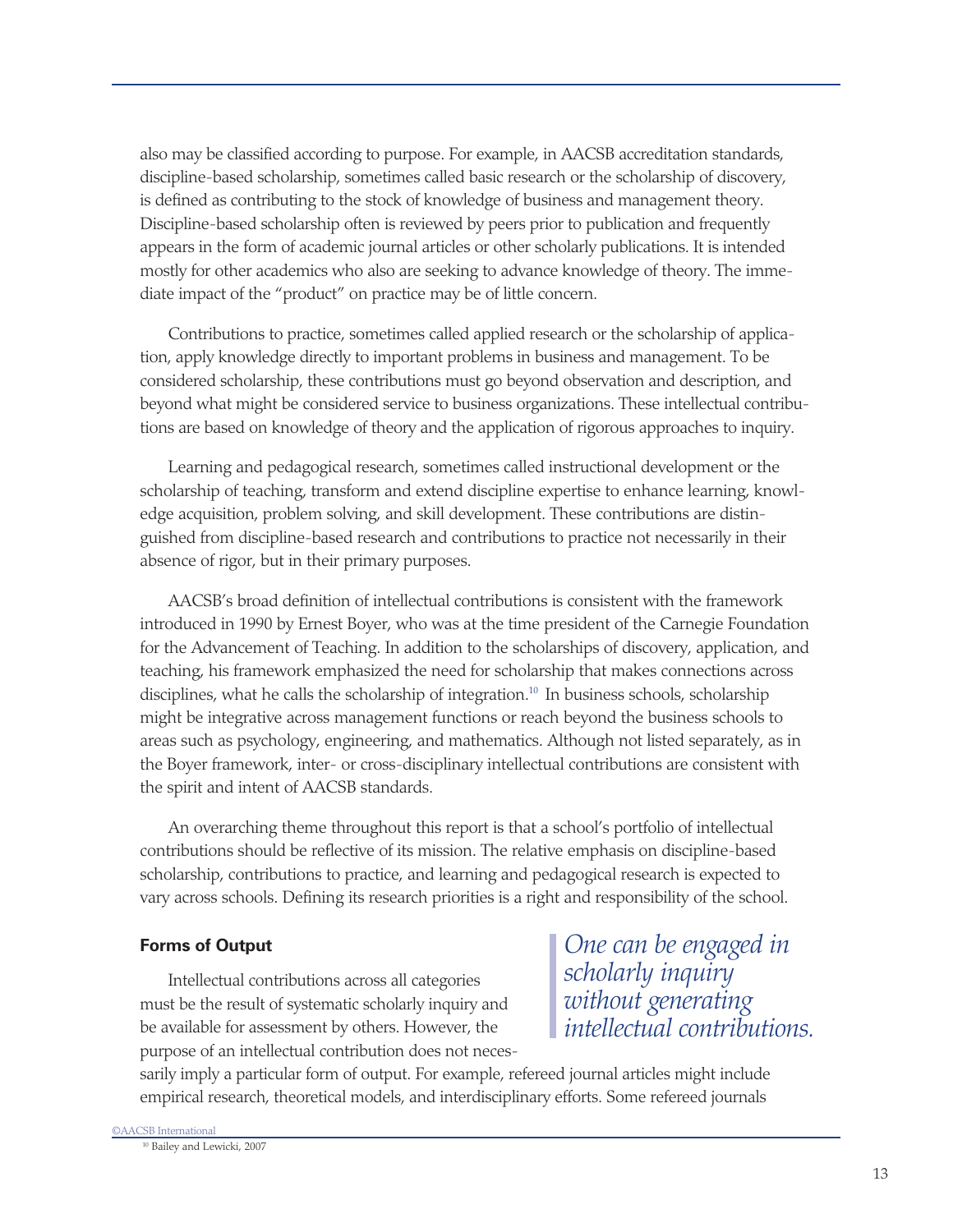publish articles that can be directly applied to practice or cases to support learning. Furthermore, the categories are not intended to express strict boundaries, which place any contribution or scholar neatly into one bucket. It is more appropriate to view intellectual contributions and the work of any scholar along a set of continua that span the categories. Table 1

*Today more business schools claim to emphasize contributions to practice rather than disciplinebased scholarship.*

lists several forms of intellectual contributions by category to provide some context to this.

Interestingly, today more business schools claim to emphasize contributions to practice rather than discipline-based scholarship. In a 2005 AACSB survey, 63.7% of deans claimed their schools emphasized contributions to practice at least as much as discipline-based scholarship, compared to 54% who claimed their institutions emphasized discipline-based scholarship at least as much as contributions to practice. Only 6.3% reported emphasizing learning and pedagogical research more than both discipline-based scholarship and contributions to practice, while 36.5% emphasized learning and pedagogical research more than discipline-based scholarship.11 Later we explore these claims regarding relative emphases in light of powerful institutional structures that motivate schools and faculties to focus on discipline-based scholarship.

| <b>Discipline-based</b><br><b>Scholarship</b>              | <b>Contributions</b><br>to Practice                                               | <b>Learning and</b><br><b>Pedagogical Research</b>                                           |
|------------------------------------------------------------|-----------------------------------------------------------------------------------|----------------------------------------------------------------------------------------------|
| Articles in peer-reviewed<br>discipline-based journals     | Articles in professional or<br>trade journals or magazines                        | Articles or cases with instructional<br>materials in refereed learning-<br>oriented journals |
| Research monographs                                        | Publicly available technical reports<br>for organizational projects               | Teaching manuals                                                                             |
| Scholarly books                                            | Professional or trade books                                                       | Textbooks                                                                                    |
| Chapters in scholarly books                                | Chapters in professional<br>or trade books                                        | Chapters in textbooks or other<br>learning-oriented materials                                |
| Articles published in proceedings<br>of scholarly meetings | Significant contributions to<br>trade journals or magazines<br>authored by others | Instructional software                                                                       |
| Papers presented at<br>scholarly meetings                  | Significant presentations<br>at trade meetings                                    | Materials describing the design<br>and implementation of curricula<br>or courses             |
| Papers presented at<br>research seminars                   | Reviews of professional<br>or trade books                                         | Papers presented at learning-<br>oriented meetings                                           |
| Reviews of scholarly books                                 | Reviews of popular books                                                          | Reviews of learning-oriented<br>books                                                        |

Table 1. Forms and Categories of Intellectual Contributions

*Note: This list is not intended to be exhaustive and the categories are not intended to express strict boundaries.*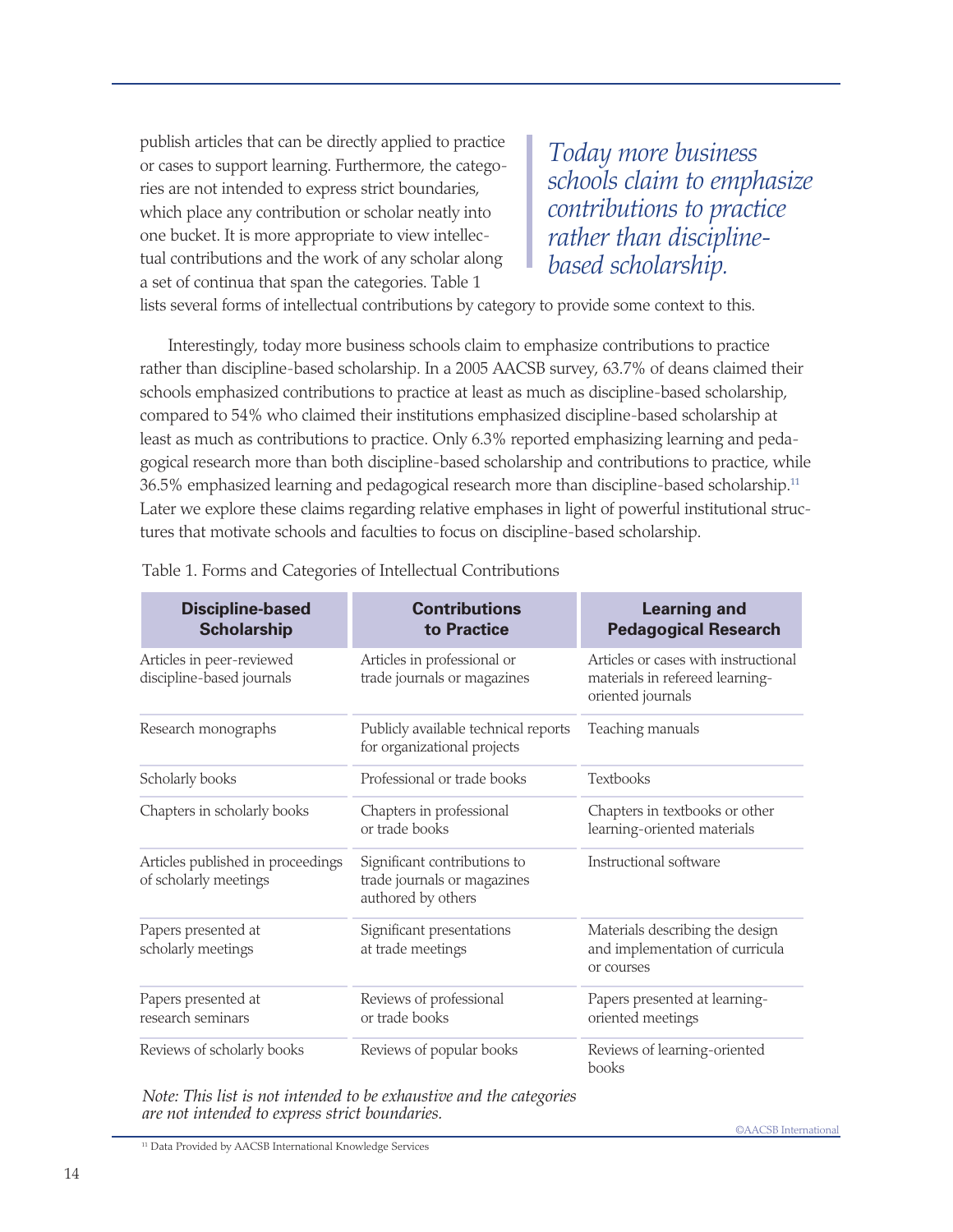The value proposition for business school-based research rests on three important founda-<br>tions: independence, rigor, and cross-fertilization. Collegiate business schools build and<br>maintain an environment designed to suppo tions: independence, rigor, and cross-fertilization. Collegiate business schools build and processes and organizations through scholarly inquiry. Through strict peer review, the academy seeks to protect the rigor of faculty research output. Furthermore, scholarly inquiry in business schools is enriched by collaboration among faculty representing a broad range of functional expertise within business and across a broad set of other areas ranging from mathematics to performing arts, political science to physics, and history to medicine. As Pfeffer and Fong admit in an article often critical of business schools:

*The research capabilities, and particularly the rigorous thinking and theoretical grounding that characterizes business school scholars and their research, actually offer an advantage over the casual empiricism and hyping of the latest fad that characterizes much, although not all, of the research that comes out of non-academic sources. And business school faculty have spent years honing the craft of preparing and delivering educational material in ways that are at once accessible and intellectually sound.<sup>12</sup>*

Despite these defining academic characteristics, there is also the reality that business schools are more like other "professional schools" than traditional discipline departments such as economics, psychology or sociology. Business schools have an obligation to maintain contact with and contribute to practice, as well as their underlying core disciplines. A business school cannot separate itself from practice to focus only on theory and still serve its function. On the other hand, it cannot be so focused on practice that it fails to support development insights into principles and theories that serve to increase understanding of practice. Indeed the potential to

have impact, i.e., to change the way people and organizations behave, on both practice and theory sets business schools apart from competing institutions. Having said this, it is critical to explore the research value proposition to various stakeholders in greater depth.

*A business school cannot separate itself from practice to focus only on theory and still serve its function. On the other hand, it cannot be so focused on practice that it fails to support development insights into principles and theories that serve to increase understanding of practice.*

#### **Value to Students**

Scholarly inquiry is presumed to benefit students of business and management through higher quality curricula, courses, and teaching. A multi-disciplined faculty contributes considerable knowledge and expertise to the collaborative process of creating, monitoring, evaluating, and revising curricula. Each faculty member, bringing to bear analytic skills and logic framed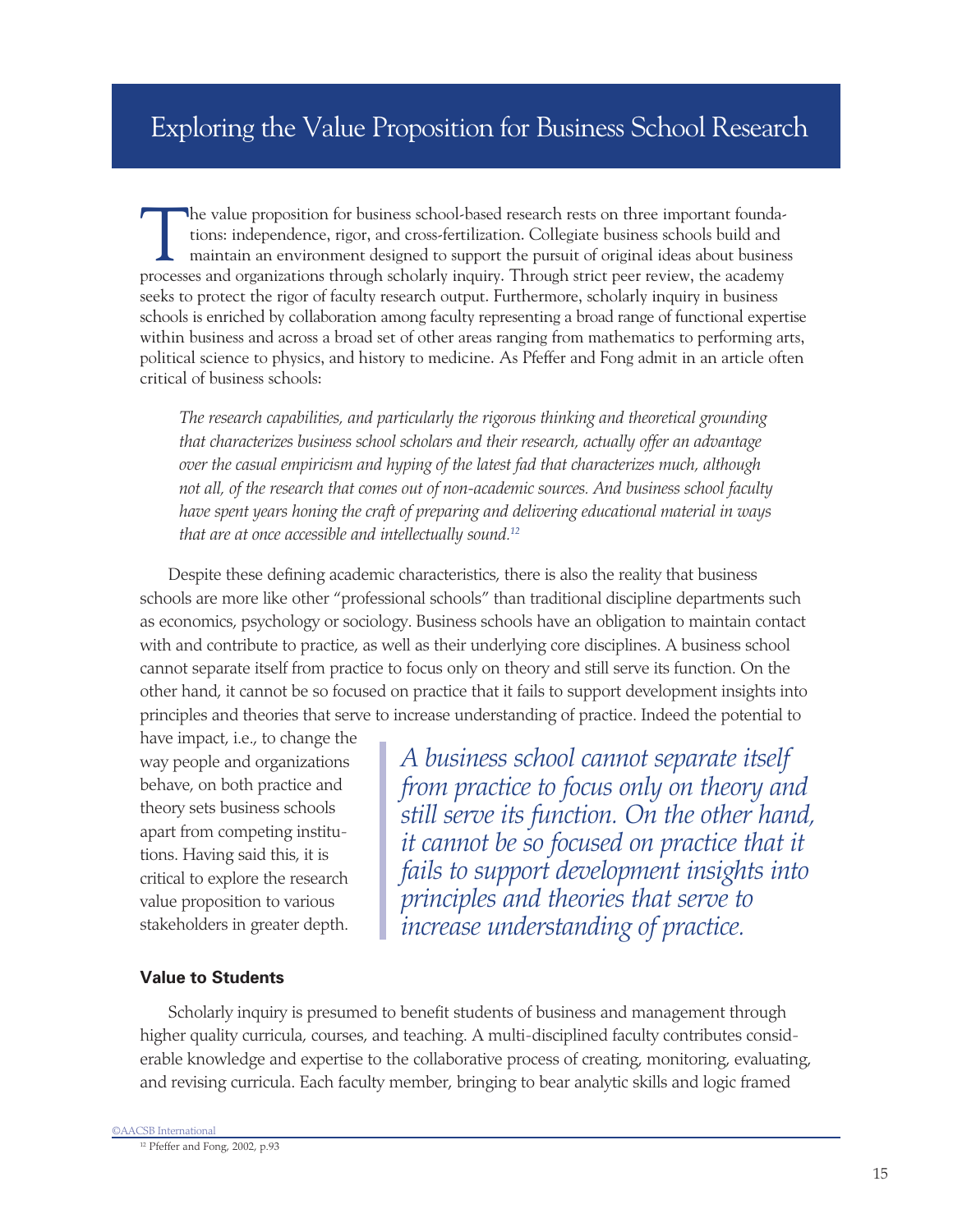by an understanding of inquiry, also decides on course-level learning goals, combines content with pedagogy to create courses, and evaluates individual learning. Finally, faculty members interact with students within the courses they deliver, conveying both facts and values. The opportunity for students to interact with faculty who think with the critical frameworks inherent in scholarship is one of the most important defining characteristics of higher education. In a sense, the values and perspectives provided by scholarly inquiry provide a basis for differentiating education from training and learning from story-telling. Indeed, one of the more interesting reflections of this is the clear desire of students in "honors" programs to become actively involved in their own and faculty research. Honors students are traditionally the best students in a business school and their rather consistent desire for and actual involvement in research suggests a specific link between scholarship and learning outcomes. This is consistent with Demski and Zimmerman's<sup>13</sup> point that knowledge of the research process creates a disciplined way of thinking that is of value regardless of the types of problems and issues that managers will face.

Before continuing it is important to note that, with the possible exception of accounting, the way research interacts with education in business schools differs in one very important way from other professional schools, such as medicine, law, and engineering. In these areas, licensure and accreditation criteria tend to be more prescriptive—offering specific, collectivelydefined guidance for the curriculum supporting a particular degree, such as M.D., J.D., etc. In business education, schools typically have a greater variety of programs with different anticipated outcomes —undergraduate, certificates, general masters, specialized masters, etc. Even programs of the same title (e.g., MBA) represent a broad range of learning goals within and between schools. Greater diversity and the relative absence of prescriptive requirements means that the types of scholarship serving to inform the instruction found at any given school are likely to show considerable variance.

#### **Research and Teaching Effectiveness**

Discipline-based scholarship, which deepens our understanding of fundamental issues in business and management, eventually finds its way into business curricula and courses, most often by design as it provides a basis for institutional differentiation. Of course, personal contributions to practice help professors bring concepts closer to the day-to-day lives of working professionals, breathe life into concepts, and facilitate debate about the efficacy of different approaches to problems and issues. Effective education also relies heavily on learning and pedagogical research. Cases, simulations, textbooks, and the like provide essential learning objects and tools to support education, and the design of such products is increasingly complex and demanding of innovation based on levels of increasingly sophisticated scholarly inquiry. This is not to say that the development of curricula and courses is informed only by the intellectual contributions of faculty. In fact, AACSB accreditation standards require schools to engage the business communities they serve in the process of developing learning goals and curricula. It is also important to note that instruction, especially when it involves working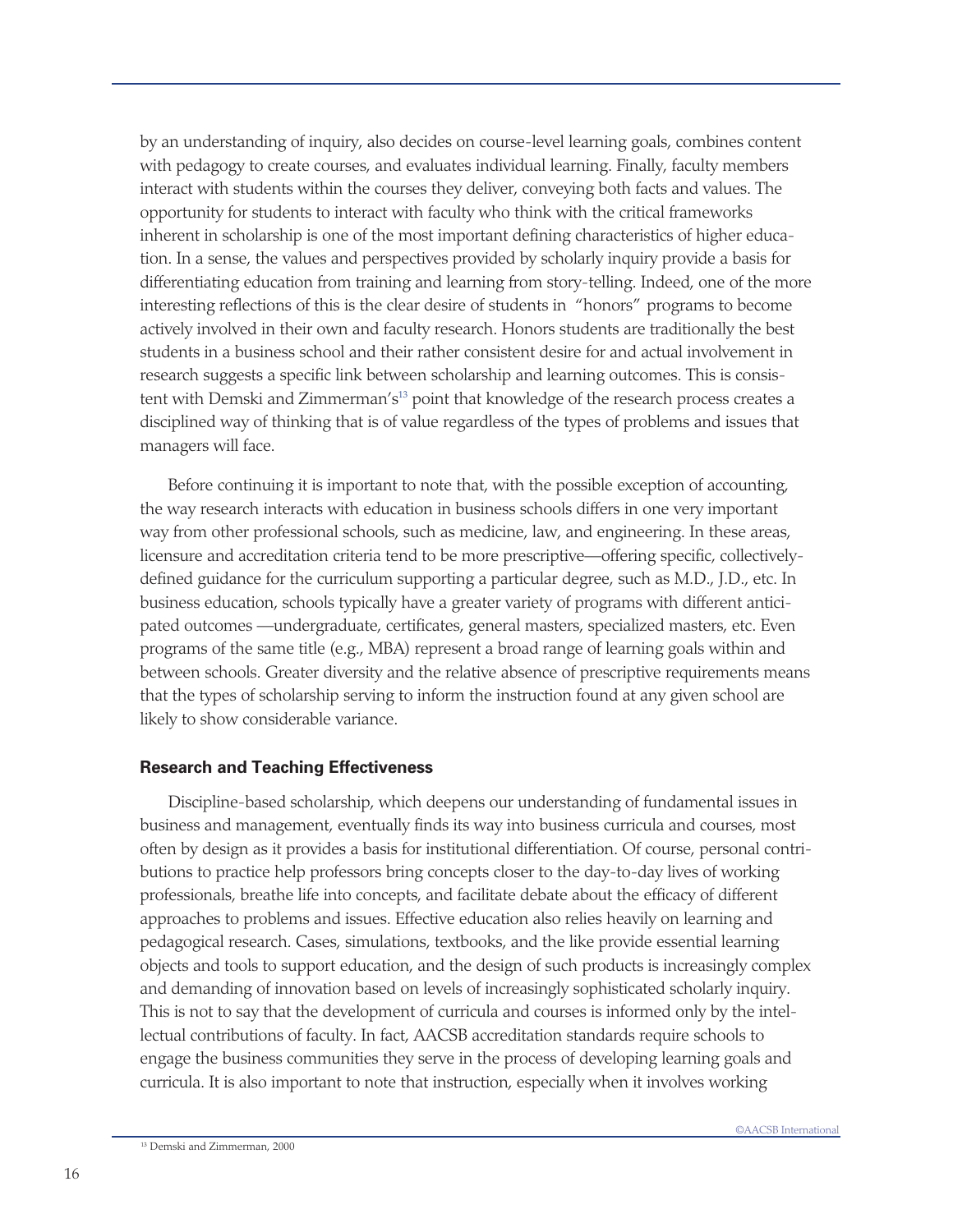professionals and executives, creates an interactive process that contributes to scholarship.

This framework assumes that instruction and research are interdependent and mutually beneficial. For example, Becker, Lindsay, and Grizzle found that students are attracted to schools by faculty research. Their results also demonstrated that an increase in research activity "makes a school relatively more attractive to better students yielding a more qualified, as well as a larger, pool of applicants."<sup>14</sup> Smaller studies<sup>15</sup> also offer evidence of positive student perceptions about research.

Conventional wisdom holds that research excellence and effective teaching are positively related either because knowledge drawn from research contributes to success in teaching or because the characteristics of good researchers also turn out to be the characteristics of effective teachers. But this is not universally

*There appears to be no definitive research on this issue, although AACSB clearly believes that interdependency exists and is a positive aspect of effective business education.*

accepted. There are those who argue that research and teaching are negatively related, either because they compete for the scarce time and energy of faculty, require distinctly different personalities, or are motivated by conflicting reward systems. Others posit that no relationship exists between research and teaching. There appears to be no definitive research on this issue, although AACSB clearly believes that interdependency exists and is a positive aspect of effective business education. In fact, it is likely that research has its greatest impact on management behaviors and organizations through education rather than through publications.

Most previous efforts to study the relationship between research and teaching effectiveness have been criticized for using limited measures of "research productivity"(e.g., refereed academic journal articles) and "teaching effectiveness"(e.g., student evaluations of teaching). Such studies also can be challenged because they explore relationships between research productivity and teaching effectiveness at the individual level. AACSB accreditation standards are built on the philosophy that faculty must be engaged in scholarly inquiry, regardless of whether or not intellectual contributions are produced as a result. But the standards do not require all faculty members to produce intellectual contributions, including refereed academic journal articles, or even that discipline-based research must constitute the majority of these contributions. The standards do require that a substantial cross-section of faculty in each discipline at a given school produce intellectual contributions. One implication is that it is possible to achieve high-quality education when curricula design, course development, and instructional processes are integrated across faculty to allow specialization according to strengths. That is, the same people are not required to perform each task in each process. For example, the most researchactive discipline scholars might collaborate to design curricula and define course objectives and content; course development specialists might design supporting exercises; and qualified but less research-active scholars might deliver the majority of instruction. As Bailey and Lewicki

<sup>15</sup> For example, Neumman, 1994; Jenkins et al, 1998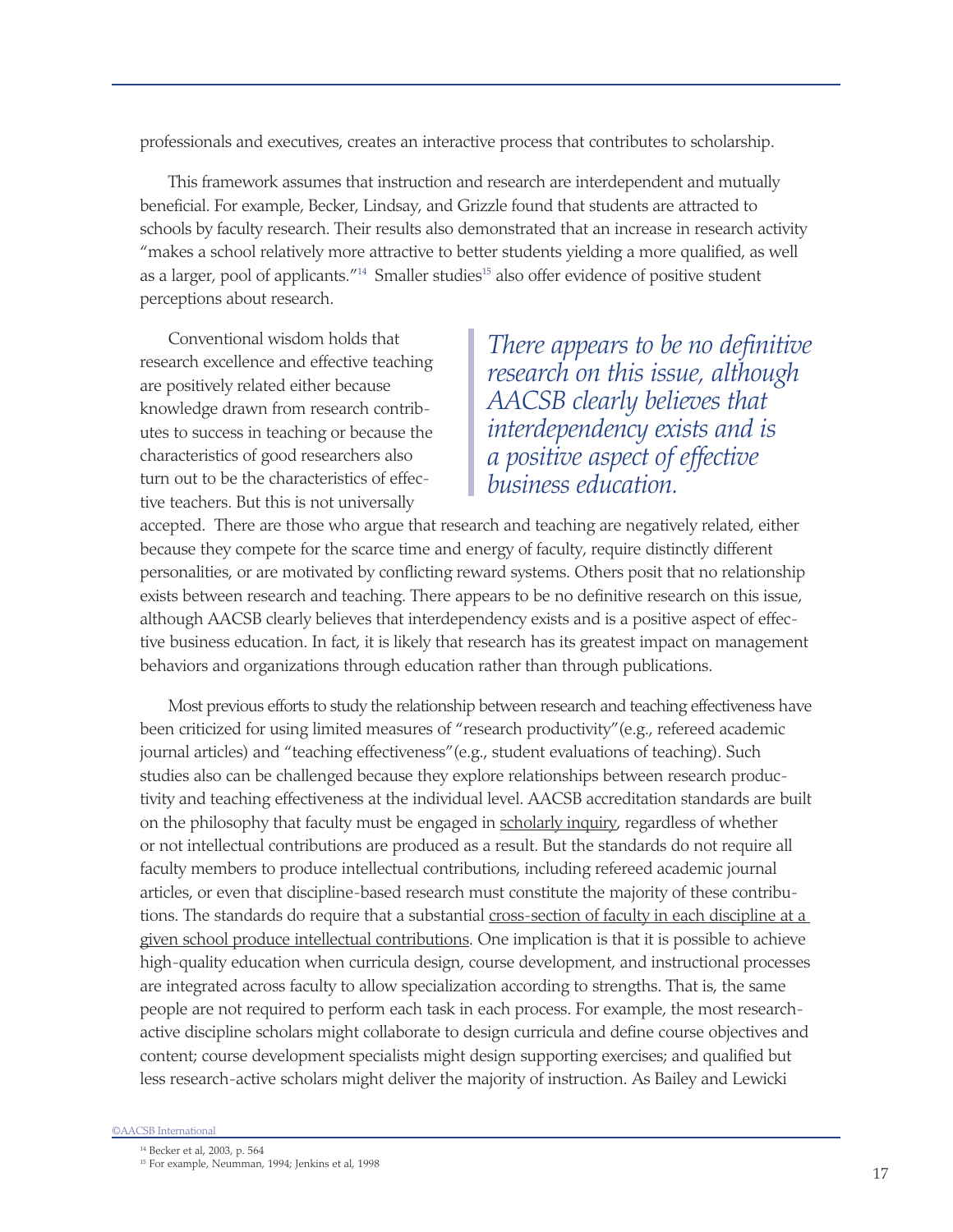put it, "while quality education is inextricably linked to quality research, researchers do not enjoy the sole custody of knowledge, nor do they alone possess the skills necessary to deliver

*Pfeffer and Fong argue that narrowing research agendas generated by discipline-based parochialism have been to blame for failures to develop truly integrated curricula.* 

that knowledge to students." 16 Thus program and college-wide levels of analysis are needed to truly assess the connection between research and teaching implicit in AACSB accreditation policies.

Of course, it is possible that research has had negative consequences on the quality of education through exactly the channels described above. For example, Pfeffer and Fong<sup>17</sup> argue that narrowing research agendas generated by discipline-based parochialism have been to blame for failures to develop truly integrative curricula. Ghoshal<sup>18</sup> goes further by suggesting that "academic research related to the conduct of business and management has had some very significant and negative influences on the practice of management. This influence has been less at the level of adoption of a particular theory and more at the incorporation, with the worldview of managers, of a set of ideas and assumptions that have come to dominate much of management research." More specifically, he suggests that "by propagating ideologically inspired amoral theories, business schools have actively freed their students from any sense of moral responsibility."<sup>19</sup> Interestingly, embedded in these criticisms about the nature of research is the assumption that research does in fact impact teaching. These criticisms, in fact, cry out for more research to enrich our understanding about behavior and organizations.

#### **Value to Practicing Managers**

As discussed above, research of all types presumably indirectly impacts practice through both degree and non-degree education. While it is true that business schools also seek to advance practice more directly, there is little doubt that, over time, the scholarship of business school faculty has become more theoretical and scientific. For some educators and managers alike, this evolution is viewed as natural and necessary. Indeed, several prominent researchers<sup>20</sup> and executives<sup>21</sup> take the view that the most valuable contributions of business schools to practice have come through the advancement of basic knowledge rather than the pursuit of immediate relevance. They would argue that "immediacy of solutions" comes through consulting rather than published theoretical or empirical articles.

There are many examples illustrating that advances in basic research have had a substantial impact on practice. Exemplars of this phenomenon can be seen in finance through academic publications on the theories of portfolio selection,<sup>22</sup> irrelevance of capital structure,<sup>23</sup> capital asset pricing,<sup>24</sup> efficient markets,<sup>25</sup> option pricing,<sup>26</sup> and agency theory.<sup>27</sup> All are well-known for their substantial impact on both theory and practice. In accounting, while building on efficient market theory, the foundational research of William Beaver<sup>28</sup> demonstrated that the

21 For example, John Reed in interview with Augier, 2006 22 Markowitz, 1952

23 Modigliani and Miller, 1958

24 Sharpe, 1964

©AACSB International

- 25 Fama, 1965 and 1970
- 26 For example, Black and Scholes, 1973
- 27 For example, Jensen and Meckling, 1976
- 28 William Beaver, 1968

<sup>16</sup> Bailey and Lewicki, 2007, p. 36

<sup>&</sup>lt;sup>17</sup> Pfeffer and Fong, 2002

<sup>18</sup> Ghoshal, 2005

<sup>19</sup> Ghoshal, 2005, p. 76 20 For example, March, 2000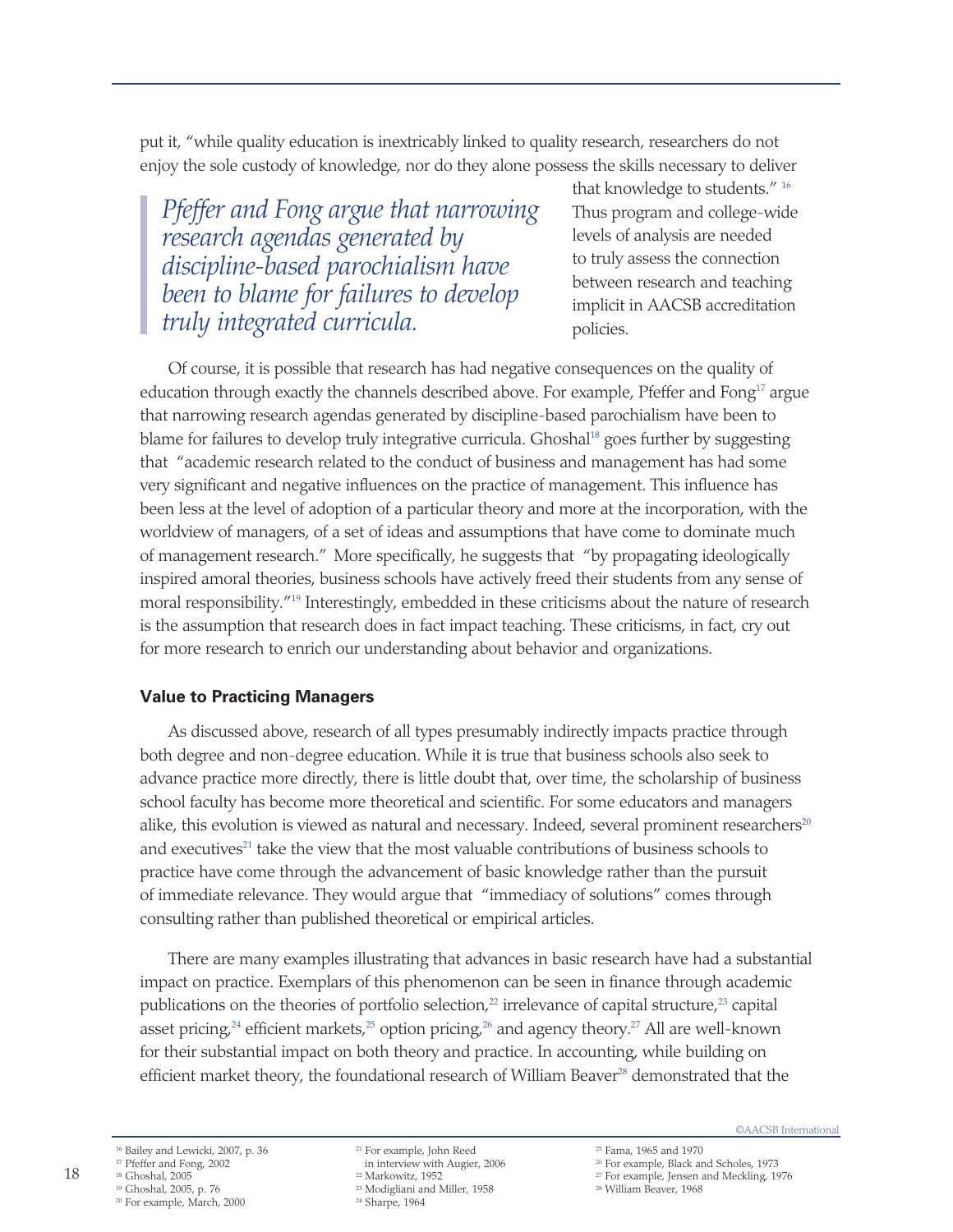stock market reacts strongly to corporate earnings announcements. Applying agency theory, the work of Watts and Zimmerman<sup>29</sup> has been influential in creating a research stream that addresses how managers choose among accounting methods. In marketing, Keller<sup>30</sup> is wellknown for his contributions to understanding the construction, measurement, and management of brands. Green and Rao<sup>31</sup> are credited with developing conjoint analysis approaches to consumer research based on seminal work by Luce and Tukey<sup>32</sup> in mathematical psychology. Today, conjoint analysis is widely used to test new product designs and assess the appeal of advertisements. In information systems, the research of Malhotra<sup>33</sup> has helped companies to understand why knowledge management systems fail and Bass's Diffusion Model has had practical applications for forecasting demand of new technologies.<sup>34</sup> In management, Hofstede<sup>35</sup> has conducted the most comprehensive study of how values in the workplace are influenced by culture and Vroom $36$  made seminal contributions to understanding employee

motivation. The point here is that while each of these business faculty members pursued scholarship that focused on very basic issues and published in academic journals, the product of that scholarship also has had considerable impact on actual practice.

*Research cannot be innovative if it is focused on current business problems and true academics should not concern themselves with relevance.*

Empirical evidence supports the assertion that academics create the most value by focusing on developing basic research. For example, Baldridge, Floyd, and Markoczy<sup>37</sup> found a low, but positive relationship between the academic quality (number of citations) and practical relevance (judged by a panel of executives, consultants, and human resources professionals) in a sample of 120 articles published in top academic management journals. This suggests that articles with high "academic value," thereby contributing to incremental gains in knowledge of theory, might have great potential for eventual relevance. Some writers<sup>38</sup> have gone further to argue that research cannot be innovative if it is focused on current business problems and that true academics should not concern themselves with the question of relevance as it is not to their comparative advantage.

# *Faculty are depicted as theorists who are increasingly detached from the everyday problems of managers.*

If we are to believe that basic research is exactly what creates the most value to practicing managers, then we must give some attention to how this research is transferred.

One need only browse through a sample of top academic journals to see that most (if not all) of the articles are in a form not readily accessible to practicing managers. Even if translated, there is the question of how this knowledge can be put into practical application when contextual differences, communication gaps, and misinterpretations are likely.

Of course, not everyone sees the current mix of business school intellectual contributions as satisfactory in serving the needs of practicing managers. Business schools are seen by some

#### ©AACSB International

<sup>33</sup> Malhotra, 2004

37 Baldridge, Floyd, and Markoczy, 2004

<sup>29</sup> Watts and Zimmerman, 1978

<sup>30</sup> For example, Keller, 1993

<sup>&</sup>lt;sup>31</sup> Green and Rao, 1971

<sup>32</sup> Luce and Tukey, 1971

<sup>34</sup> Bass, 1969

<sup>35</sup> Hofstede, for example,1983

<sup>36</sup> Vroom, 1964

<sup>38</sup> For example, March, 2000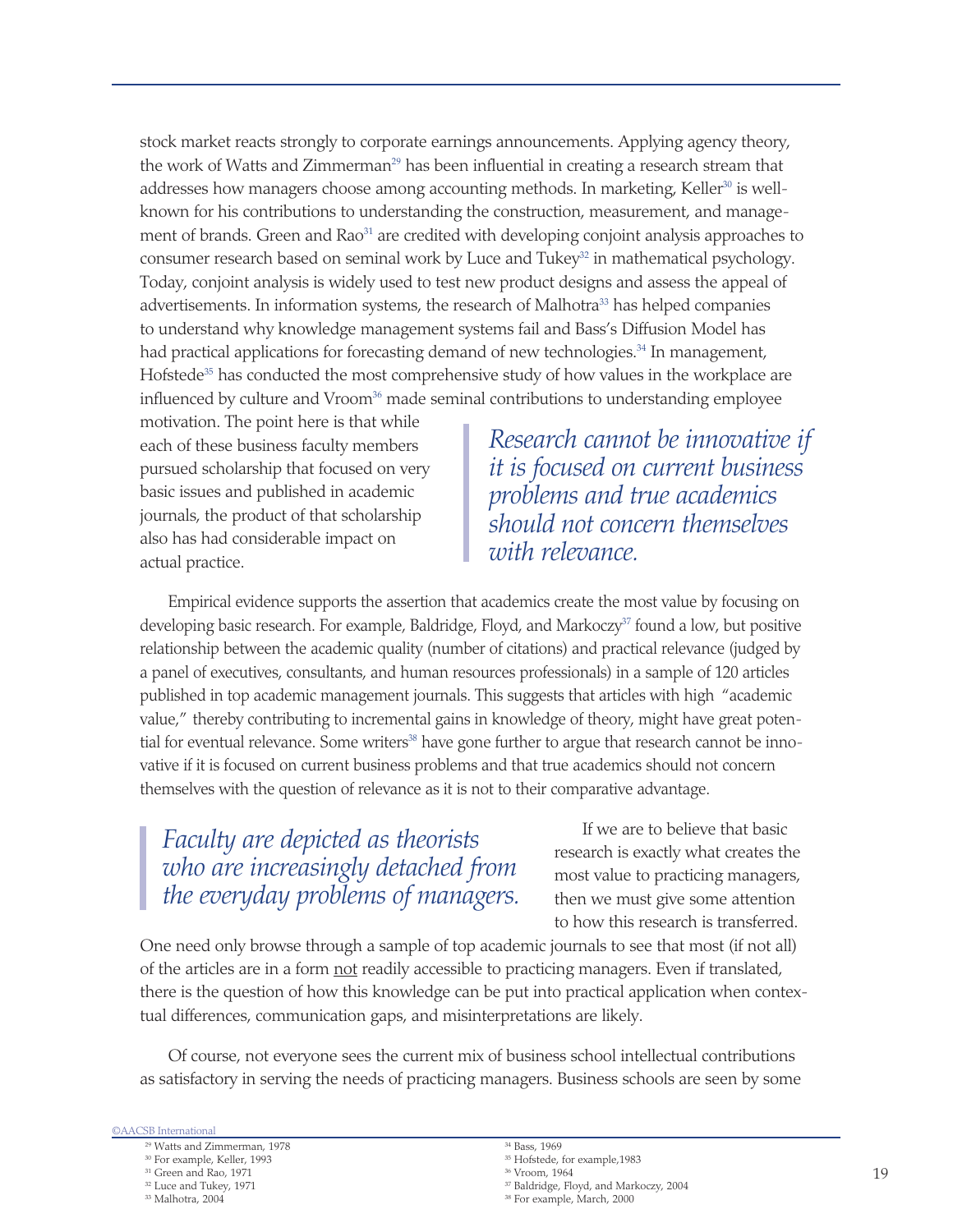as giving greater priority to theory over applied research<sup>39</sup> and producing findings that are not sufficiently useful to be implemented by practitioners.<sup>40</sup> From this perspective, faculty are depicted as theorists who are increasingly detached from the everyday problems of managers. As a result, reformers call for business schools to focus more on the problems experienced by practitioners.41 Much of this literature focuses on a perceived tradeoff between academic rigor and practical relevance, rather than the opportunity to achieve greater relevance without sacrificing rigor.

Clearly there are differences in expectations placed on business school scholarship by academics and practitioners. Each group has its own distinct standards, priorities, and guiding principles.<sup>42</sup> Academia is predicated on the pursuit of scholarly interests free from alignment with a prescribed ideological or commercial agenda, while practitioners are concerned more with immediate managerial effectiveness and shareholder value, as well as individual commercial agendas. In practice, this means that academics tend to be involved in systematic inquiry based largely on well structured objective approaches with long time frames, whereas the work of managers may be said to be less structured, and is usually enacted under highly-constrained time pressures. While it would be easy to assume that this could cause an insurmountable barrier, it also is possible to view the differences as providing potential complements in the creation of knowledge.

Some critics have argued that business research has become less relevant to practice largely because of the growth in importance of academic disciplines.43 Theories and methodologies developed in such disciplines as economics, mathematics, sociology, and psychology often are seen as emphasizing theoretical and methodological sophistication at the expense of practical application.<sup>44</sup> The discipline focus of business school research has been reinforced by the publication policies of academic journals. Leading peer review journals often give priority to articles that display theoretical and methodological sophistication over application and relevance.<sup>45</sup> This bias is exacerbated by the predilections of journal editors who may feel a stronger affiliation to their academic discipline than to a functional area within a business school.<sup>46</sup> This can result in articles published in one of the discipline-based journals receiving more academic recognition and "claimed legitimacy" than an article in a business school journal. Additionally, faculty might be discouraged from starting projects of an applied nature as they have less chance of being published in leading journals.

A related theme is the highly-contested debate within the business school academic community about what constitutes high-quality research.<sup>47</sup> This debate centers on which research paradigm is most appropriate for the effective study of business problems. The controversy often coalesces around a discussion over whether a scientific approach that attempts to discover patterns and laws has been an effective way of researching business problems, or whether one of the approaches within the social constructivist paradigm is more effective. In the case of both scientific and constructivist approaches, the demand for more sophisticated theory and methodology often has resulted in such high levels of abstraction that,

Pfeffer & Fong, 2002; Starkey & Madan, 2001

43 de Rond & Miller, 2005

©AACSB International

<sup>39</sup> Rynes et al, 2001

<sup>42</sup> Barley et al, 1988

<sup>44</sup> Pfeffer & Fong, 2002; Bennis & O'Toole, 2005 45 Bailey & Ford, 1996

<sup>46</sup> Knights & Willmott, 1997 47 Whitley, 1984; Ghosal, 2005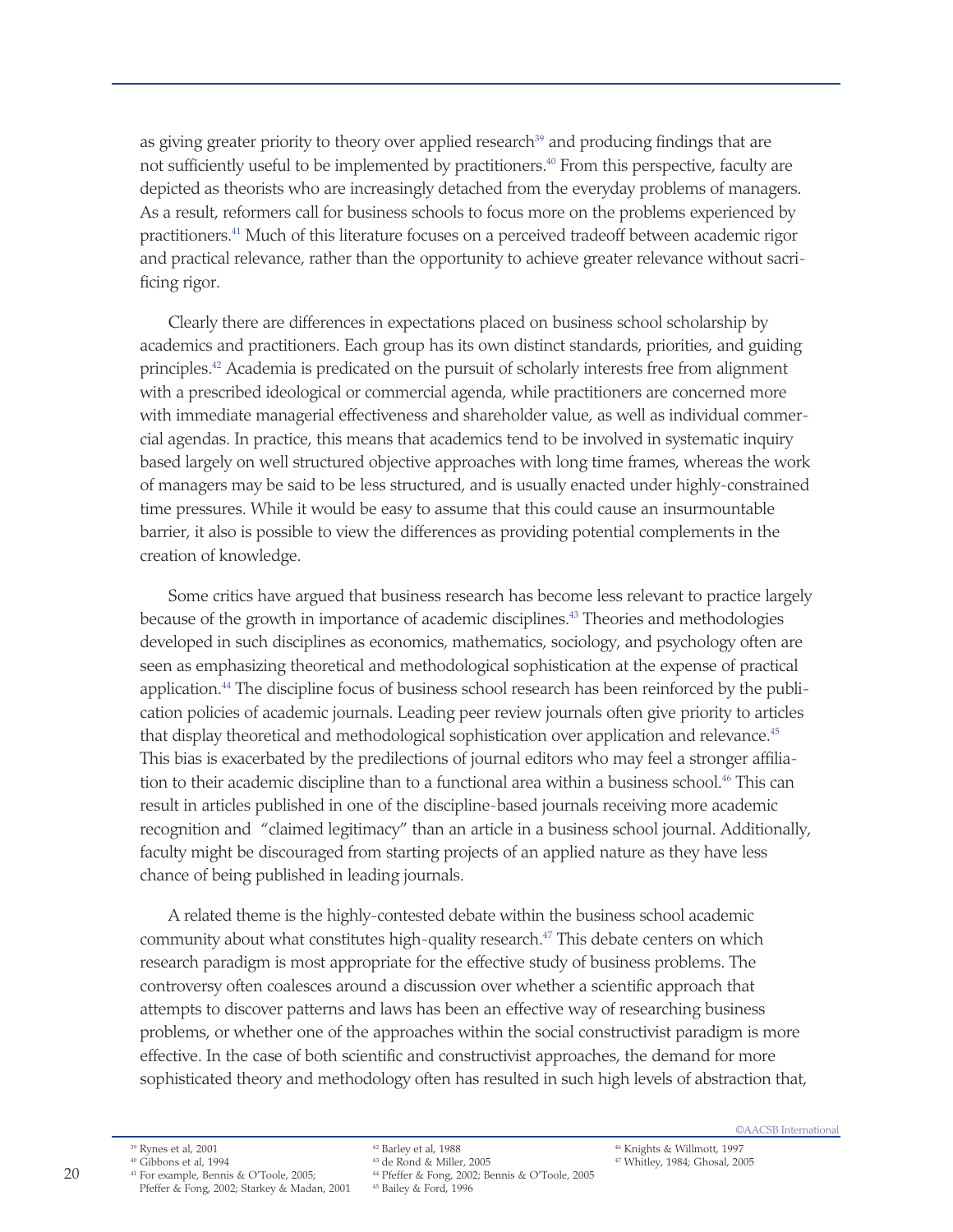in many cases, the result is seen as detaching theory and methodology from utility in terms of effective business practice.

Closely related to the problem of the content of articles published in journals is the incentive system that determines career progression. Several critics suggest that an unhealthy division in business school research has grown as a result of the typical faculty reward system.<sup>48</sup> Publishing theoretically and methodologically sophisticated research in a leading journal often "counts for more" than an applied article amongst tenure review committees and for annual compensation purposes. Hence faculty members have less incentive to address practice more directly in their research.

As described by Van de Ven and Johnson, there is "growing recognition that the gap between theory and practice may be a knowledge production problem." 49 Proponents of this view have questioned the efficacy of traditional research methods in areas where application is important, such as business and management. They argue for the production of more practicebased knowledge and propose structural reforms or deeper forms of engagement between academics and practitioners to generate knowledge that is both rigorous and relevant. Again, these critics see a clear connection between scholarship and practice with value-added components for both, even as they disagree as to the efficacy of different approaches.

In summary, scholarship by business faculty in its varied forms has had an impact on the the knowledge and practice of business and management. There is no reason to discourage some schools and faculties from pursuing basic, highly theoretical research agendas. However, as Shapiro, et al. concluded based on an Academy of Management survey, there is a "general pattern of concern about

*Although there are different opinions about the importance and causes of the research-practice gap, it is clear that any effort to increase the value of business school research should address the challenges of knowledge production and knowledge transfer.*

the management research-management practice gap among academics, business people, and consultants."50 Furthermore, the gap is seen as resulting from two types of translation problems, which they label "lost before translation" and "lost in translation," reflecting respectively the knowledge production and knowledge transfer issues described above. Although there are different opinions about the importance and causes of the research-practice gap, it is clear that any effort to increase the value of business school research should address the challenges of knowledge production and knowledge transfer.

#### **Value to Society**

Effective scholarship implicitly improves the knowledge base of organizations and society. But what does this mean for scholarship within the context of business schools and universi-

©AACSB International

<sup>48</sup> Seybolt, 1996; Dye, 2001; Hopwood, 2002

<sup>49</sup> Van de Ven and Johnson, 2006, p. 808

<sup>50</sup> Shapiro et al, 2007, p. 261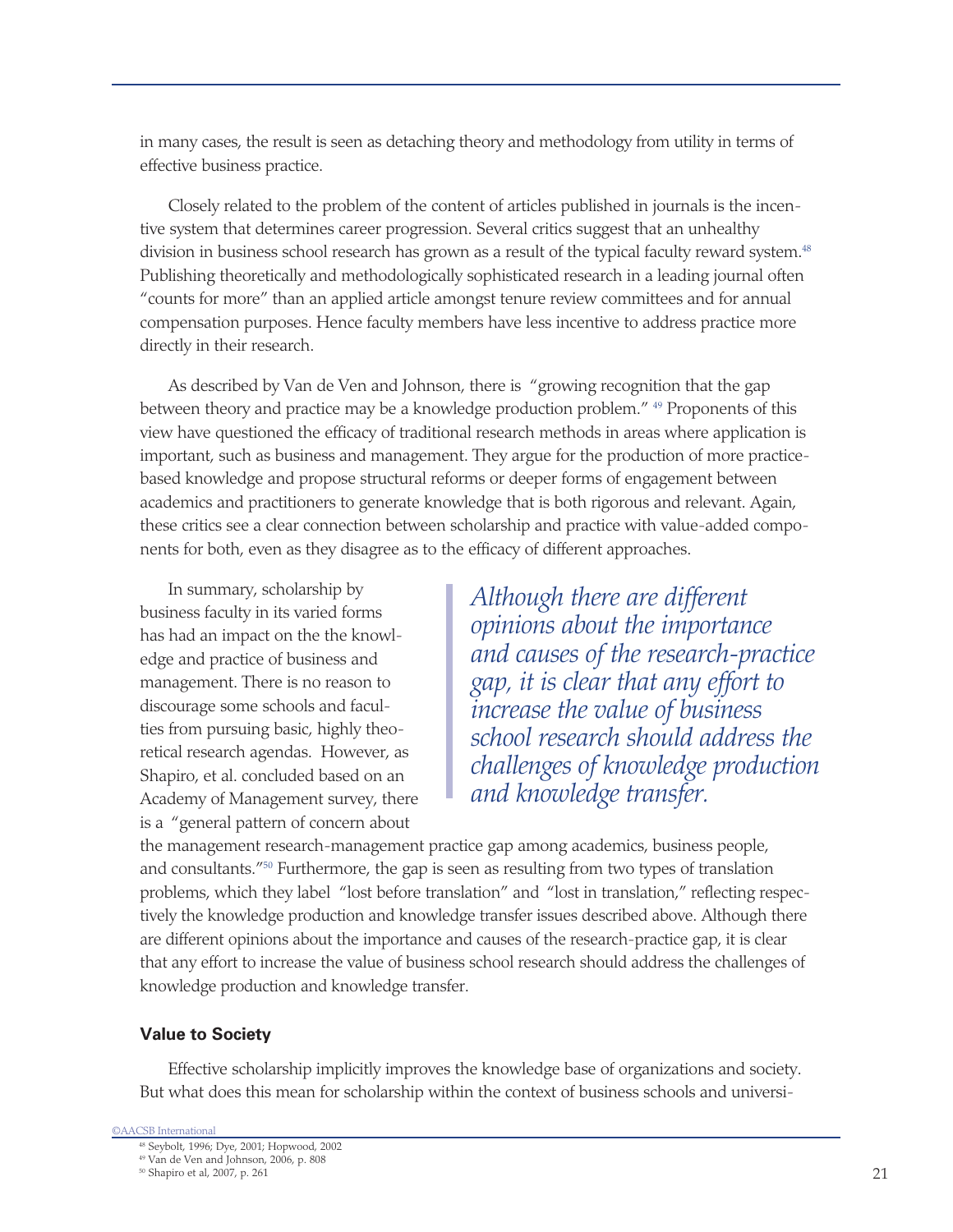ties? In terms of general academic research there is a belief that, if scholarship were left solely to non-educational institutions, market economies would produce too little independent and truly innovative research. Similar outcomes would be expected if business and management research were relegated to non-academic organizations, presumably because it would be less independent, often proprietary, e.g. advances would not be shared, and generally not subject to public scrutiny.

Clearly organizations can be made more effective by accessing scholarship on managerial processes and such effectiveness contributes to national and international economic and societal success. The argument is that business school scholarship contributes to organizational performance by improving underlying managerial practices, as well as by elevating teaching content and the skills of managers. Stronger organizational performance contributes to economic growth, which raises living standards.

There is some empirical evidence to support these connections. For example, using data from 731 medium sized firms in Europe and the United States, Bloom et al. found that better management practices are indeed strongly correlated with better firm performance in terms of productivity, profitability, return, and sales growth.<sup>51</sup> Bertrand and Schoar studied 600 firms and 500 managers involved with at least two different firms. Among their results is a "positive relationship between MBA graduation and corporate performance" as measured by rates of return on assets and operating returns on assets. $52$  Benjamin Friedman argues persuasively in his *Moral Consequences of Economic Growth* that economic growth is essential to "greater opportunity, tolerance of diversity, social mobility, commitment to fairness, and dedication to democracy."

Unfortunately, the connection between business research, organizational performance, and societal benefit has been neither fully explored nor clearly articulated – and as a result may not be fully appreciated. For example, when the U.S. National Academies were asked to recommend "how the U.S. can compete, prosper, and be secure in the global community of the 21st Century," their 512-page (prepublication) report, entitled *Rising Above The Gathering Storm: Energizing and Employing America for a Brighter Economic Future*, gave no attention to the need

*The connection between business research, organizational performance, and societal benefit has been neither fully explored nor clearly articulated – and as a result may not be fully appreciated.* 

to invest in business and management research, or in business education for that matter. The Task Force contends that by focusing on the supply of innovation, which is a function of research in basic sciences, the report misses a critical factor in the innovation equation. The financing and demand for

innovation is substantially driven by business. This point was raised in recent reports in Canada and the United Kingdom. The Institute for Competitiveness and Prosperity argues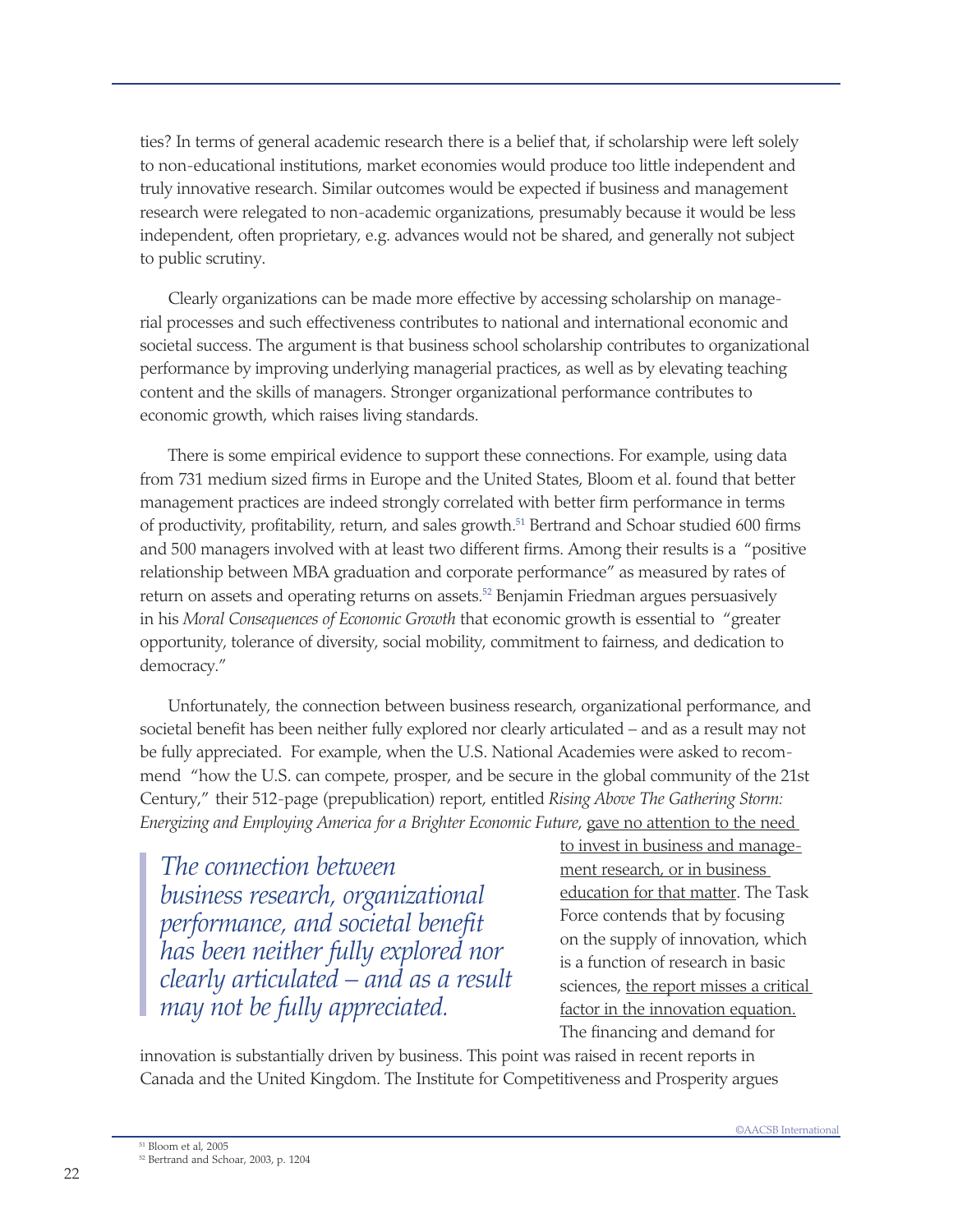that businesses and governments in Canada must rebalance their priorities toward increasing the demand for innovation. They show that Canada produces more science and engineering degrees per thousand population than the United States, but produces 41 percent fewer degrees in business.<sup>53</sup> In response to a report of its Council for Excellence and Management in Leadership, the United Kingdom government stated that "By tackling our management and leadership deficit with real vigour, we will unlock the doors to increased productivity, maximize the benefits of innovation, gain advantage from technological change, and create the conditions for a radical transformation of public services." 54

Scholarship by business school faculty also can and should inform policy. Clearly this has been the case in accounting research, for example. Research by accounting faculty is sometimes utilized by the Financial Accounting Standards Board in its efforts to establish and improve standards of financial accounting and reporting. The back-dating of options by top executives is the latest scandal in corporate environments and was uncovered largely due to research by two business faculty members.<sup>55</sup> In a related example, in 2006 the California Management Review published a position paper signed by 30 leading experts, including dozens of academics, calling for the SEC to repeal the FASB standard requiring the expensing of stock options.

Beyond accounting, Michael Porter, who is widely known for introducing the "five forces" framework to analyze competition, also studies and consults on the economic competitiveness of nations, regions, and cities, as well as solutions to social problems. Similarly, Paul Romer has become influential in policy circles for theories that shed light on how government policy impacts innovation.<sup>56</sup> In addition to showing how management research can contribute to several policy areas, such as unemployment, corporate governance, internationalization and trade, and managing public organizations, Hitt suggests that management scholars should include "policy makers and leaders of public organizations as important constituents of management research."57

There are business journals specifically intended to attract policy-oriented contributions. The Journal of Public Policy & Marketing, now published by the American Marketing Association, is one such journal and it aims to attract policy makers as readers, authors, and reviewers. Similar policy-oriented journals can be found across business disciplines. However, as reinforced throughout this report, intellectual contributions need not be confined to refereed journal articles to have an impact.

To summarize, scholarship undertaken by business school faculty has implications for understanding societal dynamics, as well as firm-specific processes. Intellectual contributions impact society both by advancing management knowledge and practice and by addressing important policy questions. What appears to be missing is a mechanism for connecting the dots between research on managerial or corporate processes and processes affecting organizational competitiveness and societal well being.

©AACSB International

<sup>53</sup> The Institute for Competitiveness and Prosperity, 2006, p. 46

<sup>54</sup> Council for Excellence and Management in Leadership, p. 1

<sup>55</sup> Yermack, 1998; Lie, 2005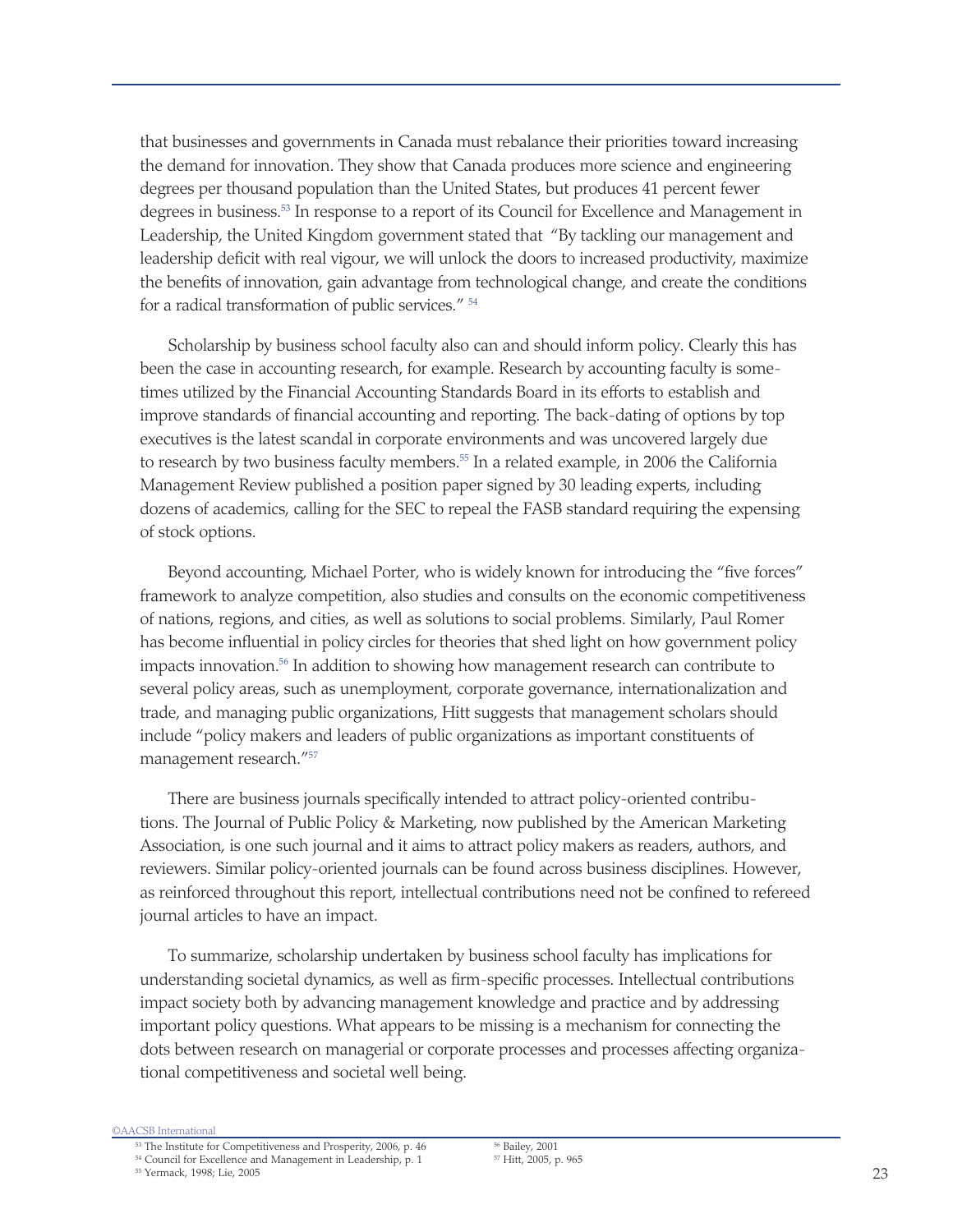# Incentives for Intellectual Contributions

It would be a mistake to believe that business schools and their faculties produce intel<br>tual contributions simply to benefit students, practicing managers, and society. There<br>must be value created by such activity for bus t would be a mistake to believe that business schools and their faculties produce intellectual contributions simply to benefit students, practicing managers, and society. There also must be value created by such activity for business schools and individual faculty members. systems that motivate and encourage scholarship and research in business schools at the business school level (reputation, resource acquisition, and AACSB accreditation) and at the individual faculty level (evaluation systems, promotion and tenure institutions, and academic job markets).

#### **Business School Incentives**

Business schools have been motivated to achieve greater academic legitimacy to compete effectively within their institutions for resources. By enhancing a business school's reputation, research sometimes also translates into more resources from external sources, success in recruiting and retaining faculty, and new opportunities for revenue streams. Media rankings also motivate schools to invest in research by providing a channel to build academic reputation. Several media rankings of MBA programs, such as *BusinessWeek* and *Financial Times*, now include "intellectual capital" variables in their calculations, though there is considerable disagreement about the appropriateness of their measures. National ratings of research, which can be found in many countries, including the UK, China, and Australia, also play a role

*Clearly, there are powerful reputation and financial incentives at work to motivate business schools to invest in research.*

as inputs to funding formulas. Some schools have managed to convert faculty research directly into strategic advantage and create substantial revenue streams to support their mission. Clearly, there are powerful reputation and financial incentives at work to motivate business schools to invest in research.

For some schools, AACSB accreditation also plays a central role in motivating scholarly inquiry and research. Standard 2, also known as the "mission appropriateness standard," states that:

*The school's mission statement is appropriate to higher education for management and consonant with the mission of any institution of which the school is part. The mission includes the production of intellectual contributions that advance the knowledge and practice of business and management.*

To achieve this standard, schools must articulate their commitment to intellectual contributions in terms of content, audience, or both. Schools must display their portfolio of intellectual contributions in three categories: discipline-based scholarship; contributions to practice; and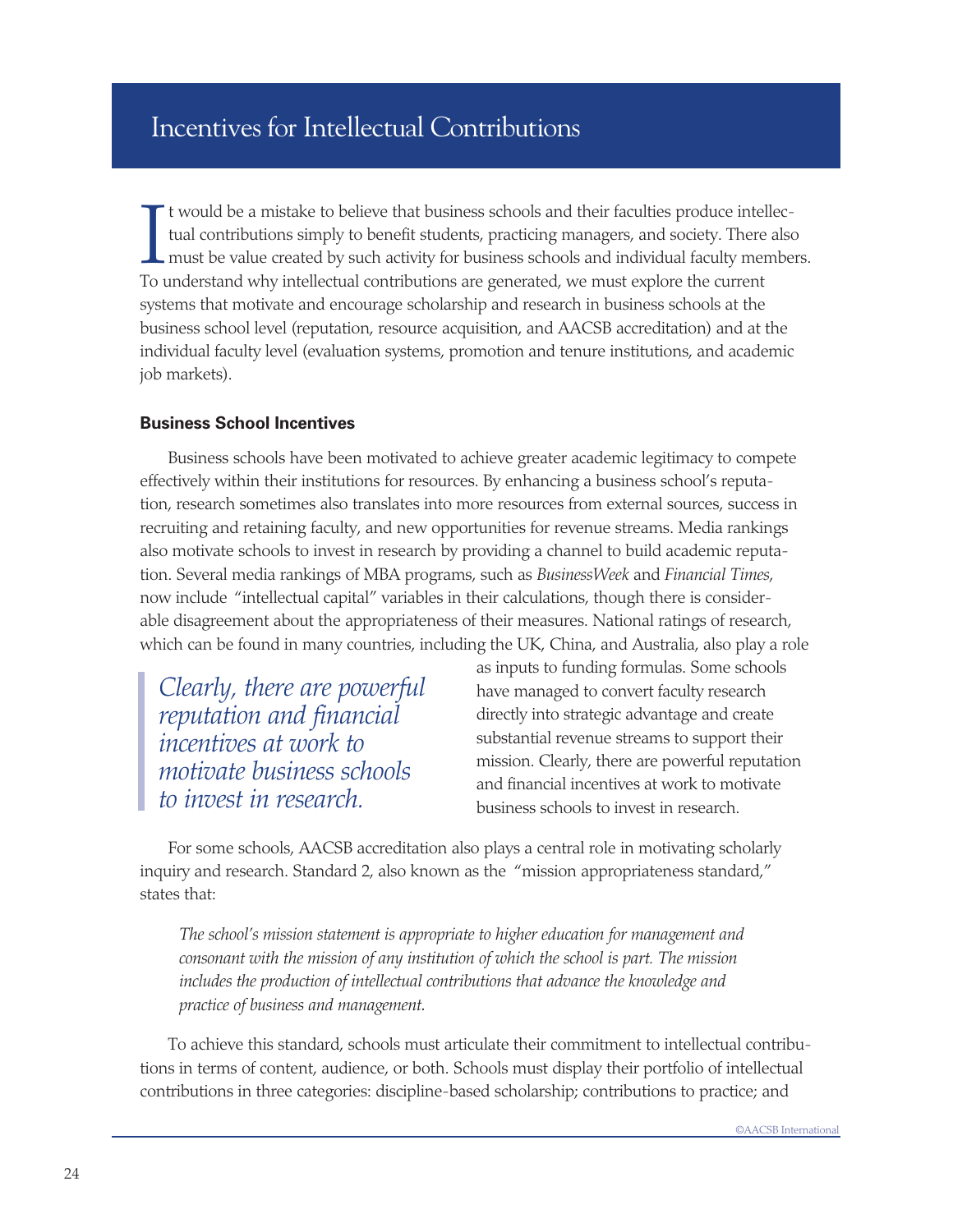learning and pedagogical research. They must show that the portfolio is consonant with its mission, and demonstrate that the portfolio includes contributions from "a substantial crosssection of faculty in each discipline." Schools also must have clear policies that guide the development of intellectual contributions.

Standard 10, also known as the "faculty qualifications standard," states:

*The faculty has, and maintains, intellectual qualifications and current expertise to accomplish the mission and to assure that this occurs the school has a clearly defined process to evaluate individual faculty member's contributions to the school's mission.*

This Standard specifies requirements for academic and professional preparation, but more importantly, provides guidelines for "development to maintain qualifications." It specifies that "all faculty members are expected to demonstrate activities that maintain the currency and relevance of their instruction … through a variety of efforts, including production of intellectual contributions, professional development, and current professional experience." To emphasize the connection between faculty qualifications (Standard 10) and mission appropriateness (Standard 2), the guidelines state that "while intellectual contributions are salient for both Standards, many other activities may be appropriate for showing that faculty members are acting to maintain their disciplinary currency and relevance." Carefully applying the definitions provided earlier in this report, this means that scholarly inquiry is required of all faculty, while intellectual contributions are expected to emanate "from a substantial cross-section of faculty from each discipline."

Regarding research expectations, AACSB accreditation standards have not been immune to criticism. For example, some participants complain that in practice AACSB accreditation standards have resulted in superficial "counting," with schools focusing on calculating the numbers of publications by each faculty member and then attempting to identify whether the publications are in "top tier" or other level journals, deciding

*Regarding research expectations, AACSB International's accreditation standards have not been immune to criticism.* 

whether trade journals "count," arguing about acceptance rates of different journals, etc. In effect, peer review teams often find themselves dealing with arguments about how informal, non-peer reviewed working papers, white papers, consultant reports, and the like really are evidence of faculty research. They often find themselves debating whether a conference proceedings or online journal is acceptable evidence of intellectual contribution or how active involvement in consulting is the "functional equivalent" of research and more consistent with institutional missions. In reaction to "push back" from such debates, many peer review teams have simply focused on publications in traditional academic journals as the preferred metric for assessing faculty intellectual contributions. This conflict about the appropriate metrics for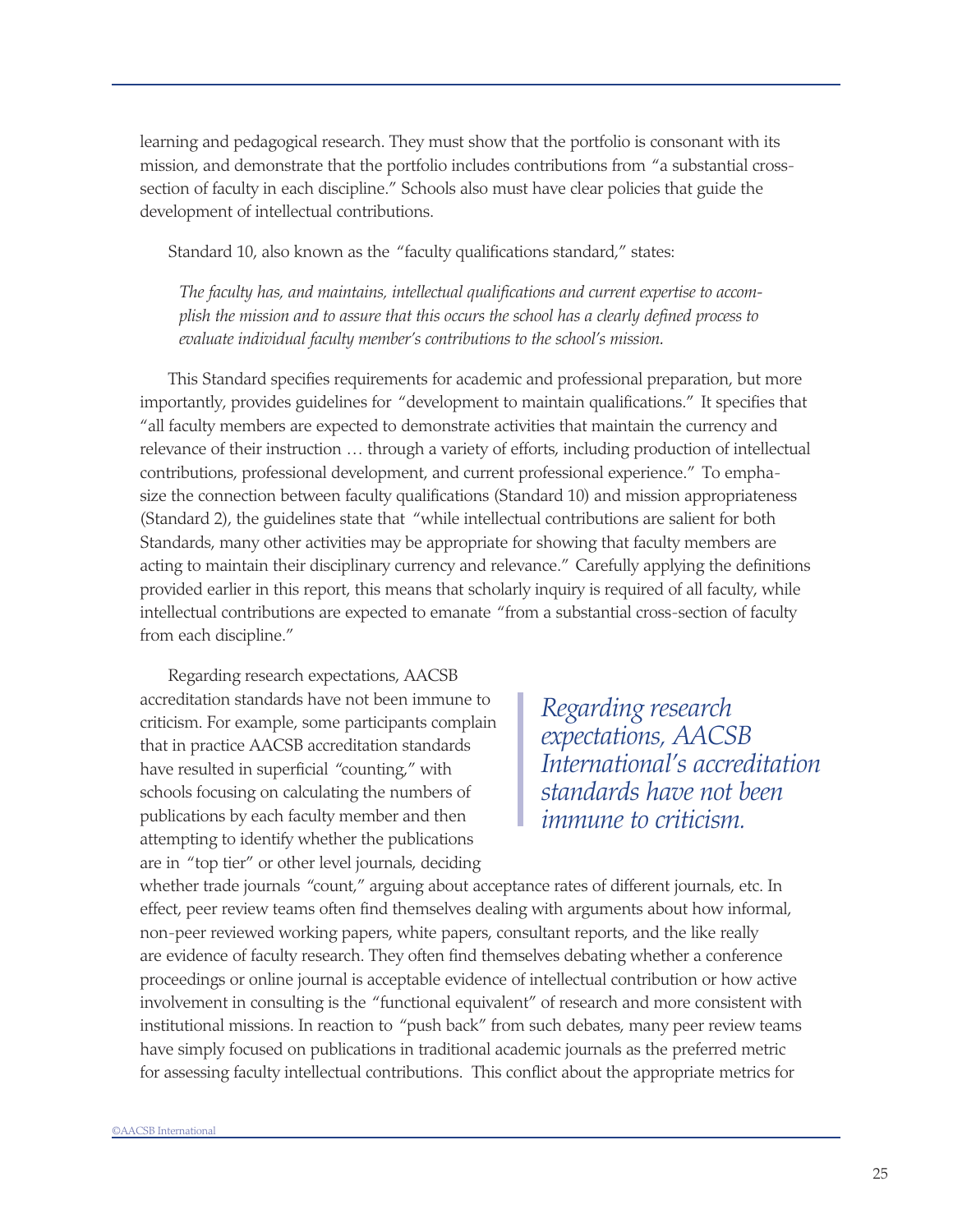assessing involvement in scholarship has led many to question the usefulness of AACSB's current approach.

Similarly, in seeking evidence regarding the maintenance of academic qualifications among faculty, which is different from the issue of providing evidence of intellectual contributions, again schools and teams often turn to easily verifiable items such as publications in academic journals. Though the accreditation guidelines state that a substantial cross-section must be involved in producing intellectual contributions, mixing the objective of sustaining academic qualifications and producing intellectual contributions from scholarly inquiry for assessment purposes has led to further confusion. For example, teams find themselves debating whether faculty members involved in executive education, where participants are both more knowledgeable and critical than full-time students, have to be seen as "involved with research about what works" in order to succeed with such students. In effect, their "experience" is seen as providing a knowledge base that is both relevant and current, i.e. a form of scholarly inquiry, despite the fact that their activities yield few intellectual contributions. This complex justification results from confusion about what might provide evidence of qualifications to teach and those indicators that would provide evidence of intellectual contributions that result from scholarly inquiry.

In part, these difficulties arise from the use of particular language. As discussed earlier, the term "research" tends to be interpreted to mean publication in standard journals and particular types of print media. Yet all the reasons for desiring, if not requiring, faculty involvement in "research" to maintain qualifications really focus on participation in scholarly inquiry that adds value to learning and practice. As noted in the 1987 *Final Report of the AACSB Task Force on Research*, scholarly inquiry can take many forms and reflect itself in teaching programs in a variety of different ways. It might involve inquiry into basic management and human behavior processes, exploration of particular management practices, or searches for better methods of effectively conveying information about management practices to different audiences. Such inquiry can come about through both theoretical and empirical efforts, be reflected in the activities of tenure track and non-tenure track faculty, and be characteristic of traditionally-trained scholars as well as practitioners who participate in instruction. Admittedly, some of these efforts would not be thought of as traditional "research" but all would be examples of potentially exciting and innovative scholarly inquiry, something that can and should be expected of all faculty. Support for such activity is certainly a responsibility to be accepted by every business school.

#### **Individual Faculty Incentives**

The predominant model for faculty support found in business schools today focuses primarily on systems that reward excellence in scholarship and teaching with tenure and other forms of security and compensation. Promotions, especially to full professor, tend to be based on academic contributions and reputation largely determined by success in publishing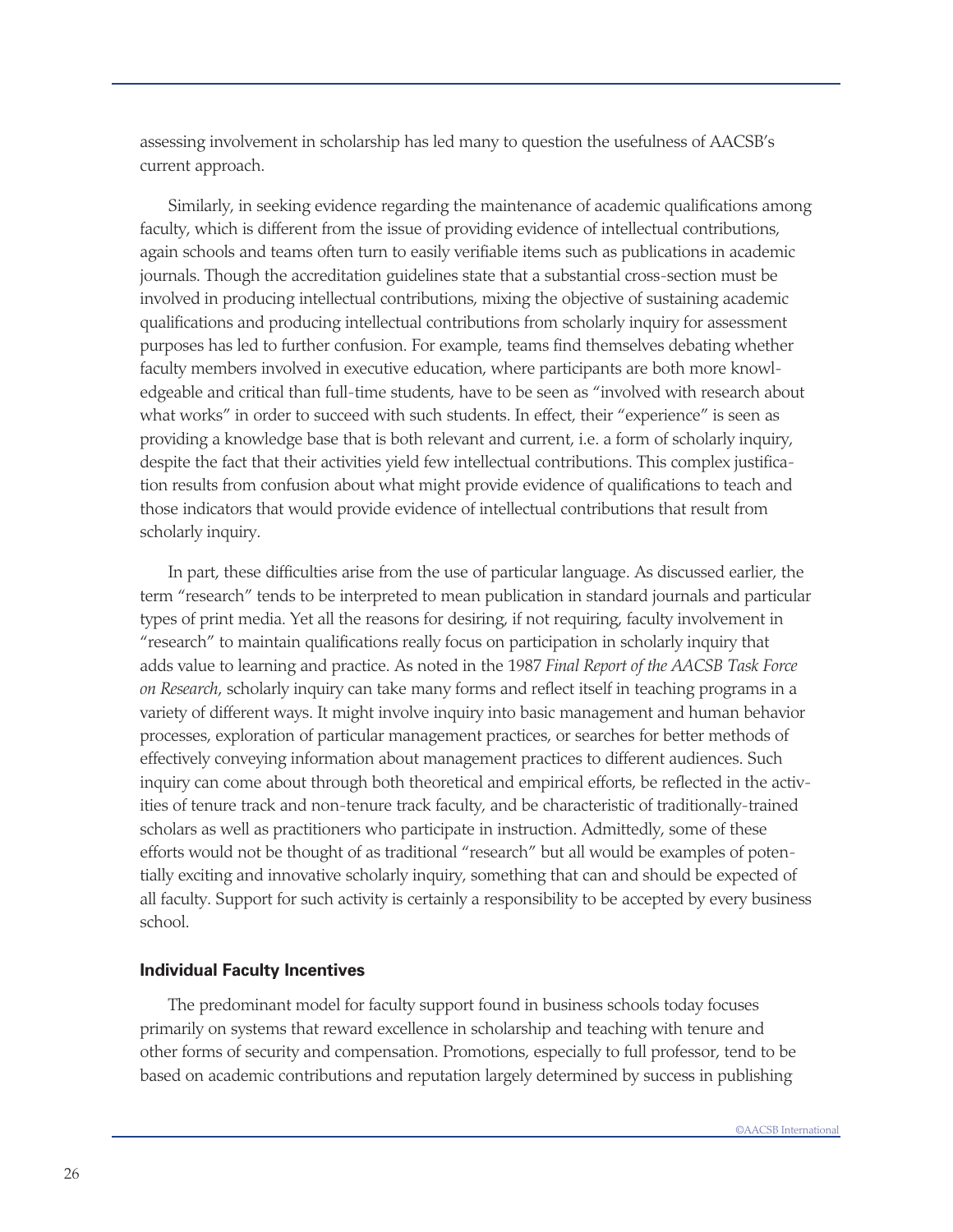in the most respected peer-reviewed discipline-based journals. Similarly, publications in peerreviewed discipline-based journals are viewed as the only ticket to success in the academic job market for scholars interested in advancing their careers and increasing their earning potential.

Critics of such a system argue that "the faculty reward system does not match the full range of academic functions (i.e. teaching, research, and service) and that professors are often caught between competing obligations."58 They also note that tenure and other forms of job security take away any incentive for faculty to excel or improve. These tensions, real or simply perceptual, affect the incentives for producing various types of intellectual contributions in business schools.

*Scholars focusing on contributions to practice and/or pedagogy often suffer from a lack of respect, integration, and advancement opportunities in academic environments.*

This is not to suggest that such an approach has failed to heighten the legitimacy of business schools in the academic community. But one consequence has been that scholars focusing on contributions to practice and/or pedagogy often suffer from a lack of respect, integration, and advancement opportunities in academic environments. The Task Force was able to identify many examples of professors who were highly regarded among executives, and fellow academics for that matter, but who experienced difficult or negative

tenure decisions due to the breadth of their scholarship. These difficulties often arose from university-wide faculty promotion and tenure review committees or provosts who adhered to promotion standards stressing publications in academic journals most favored by traditional disciplines.

To further illustrate this dilemma for business school faculty, *Harvard Business Review* (HBR) articles are not reviewed by peers<sup>59</sup> and many are written by consultants or executives rather than academics. But it has a monthly circulation of 250,000 and great impact on practice. Tom Steward, the current editor, says that "it is a magazine about ideas, chiefly researchbased, for practitioners. In that sense it distinguishes itself from scholarly journals on the one hand and business journalism on the other."<sup>60</sup> It is easy to see that HBR has been successful in this regard. Kotter and Schlesinger's theory about resistance to change, Kaplan and Norton's Balanced Scorecard, Prahalad and Hamel's core competencies theory, and Kim and Mauborgne's Blue Ocean Strategy concept all appeared first in the publication.<sup>61</sup> The argument is that the adoption rates for ideas appearing in HBR are quite high and reflected in reprint orders, etc. However, because it is not peer-reviewed and does not have a clear theoretical or empirical orientation, academics at many institutions diminish its importance, sometimes to nothing, in tenure and promotion cases. Not surprisingly, Anderson et al found that the number of refereed journal articles was ranked by faculty, deans, and other administrators as the most important item in evaluating faculty scholarship performance. Non-refereed publica-

#### ©AACSB International

58 Boyer, 1990, p.1

<sup>59</sup> Interestingly, AACSB's definition of peer review includes the type of editorial review conducted by HBR.

<sup>60</sup> London, 2003, p. X

<sup>61</sup> See Kotter and Schlesinger, 1979; Kaplan and Norton, 1992; Prahalad and Hamel, 1990; and Kim and Mauborgne, 2004.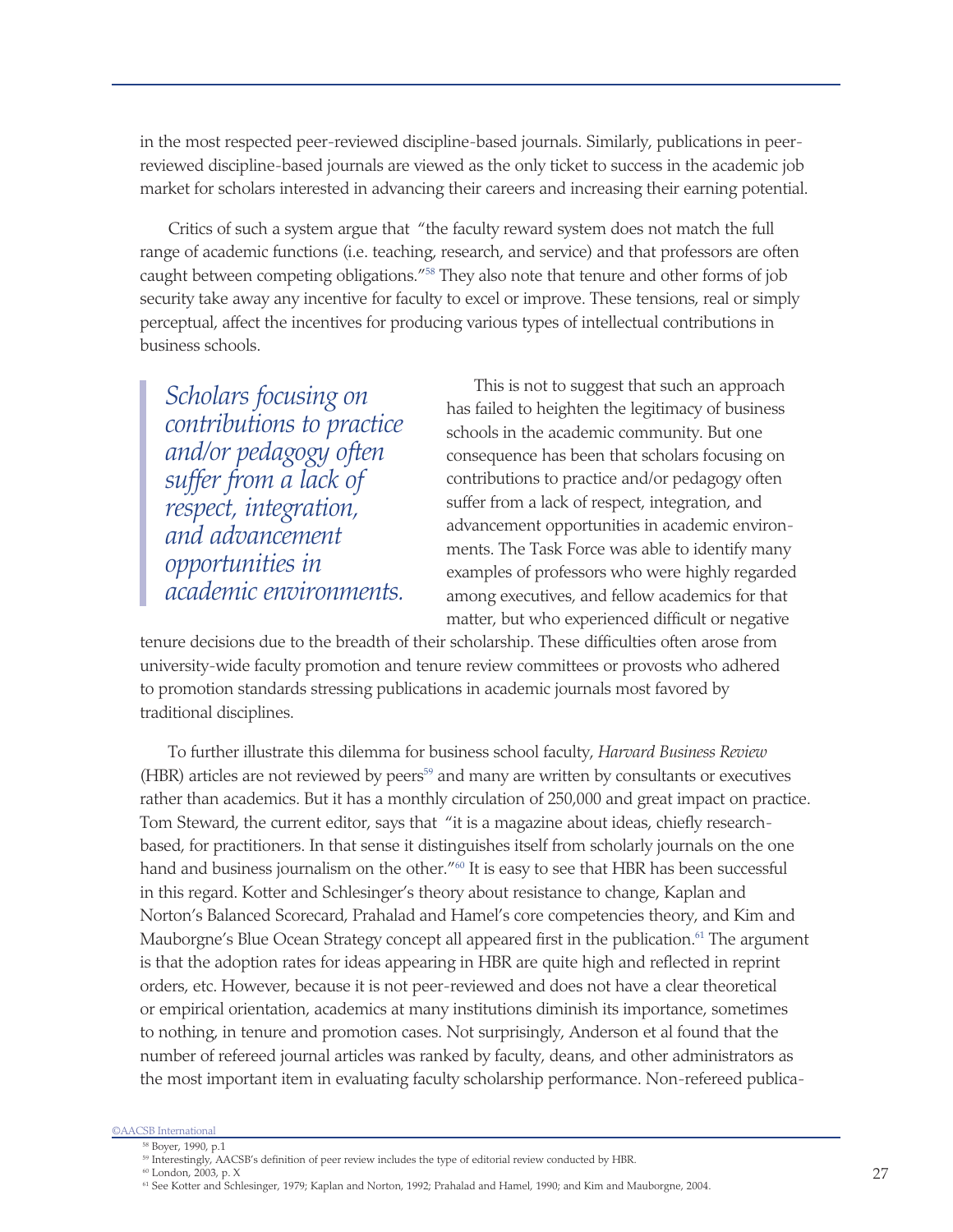tions were ranked 10th, just before business/professional presentations, citations, and working papers as providing a basis for assessing scholarship.<sup>62</sup>

This is not to say that "popular" or "relevant" work is devoid of incentives, both pecuniary and non-pecuniary. Authoring books, consulting, etc. can pay handsomely. Non-pecuniary benefits can come in the form of status as faculty members extend their reputation beyond academic circles. In addition to growth in the number of popular magazines in business, executive and distance education programs provide opportunities to build and expand these reputations. Some business schools are finding ways to "own" and capitalize on the rights to more popular works by faculty, but for the most part are unable to capture a slice of the financial gains which go largely to the authors and publishers. Indeed, some business deans complain that academic support systems (e.g., research support, promotion, and tenure) serve to finance, legitimize, and expand the demand for faculty members who can contribute most directly to practice but do so outside the control and influence of business schools.

*...faculty publishing in traditional academic journals can maximize their economic rewards, even if their work has little impact on practice.* 

Ironically one can state the following: from a purely "within the business school's four walls" perspective, the economic incentives are clearly lined in such a way that faculty publishing in traditional academic journals can maximize their economic rewards, even if their work has little impact on practice. However, producing scholarship with a practice focus and having it appear in trade journals, books, or in software form can, in fact, maximize

overall income through consulting and other non-business school activities. Providing incentives for both basic and applied scholarship is a conundrum facing many business schools.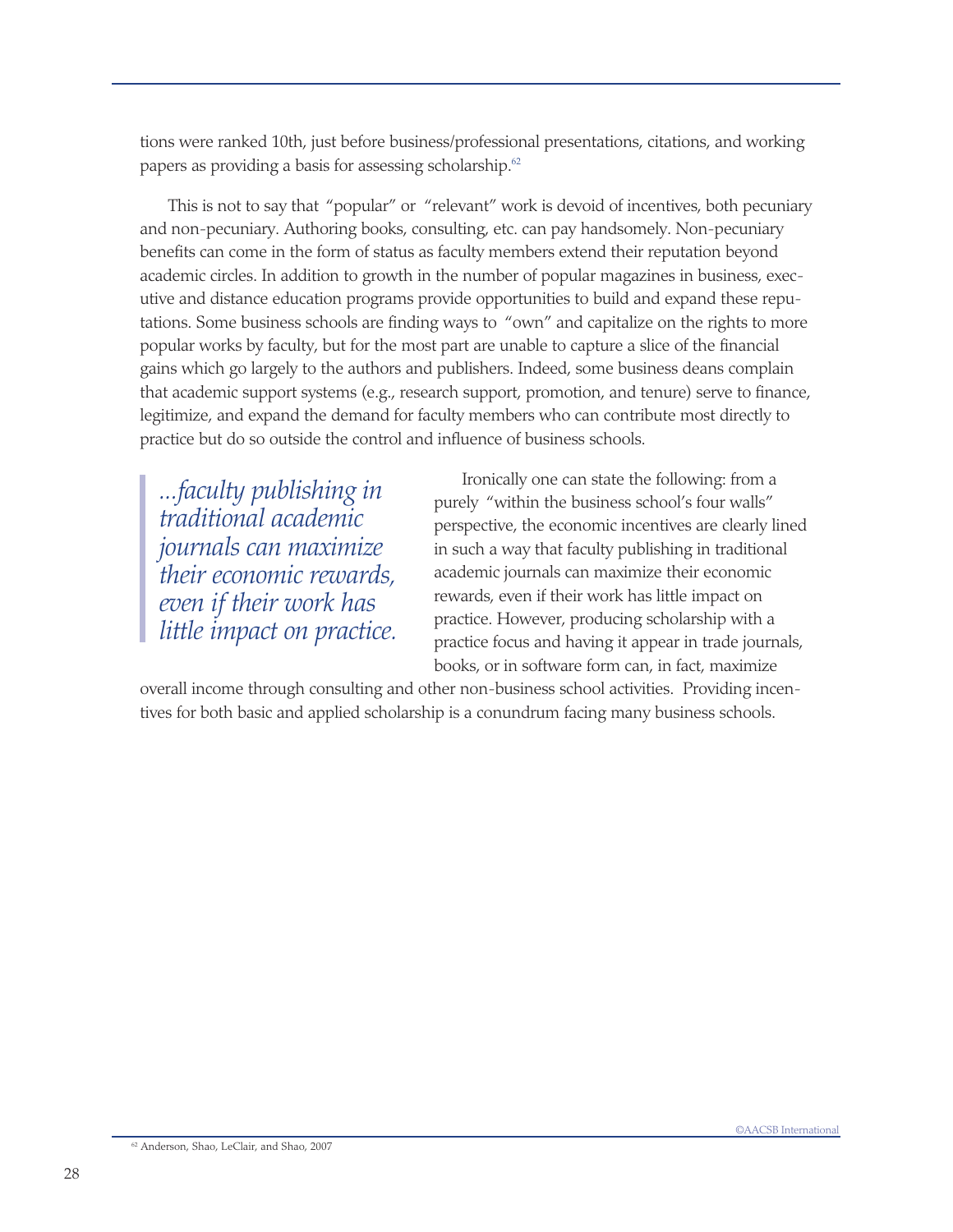# Conclusions and Recommendations

ased on its analysis, the Task Force asserts that business school research creates substantial value for students, practicing managers, and society, as well as for business schools themselves. In support of this point and tial value for students, practicing managers, and society, as well as for business schools themselves. In support of this point and in addition to the examples provided above, Appendix 1 provides examples of research originating from business schools that the Task Force believes have had significant impact on management practice or public policy. The list is intended only as a starting point for AACSB to gather additional information and examples.

The Task Force believes that it is critical for business schools to find ways to continuously enhance the value and visibility of scholarship and research of all types—basic, applied, and pedagogical. Through its analysis, the Task Force has uncovered five issues that, if addressed by AACSB International, its member schools, and other organizations, could assist business schools to achieve their

*It is critical that business schools find ways to continuously enhance the value and visibility of scholarship and research.* 

fullest potential from scholarship and research. First, current measures of intellectual contributions focus on inputs rather than outcomes. That is, the focus is on how faculty spend time (engagement in scholarship) and not on the value of outcomes produced (impact of scholarship on intended audiences). Second, business school and individual faculty incentives tend to create an overwhelming emphasis on discipline-based scholarship at the expense of contributions to practice and to pedagogical development. Third, the relationship between management research and teaching and the mechanisms to support their interaction, especially when these functions are not always performed by the same people, are not well-understood. Fourth, there are inadequate channels for translating academic research to impact practice. Fifth, opportunities to support deeper, more continuous interaction between faculty and practicing managers on questions of relevance have not been fully developed. In the next section, the Task Force presents several recommendations for overcoming these issues to increase the overall value and visibility of business school research.

## **Recommendation #1:**

# *Extend and augment AACSB International accreditation guidelines to require schools to demonstrate the impact of faculty intellectual contributions on targeted audiences.*

In light of the background on AACSB accreditation provided in the previous section, the Task Force recommends changes to the accreditation guidelines to focus on the impact of faculty scholarship. This would not require a substantive change to the accreditation standards, but merely an extension and augmentation of the guidelines to focus on outcomes from invest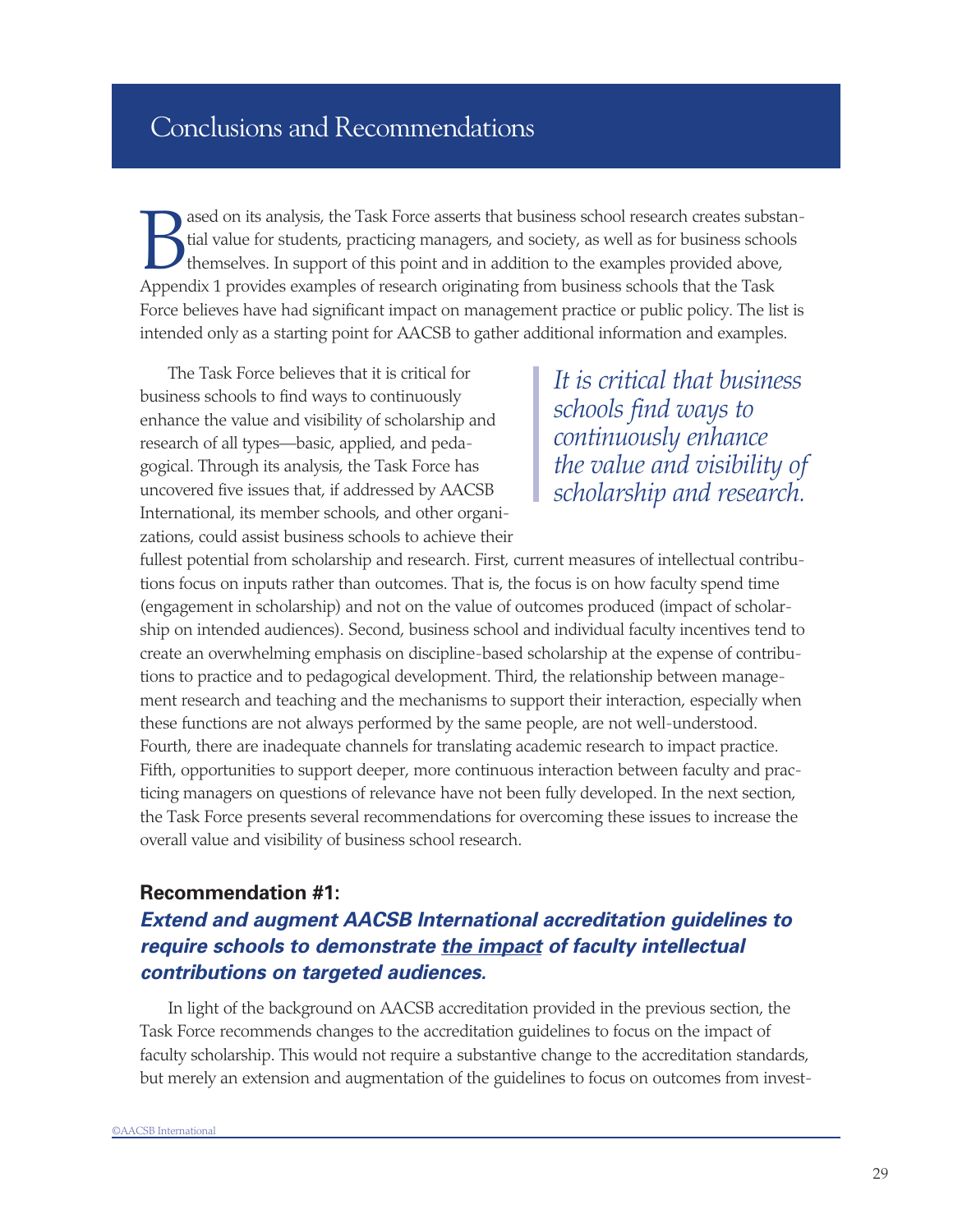ments in faculty scholarship. Specifically, the change would require schools to "make their case" for a mission-oriented portfolio of intellectual contributions by going beyond counting refereed journal articles and other contributions (inputs) to demonstrate the impact of scholarship of all types (outcomes) on various audiences important to business schools.

Accreditation Standard 2 currently requires that policies guiding the development of intellectual contributions should clearly specify:

- The expected targets or outcomes of the activity;
- The priority and value of different forms of intellectual contributions consistent with the school's mission and strategic management processes;
- Clear expectations regarding the quality of the intellectual contributions and how quality is assured (e.g., specific target journals or outlets, selectivity requirements, etc.); and
- The quantity and frequency of outcomes expected over the AACSB review period.

*If the real value of faculty scholarship is to inform teaching and learning, advance knowledge of theory, keep faculty aware and involved in issues of current interest, and improve aspects of management practice, then the focus should be on assessing the measurable "impact" of faculty scholarship in these areas.* 

The proposed change would require schools also to focus on the issue of impact for the products of scholarly inquiry. If the real value of faculty scholarship is to inform teaching and learning, advance knowledge of theory, keep faculty aware and involved in issues of current interest, and improve aspects of management practice, then the focus should be on assessing the measurable "impact" of faculty scholarship in these areas. Whether the form it takes is that of an article, case, book, or piece of software

should not be the primary focus. This approach would parallel the move from curriculum standards to assurance of learning, be consistent with the underlying philosophy of accreditation, and reflect the original intent of the 1987 *Final Report of the AACSB Task Force on Research*.

Viewing impact measurement as a critical factor opens the way for both a more rigorous and yet more flexible set of metrics. AACSB would be encouraging each school to define a mix of faculty involvement in scholarship that fits with its mission. The intended and measured impacts of individual faculty scholarship when considered at the school level should reflect the strategic focus that is identified in the mission statement and strategic plan required for accreditation purposes. In aggregate, the evidence of impact should reflect the level of achievement of a school's mission. Such an approach also would encourage schools to be very careful about identifying the nature of scholarship being pursued and the articulation of output measurements. It would allow schools of different size, location and aspirations to further clarify their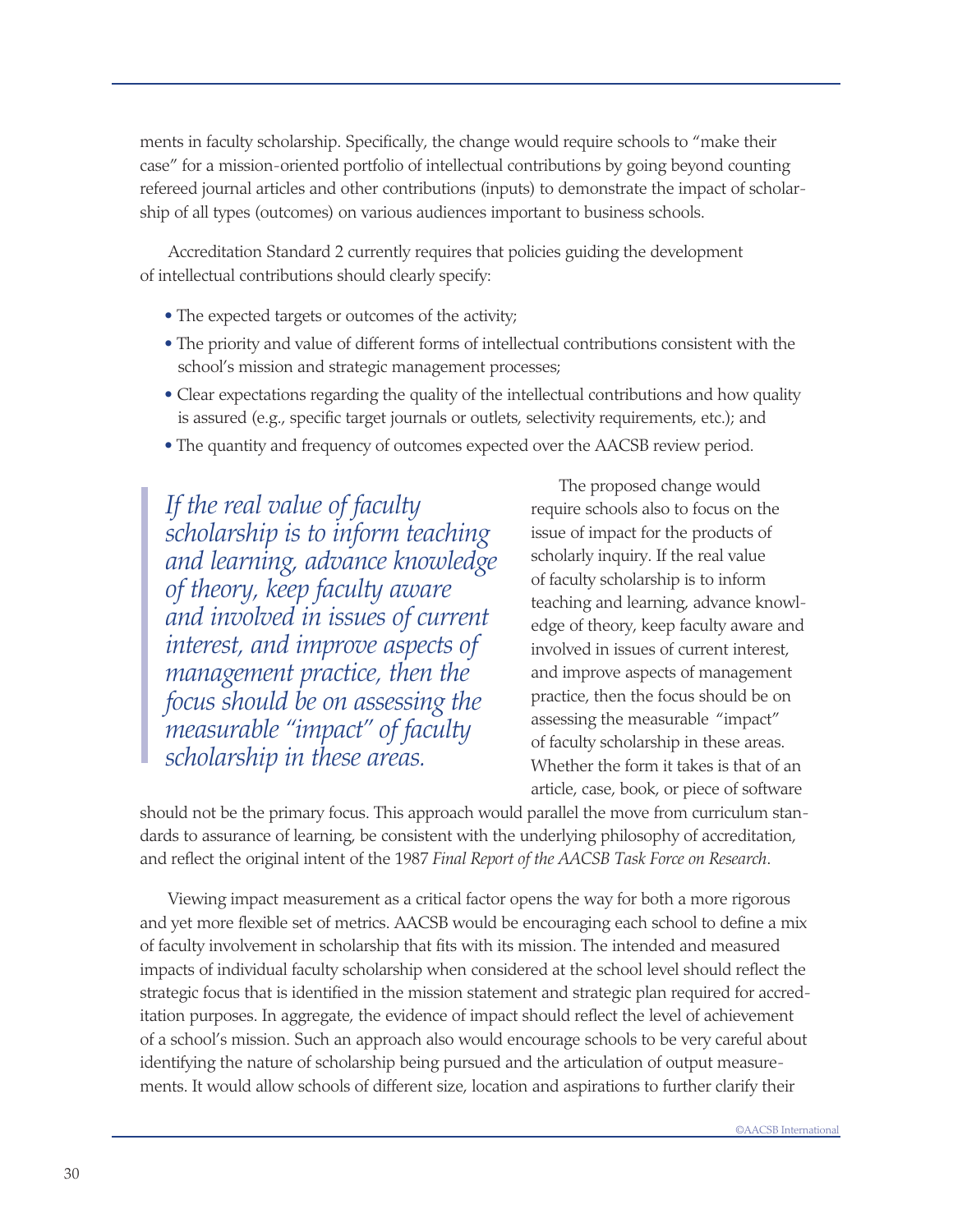uniqueness and the role they would be playing in local, regional, and national economies. To illustrate, Table 2 describes four models of how characteristics of the school and its mission might translate into expectations regarding intended impacts of scholarship along three dimensions. This table is not intended to be prescriptive or comprehensive; any school will not necessarily fit neatly into one of the models. The main point is that the mission and strategy of the school should align with its expectations for scholarly impact.

| <b>Characteristics</b>                         | <b>Model A</b>                                                                                        | <b>Model B</b>                                                                                            | <b>Model C</b>                                                                                                           | <b>Model D</b>                                                                                                                 |
|------------------------------------------------|-------------------------------------------------------------------------------------------------------|-----------------------------------------------------------------------------------------------------------|--------------------------------------------------------------------------------------------------------------------------|--------------------------------------------------------------------------------------------------------------------------------|
| Scholarship<br>emphasis                        | Scholarship<br>emphasizes learning<br>and pedagogical<br>research and<br>contributions to<br>practice | Scholarship<br>emphasizes<br>contributions to<br>practice and learning<br>and pedagogical<br>research     | Scholarship<br>emphasizes<br>contributions to<br>practice and<br>disciplined-based<br>scholarship                        | Scholarship<br>emphasizes<br>discipline-based<br>research and<br>contributions to<br>practice                                  |
| General model of<br>degree program<br>emphasis | Mix of undergraduate<br>programs that<br>emphasize entry-level<br>professional<br>preparation         | Mix of undergraduate<br>and master's<br>programs that<br>emphasize<br>professional<br>preparation         | Mix of master's<br>programs that<br>emphasize<br>professional<br>preparation and<br>specialist careers                   | Mix of master's and<br>doctoral programs<br>that emphasize<br>professional<br>preparation, specialist<br>careers, and research |
| MBA/specialized<br>master's<br>emphasis        | No MBA/Master's<br>programs                                                                           | Small to medium<br>sized MBA programs<br>with significant part-<br>time student and<br>practitioner focus | Medium to large MBA<br>programs, including<br>full-time MBA and<br>executive MBA                                         | Large traditional<br>student MBA,<br>executive MBA,<br>specialized master's<br>programs                                        |
| Doctoral<br>program<br>emphasis                | No doctoral program                                                                                   |                                                                                                           | Doctoral program that<br>emphasizes practice<br>and/or places<br>graduates in teaching<br>focused schools<br>or industry | Large doctoral<br>program placing<br>graduates in research-<br>focused schools                                                 |
| Executive<br>education<br>emphasis             | No or only minimal<br>faculty deployment to<br>support executive<br>programs                          |                                                                                                           | Moderate faculty deployment<br>to support executive programs                                                             | Significant faculty<br>deployment to<br>support executive<br>programs                                                          |
| Weighting of<br>impact<br>expectations         | Teaching - Higher<br>Practice - Moderate<br>Theory - Lower                                            | Practice - Higher<br>Teaching - Moderate<br>Theory-Lower                                                  | Practice - Higher<br>Theory - Moderate<br>Teaching - Lower                                                               | Theory - Higher<br>Practice - Moderate<br>Teaching - Lower                                                                     |

|  |  |  | Table 2. Impact of Mission Characteristics on Impact Expectations - Examples |  |
|--|--|--|------------------------------------------------------------------------------|--|
|--|--|--|------------------------------------------------------------------------------|--|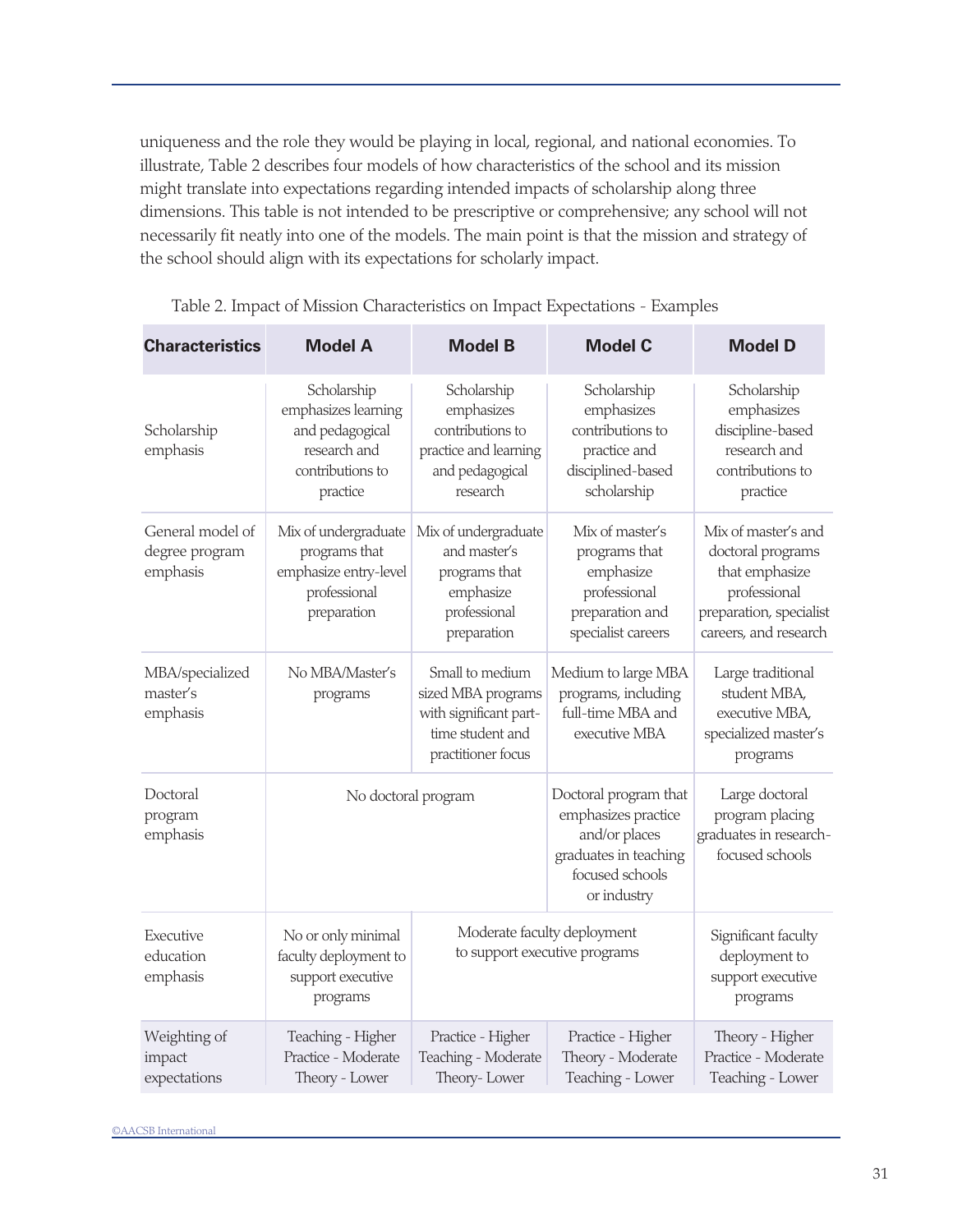#### **Measuring Outputs**

Identifying output metrics is critical from an institutional perspective in that it demonstrates a clear institutional commitment to scholarship and a return on that investment. It is also helpful from an individual faculty perspective in that it allows faculty groups to capitalize on differential talents and to provide guidance for developmental purposes. Individual contributions to the school's scholarly impact must be supported and monitored. For example, for every faculty member with responsibilities to contribute to a school's portfolio of intellectual contributions (which for accreditation purposes must be a substantial cross–section of faculty) the school should understand and track: (a) the focus of the effort (what is intended to be accomplished); (b) the product form to be produced (books, articles, sets of speeches involved); (c) the audience to be influenced by the effort (a discipline academic community, practitioners); and (d) the appropriate metrics to be used to assess impact on that audience (what constitutes evidence of "success").

Perhaps a few examples would help demonstrate the effect of such an approach. In each exemplar case there is identified one faculty member, the focus of scholarship, anticipated product form, target audience and possible metrics of impact.

#### **Faculty Member Smith**

Focus of Effort: Improve manufacturing practice

Target Audience: Lean manufacturing practitioners

Product Form: Consulting reports, professional magazine reports, software, presentations at industry association meetings, published article

Impact Measurement: Number of practitioners or firms adopting new approach or developed practice, awards by industry or professional associations

#### **Faculty Member Jones**

Focus of Effort:Improve teaching in accounting programs

Target Audience: Accounting faculty, students

Product Form: Cases, teaching text books, software

Impact Measurement: Adoptions and integration in curricula of schools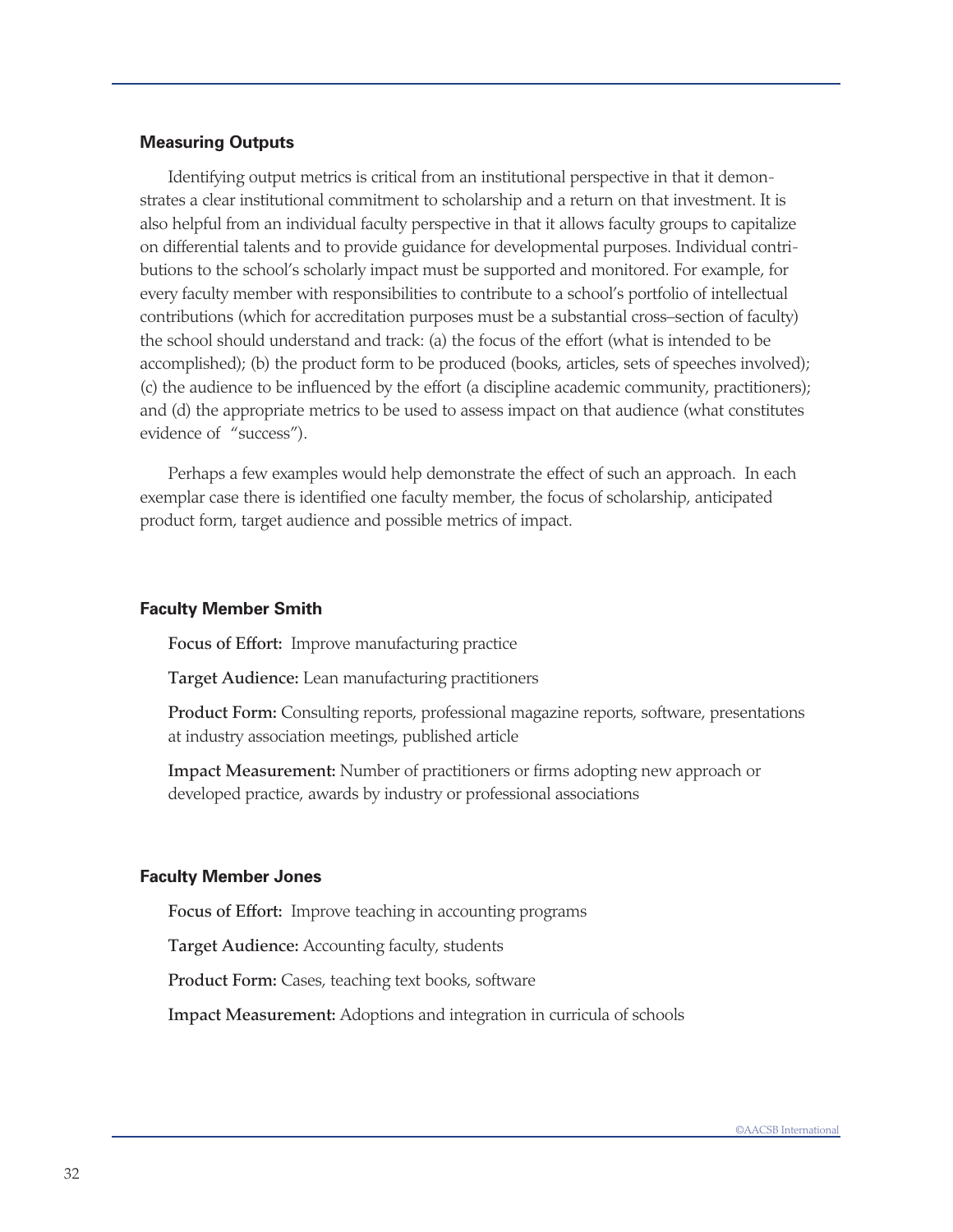#### **Faculty Member Brown**

Focus of Effort: Stimulation of popular thought about finance

Target Audience: General public, business press

Product Form: Books, monographs, speeches of national significance

Impact Measurement: Sales of book, number of regional/national/international presentations, reviews in magazines (e.g., *BusinessWeek, Forbes*)

#### **Faculty Member White**

Focus of Effort: Advance basic knowledge of underlying processes through new theory or empirical explorations

Targeted Audience: Fellow academic scholars

Product Form: Article in top tier academic journal

Impact Measurement: Publication in discipline journals, differentiating success by quality of journal, citations, etc.

The above are intended as examples only. Some faculty may cut across many focus areas. In some cases, the focus of effort, targets, and product forms may evolve over the course of a faculty member's career. For example, a faculty member may concentrate on advancing basic knowledge initially, but eventually begin to focus efforts on improving teaching and learning. Regardless, the underlying philosophy is that AACSB International and business schools should be interested in a measurement of output that would accomplish three things. First, it would provide evidence that faculty have some involvement in scholarship regardless of the focus of that intellectual pursuit. Second, once a scholarship type or focus is identified by a faculty member there would be an assessment of the influence or impact that outcome has had on a target audience. That is, it would measure not simply intent or input to the process of scholarly inquiry but focus on the different measurable outcomes that should flow from effective scholarly inquiry (i.e., the added value that comes from a commitment of time, energy, talent, and institutional resources to the pursuit of either acquiring or transmitting new information). Third, this approach would be consistent with efforts to demonstrate greater accountability for business school performance over and above simply counting student credit hours generated.

In other words, regardless of "type of faculty member"(see Smith, Jones, Brown and White examples above) the assessment is based on the quality of scholarly contributions. Simply being involved in scholarship is not sufficient. Additionally, even if "outputs" are created, that alone is not sufficient as the outputs should have high-quality "impact." For example, at a business school with a mission to improve the quality of student learning experiences, if a faculty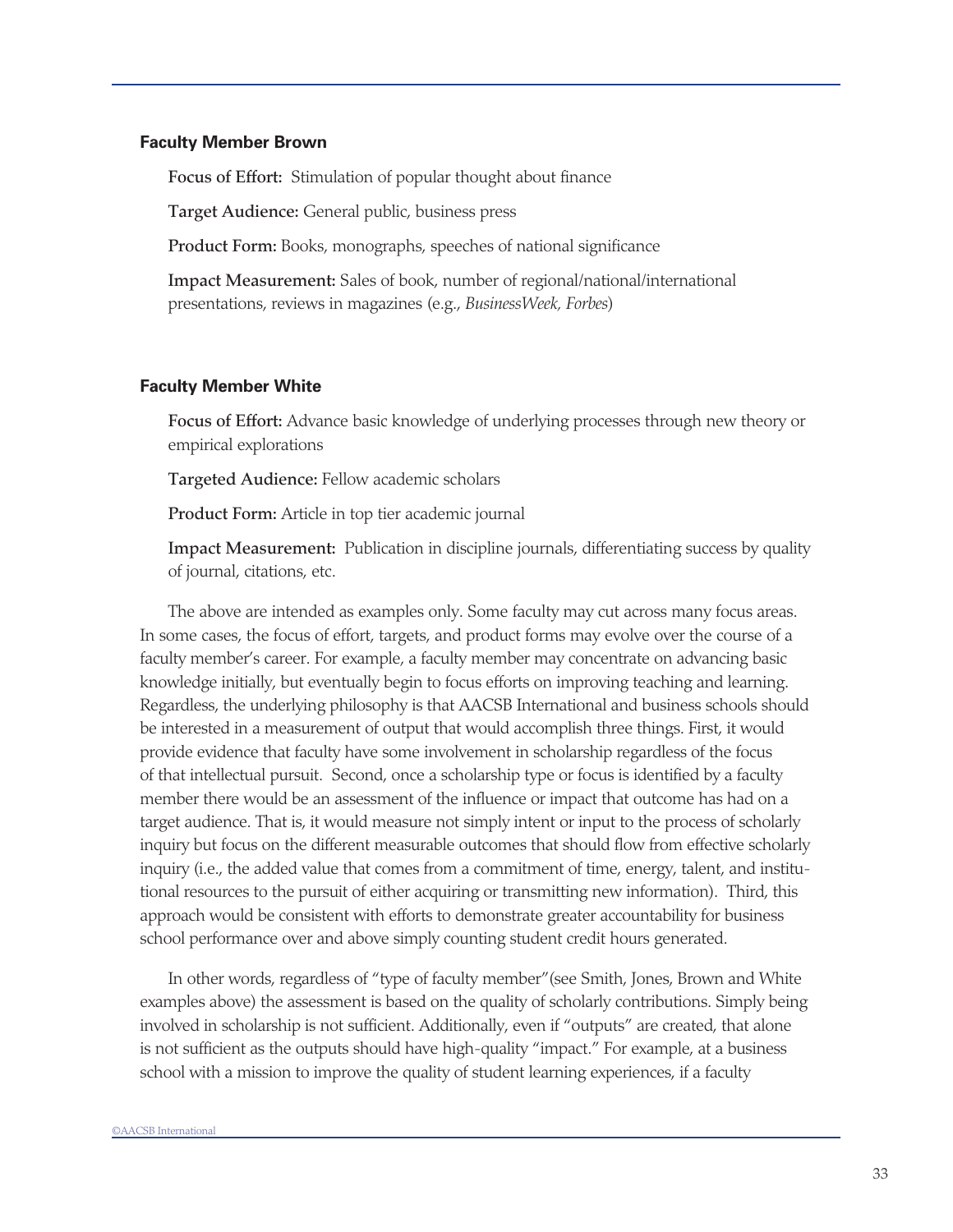member whose scholarship is designed to affect teaching in accounting produces an output in the form of a software program, an assessment metric of the number of schools using the software and adoption of the software by the host school in a course conducted by that faculty member does not demonstrate high-quality impact. At some point, there must be an assessment of the "quality" of the outcome of scholarship, whether that is done by the school or visiting peer-review teams.

Finally, although the above examples illustrate the need to support and monitor the scholarship of individual faculty members, it is important to note that this recommendation focuses on implications for Standard 2. The question of academic or professional faculty qualifications (Standard 10) is related, but is not directly impacted by this recommendation. Requirements for academic qualification address issues of prior educational preparation, as well as the continuity of scholarly inquiry and contribution. Thus, while a school might well be able to make a case that, in the above examples, faculty like Smith, Jones, Brown, and White should be seen as academically qualified based on demonstration of scholarly impact, doing so would involve its own policies and processes related to Standard 10. For example, a school might make ongoing scholarly inquiry necessary for academic qualification, but not all scholarly inquiry leads to intellectual contributions and not all intellectual contributions will have impact.

*AACSB must take the lead in helping business schools develop useful and appropriate measures of impact, as well as systems for collecting and maintaining the data.*

This recommendation emphasizes the need for alignment between the scholarly activities of faculty and the institutional mission. That is, the distribution of types of faculty within a business school should be supportive of the overall unique mission. In a similar fashion, school incentive and support systems should be configured to

reward those faculty contributing in ways most consistent with the institutional mission.

#### **Challenges and Concerns**

According to feedback on earlier drafts of this report, this recommendation will be difficult, if not impossible, to implement. Some don't think it is possible to come up with measures to fully and accurately gauge the impact of intellectual contributions. How can we count the number of minds changed in an executive education course? How can we calculate the benefits when a CEO chooses not to bring in the latest management fad after reading an assessment by an independent academic? How do we account for the fact that the impact of research is often felt decades after the insight was introduced? We are reminded by these questions that measures of quality are never quite perfect and, in the case of scholarship, nothing could be less satisfactory than limiting assessments to counting refereed journal articles. What is proposed by the task force is in fact a more comprehensive, rigorous assessment of our scholarly contributions. Clearly, AACSB must take the lead in helping schools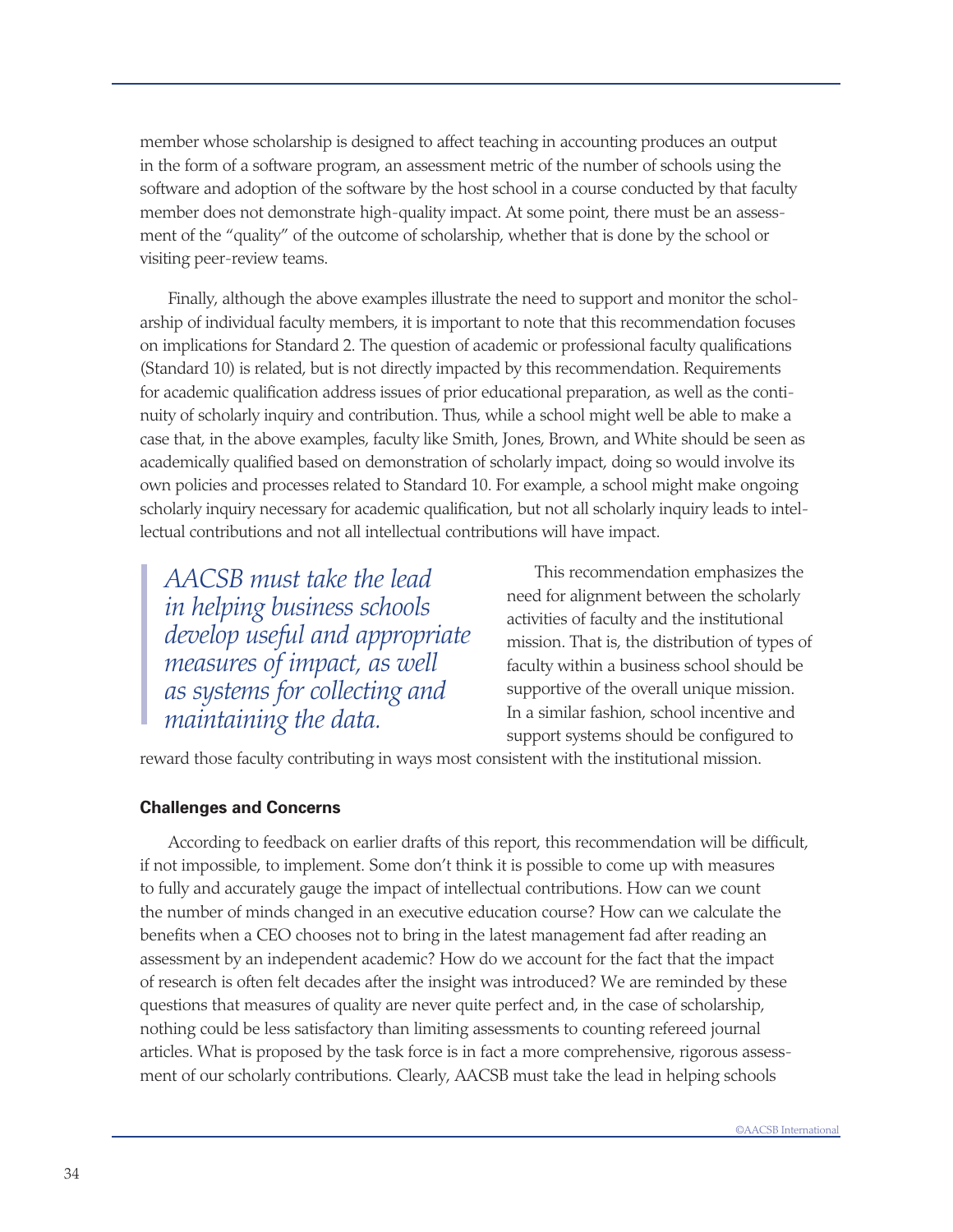develop useful and appropriate measures of impact.<sup>63</sup> Through ongoing research, publications, online resource centers, conferences, and seminars, AACSB is well-positioned to advance the understanding and application of impact measures among business schools.

Assessing the impact of research also would place additional burdens on schools for reporting purposes. Evidence of impact would have to be gathered from faculty and summarized in documentation provided to AACSB for accreditation reviews, and schools would need to develop systems for collecting and maintaining the data.

Furthermore, AACSB also will have to address this expectation in the training of peer review team members, and in the data reporting requirements for accreditation purposes. If the focus of peer-review teams is limited to only peer-reviewed publications, we will not secure the changes essential to the long term success of business education. Business schools must maintain connections with practice, theory and pedagogy, although the relative emphasis on the three will and should vary with the specific mission of a school. That adds a

complexity to all our lives, but it enriches our programs and the added value we provide to students, as well as faculty. It is time for peer review processes to reflect such diversity in data collection, as well as accreditation assessments.

*It will be necessary to gain the acceptance of key university officials such as presidents and provosts, as well as faculty promotion review committees.* 

One additional major concern with this proposed approach is that of institutional acceptance. That is, schools and colleges of business reside within larger educational institutions where the traditional "coin of the realm" is publication in top-tier academic journals. If there is to be acceptance of a more distinctive standard for desired scholarly inquiry and contribution within business schools, it will be necessary to gain the acceptance of key university officials such as presidents and provosts, as well as faculty promotion review committees. Individual schools can certainly develop the case for such an approach, but it will become critical for AACSB to act proactively to influence the views of such decision makers. This will require presentations and meetings with university officials and a visible presence as the voice of business education at national and international meetings of university officials. It also may be important for AACSB to organize corporate voices to make the case for such inclusiveness. Providing such an assertive and effective "advocacy voice" will be a relatively new activity for AACSB but it will be essential for these changes to be effective.

Offsetting the burden of implementing this recommendation is the reality that it would encourage a closer integration between institutional mission development and processes for individual faculty performance planning and appraisal. Such close integration is at the heart of accreditation processes for without such linkage there can be no assurance of effective, longterm curriculum delivery and, therefore, contribution to creating the high-quality managerial and leadership talent required for the future success of business schools and our economy.

©AACSB International

<sup>&</sup>lt;sup>63</sup> Of course, the metrics used to evaluate impact would require further development and analysis by schools. See, for example, Peritz (1992). Holden, Rosenberg, and Barker (2005) journals for problems and suggestions regarding use of citations.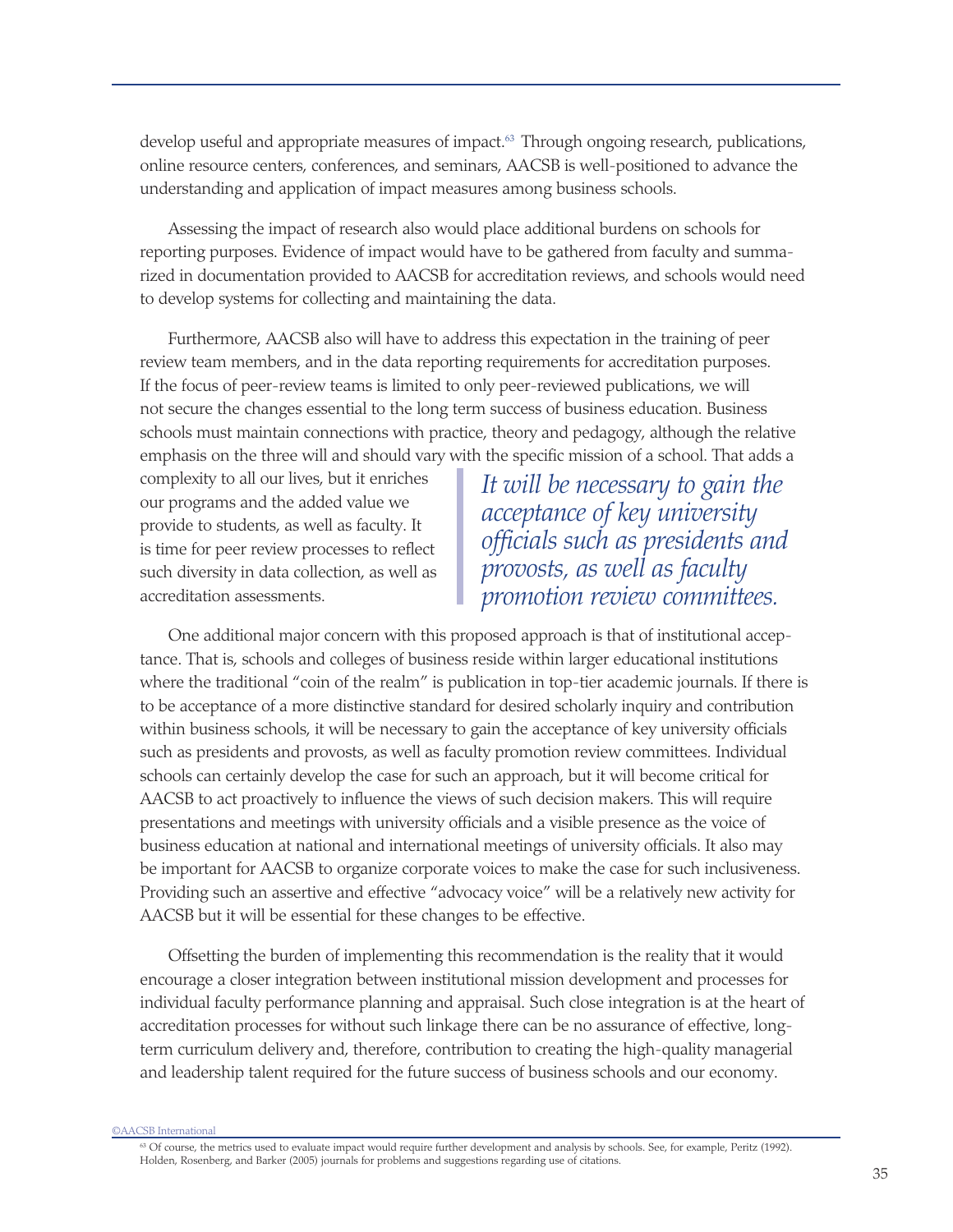## **Recommendation #2:**

# *AACSB should encourage and support efforts to create incentives for greater diversity in institutional missions and faculty intellectual contributions.*

Diversity is fundamental to the AACSB philosophy and to the AACSB International accreditation process. However, the underlying systems and practices in collegiate business education often seem to bound schools and faculties to focus on basic research—especially the type published in refereed academic journals—regardless of the school's mission. Given the overwhelming influence of academic evaluation and reward systems and confusion regarding AACSB International accreditation standards, the Task Force believes that too few business schools have been willing or able to make a commitment to design appropriate systems that support contributions to practice and learning and pedagogical research.

*The Task Force believes that too few business schools have been willing or able to make a commitment to design appropriate systems that support contributions to practice and learning and pedagogical research.* 

Changing the incentive structure for business faculty will be challenging, to say the least. One route is to accept and encourage faculty models that more effectively integrate, reward, and build on diverse approaches to scholarship. Robust AACSB International accreditation standards already handle a wide range of faculty evaluation and

reward structures that are consistent with the missions of a diverse set of schools. But what if AACSB went a step further to require business schools, if applicable to their mission, to demonstrate they have faculty systems that support and reward practice-oriented or pedagogical contributions in addition to basic research published in refereed journal articles? More schools may be motivated to create multiple faculty tracks. The end result could be to create more vibrant "practice-scholar" or "teacher-scholar" markets among business schools, thus improving academic mobility among faculty who focus more on practice or pedagogy in their research. Alternatively, AACSB might assist in developing faculty models that support "translational" research by clinical scholars who understand and interact with business to test and refine results from basic research and help to define problems of mutual interest. This model might build on existing "centers," which are common among business schools, and create simulated practice fields for academic research. The primary issue will be to support models that clearly align institutional mission with the types of intellectual contributions expected of faculty.

Embedded in this recommendation is an important international dimension. AACSB must continue to reinforce that high quality in education and research can be achieved by schools with quite diverse missions and approaches. It must embrace unique, innovative practices that offset a risk of homogenization as business education becomes increasingly global. For example, many schools based in emerging economies have been seeking world-class recognition and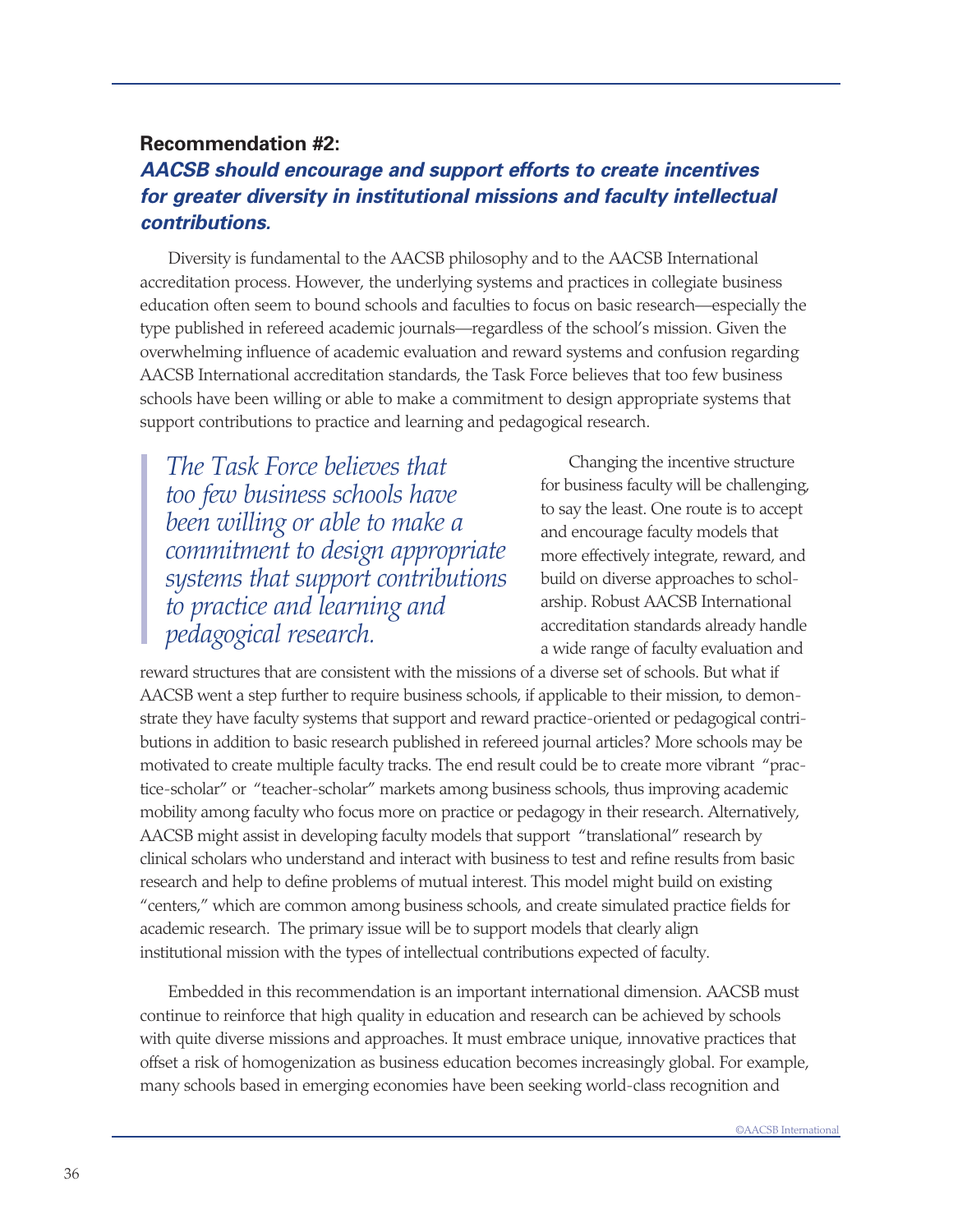embraced Western models for scholarship. In fact, faculty in these schools are often expected to publish in highly-recognized English-language journals. Although this evolution is not unexpected in a global environment, the risk is that business scholars could ignore problems and issues unique to their region. For example, in some countries where management education is as new as capitalism, the benefits of promoting direct intellectual contributions to business and management practice, as well as teaching, could be substantial.

Again, we should emphasize here that this recommendation must be supported by efforts to advocate for a more distinctive approach to faculty and research in business schools. Expanding AACSB's role in communicating with university presidents, provosts, and academic units across university campuses about the importance of contributions to practice and teaching, as well as theory, will be critical.

## **Recommendation #3:**

# *AACSB should support, perhaps in conjunction with professional associations such as the Academy of Management, studies examining the linkage between scholarly inquiry and education in degree and non-degree programs.*

As discussed above, implicit in accreditation standards is an assumption that scholarly inquiry is necessary to maintain academic qualification to teach and intellectual contributions of all types presumably contribute positively to high-quality education. Furthermore, the most obvious way that faculty research impacts practice is through education. AACSB International accreditation standards require faculty involvement in designing curricula, developing courses, and delivering instruction in degree programs, but the explicit relationship between research and teaching is not well understood. Current accreditation standards do not require schools to demonstrate how faculty scholarship by their own and other faculty contributes to degree-based education (e.g., how such scholarship is integrated in course work). The Task Force recommends that AACSB undertake a comprehensive study of the relationship between research and teaching and, based on the results, consider developing recommendations to increase the positive impact of research on education and learning. Among the issues to consider are lag times in textbooks, effectiveness of various instructional resources, impact of information technology, and the role of teaching and pedagogical research. The AACSB International study also should address complex questions about faculty deployment, mecha-

nisms to support interaction between faculty and students, implications for curriculum integration, and motives for innovation. Finally, such a study would have to incorporate the notion that varying forms of scholarship by different faculty constitute the base for curriculum

*By bringing together practitioners and academics on focused topics, executive education holds great potential to strengthen the linkage between research and practice.*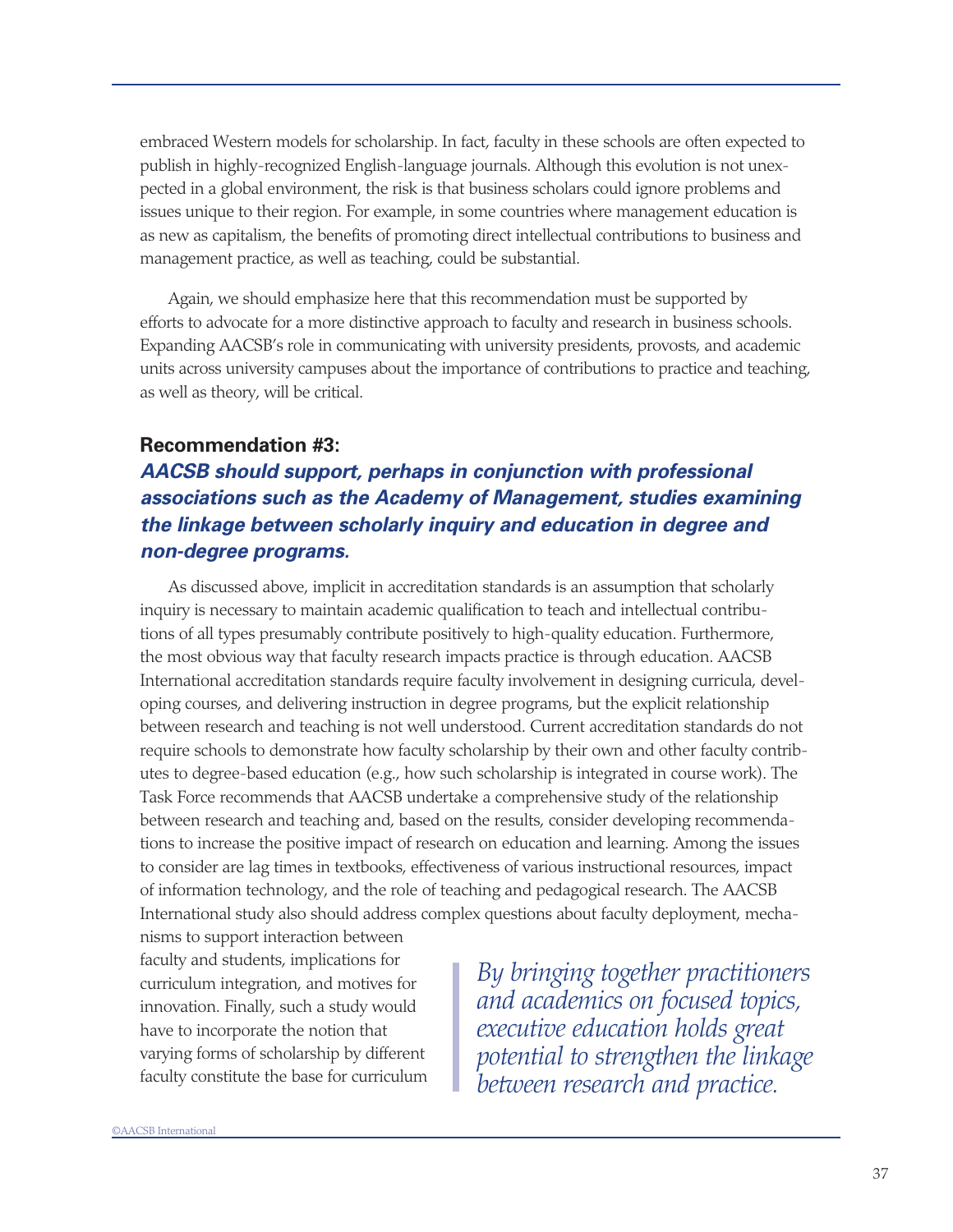development. Thus, it is a college-wide issue to be assessed and not one of individual faculty linkage to scholarly inquiry and teaching.

The Task Force also recommends that AACSB examine ways to build on the significant role that executive non-degree education plays in informing and disseminating academic research. By bringing together practitioners and academics on focused topics, executive education holds great potential to strengthen the linkage between research and practice. Yet, the scale and impact of these efforts is not sufficiently understood and appreciated. For example, other than considering its impact on the resources to support degree-based education, nondegree "executive" education is not considered as integral to AACSB International accreditation. Business schools are neither required to provide executive education, nor to demonstrate its quality and impact even when it is a significant part of their mission.

# **Recommendation #4:**  *AACSB should develop an awards program to recognize and publicize high-impact research by faculty.*

This awards program could bring much-needed visibility to business school research and provide additional incentives for faculty and schools to conduct research that impacts knowledge of theory, practice, or teaching. One challenge will be to sufficiently differentiate AACSB International awards from those already presented by other organizations. The program might create separate awards by type of intellectual contribution (e.g., discipline-based scholarship, contributions to practice, or learning and pedagogical research), focus on interdisciplinary contributions, or recognize individuals for a track record of high-impact research. Alternatively, the program might involve partnerships (e.g. co-sponsorships) with faculty discipline associations to draw attention to and publicize the contributions of their award winners.

*One challenge will be to sufficiently differentiate AACSB International awards from those already presented by other organizations.*

Many faculty-discipline associations already present awards for research that contribute significantly to practice.<sup>64</sup> For example, the American Marketing Association's Paul E. Green Award "recognizes the best article in the Journal of Marketing Research that demonstrates

the greatest potential to contribute significantly to the practice of marketing research."

The criteria for the Academy of Management Scholar Practitioner Award includes excellence in one or more of the following categories: (1) successful application of theory or research in practice and/or contribution to knowledge through extraction of learning from practice; (2) authored scholarly works which have substantively affected the practice of management; (3) integration of research and practice. The purpose of the Franz Edelman competition, presented by INFORMS, is to "call out, recognize and reward outstanding examples of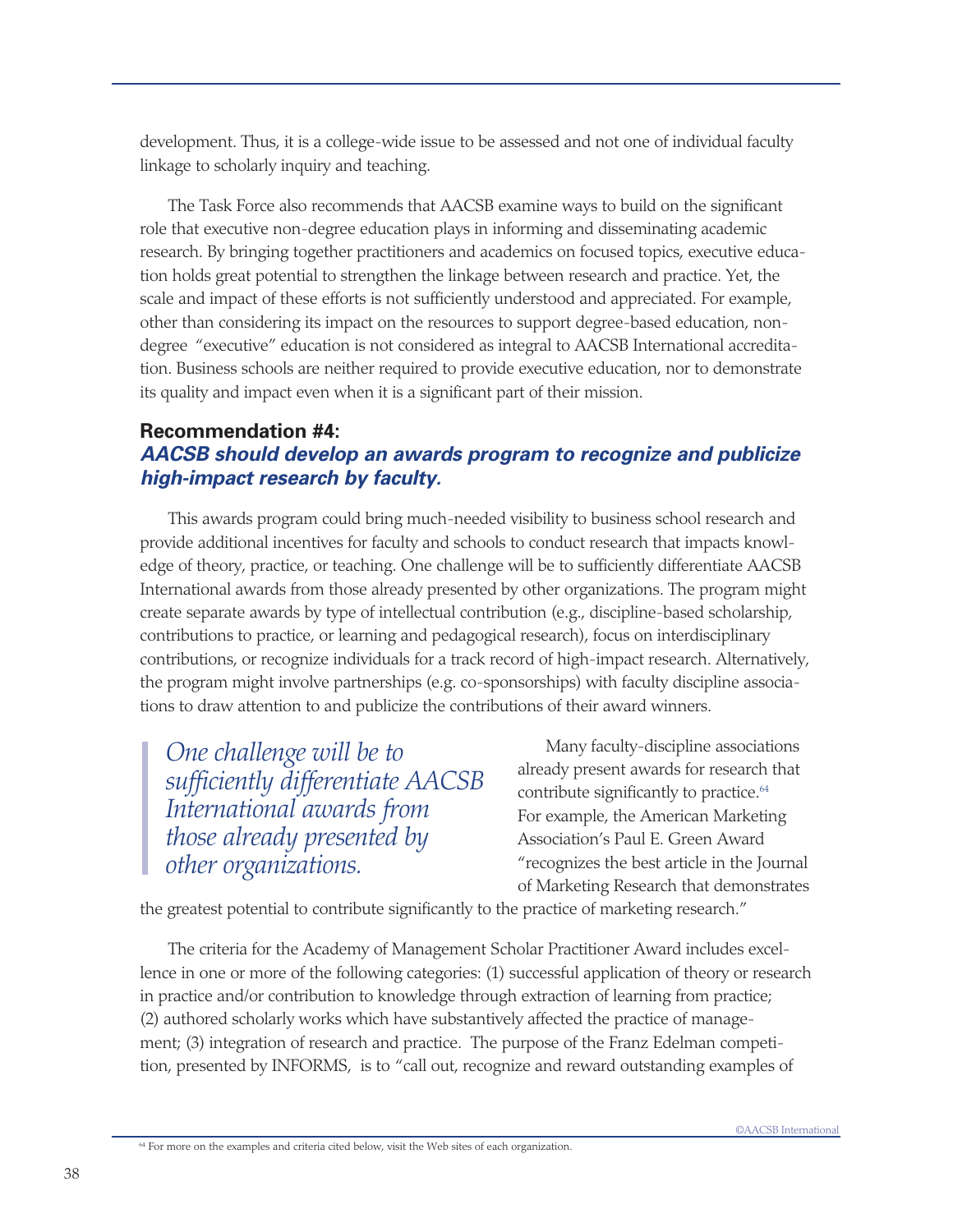management science and operations research practice in the world." The American Finance Association's Fischer Black Prize is awarded for "a body of work that best exemplifies the Fischer Black hallmark of developing original research that is relevant to finance practice." The Wildman Award is given annually for work that "is judged to have made or to be likely to make, the most significant contribution to the advancement of the practice of accounting (including audit, tax, and management services)."

## **Recommendation #5:**

# *AACSB should develop mechanisms to strengthen interaction between academics and practicing managers in the production of knowledge in areas of greatest interest.*

The primary objectives of this mechanism would be to (a) inform and motivate academic research in areas that are of greatest practical interest and (b) strengthen interactions between academic and practicing managers in the creation of knowledge. This approach would be designed to overcome the challenge of producing research that is of value to both practitioners and academics. This mechanism is expected not only to encourage more applied research, it also is based on the belief that stronger academic engagement with practice also will improve and advance basic research.<sup>65</sup>

There are several current initiatives designed to address at least one of the objectives. For example, the Marketing Sciences Institute (MSI), which has a research mission to "stimulate, generate, and disseminate highquality research that has the potential to impact practice," might serve as a model for this initiative. MSI member

*Stronger academic engagement with practice also will improve and advance basic research.* 

companies vote to establish research priorities, which are circulated among marketing academics for proposals. Innocentive.com offers a similar, but more commercial, model in the sciences. In their model, companies contract with Innocentive as "Seekers" to post R&D challenges. Scientists register as "Solvers" to review challenges and submit solutions. The Seeker reviews submissions and selects the best solution, which receives a financial award.

This recommendation can build on promising new thinking about how to organize research. For example, Van de Ven and Johnson propose a method of engaged scholarship, which they define as "a collaborative form of inquiry in which academics and practitioners leverage their different perspectives and competencies to co-produce knowledge about a complex problem or phenomenon that exists under conditions of uncertainty found in the world."66 Also of potential benefit are recent studies that explore the history of research that has mattered or the life cycle of management ideas in order to gain a better understanding of the how relevant knowledge is created. For example, Ford et al describe "four important contributions to management understanding that were prompted by the organizational

©AACSB International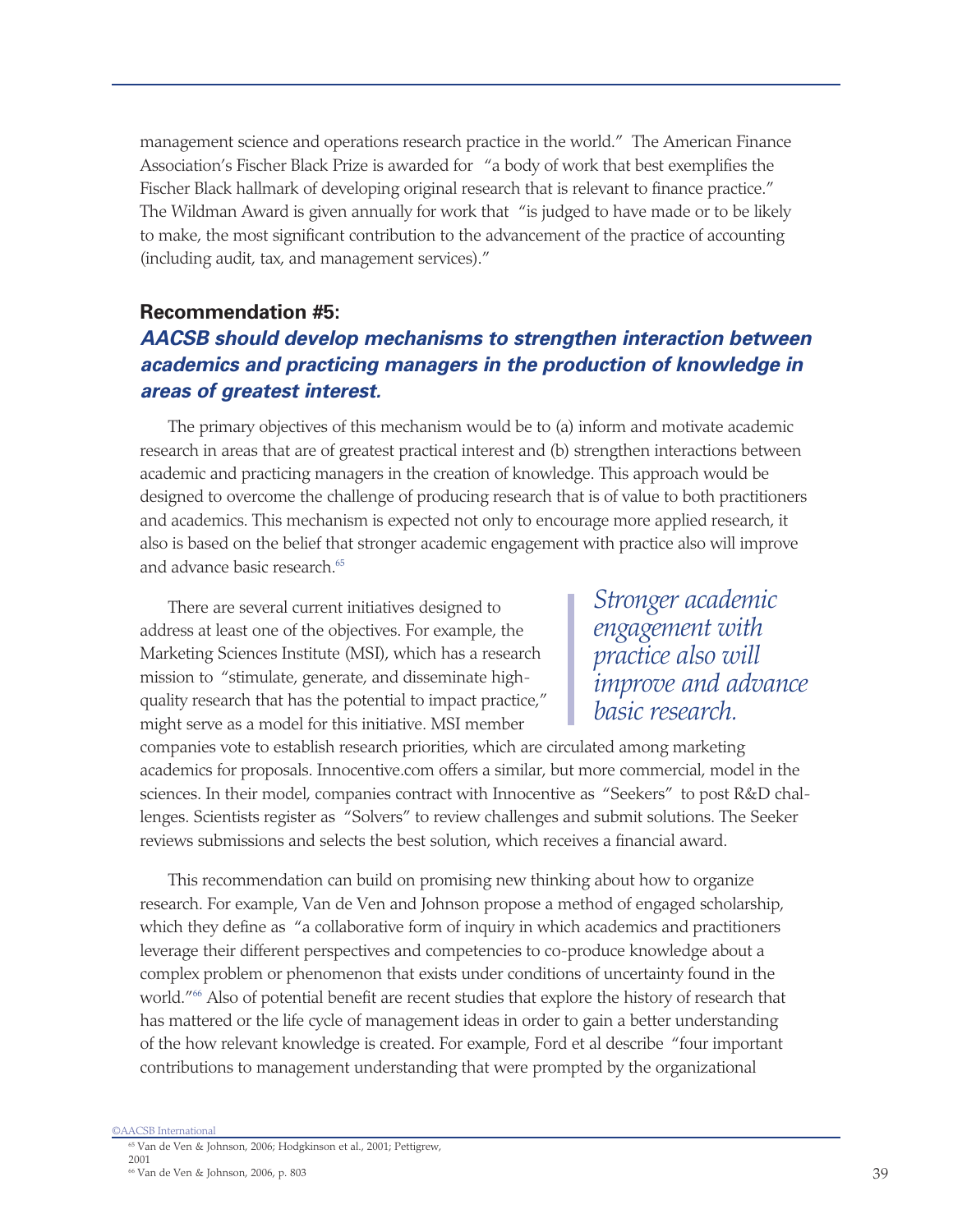experiences of a group of inquiring managers and curious researchers."<sup>67</sup> David and Strang trace the life cycle of total quality management and examine the role of consultants, academics, and practitioners.<sup>68</sup>

It might be useful to explore ways to build stronger ties to practice in business doctoral programs. For example, business executives could work closely with students in selecting thesis topics or participate in dissertation committees. To bring doctoral students closer to practice, summer consortia programs bring together students with MBA students to tackle difficult management problems. Or, schools might consider ways to embed some form of internship into doctoral programs.

The Task Force emphasizes that this recommendation must go beyond facilitating professional interactions among academic and practice communities. It also emphasizes the need for solutions that improve access to business for research purposes. This means making the

*The Task Force emphasizes that this recommendation must go beyond facilitating professional interactions among academic and practice communities. It also emphasizes the need for solutions that improve access to business for research purposes.* 

case for how the research will impact organizations and resolving complex issues related to intellectual property and employee protection that have over time made it more difficult for academics to study behaviors and practices in organizations.

## **Recommendation #6:**

# *AACSB should study and make recommendations to the business and management journal community designed to highlight the impact of faculty research.*

The Task Force recommends that AACSB undertake a comprehensive study of business and management journals to better understand their impact on academic and practitioner communities, review processes, and futures. Initial AACSB research in this area indicates that a number of academic journal editors would like to increase readership among practitioners, but do not envision changes in the types of articles published or review processes necessary to support such an expansion. Some business faculty also have argued that developments in academic publishing have limited opportunities for valuable interdisciplinary business research. Another

*Some business faculty also have argued that developments in academic publishing have limited opportunities for valuable interdisciplinary business research.*  concern relates to the lengthening of "turnaround time" for manuscripts, which many argue have made traditional journals less relevant given the increasing pace of change in business and the powerful distribution potential of the Internet.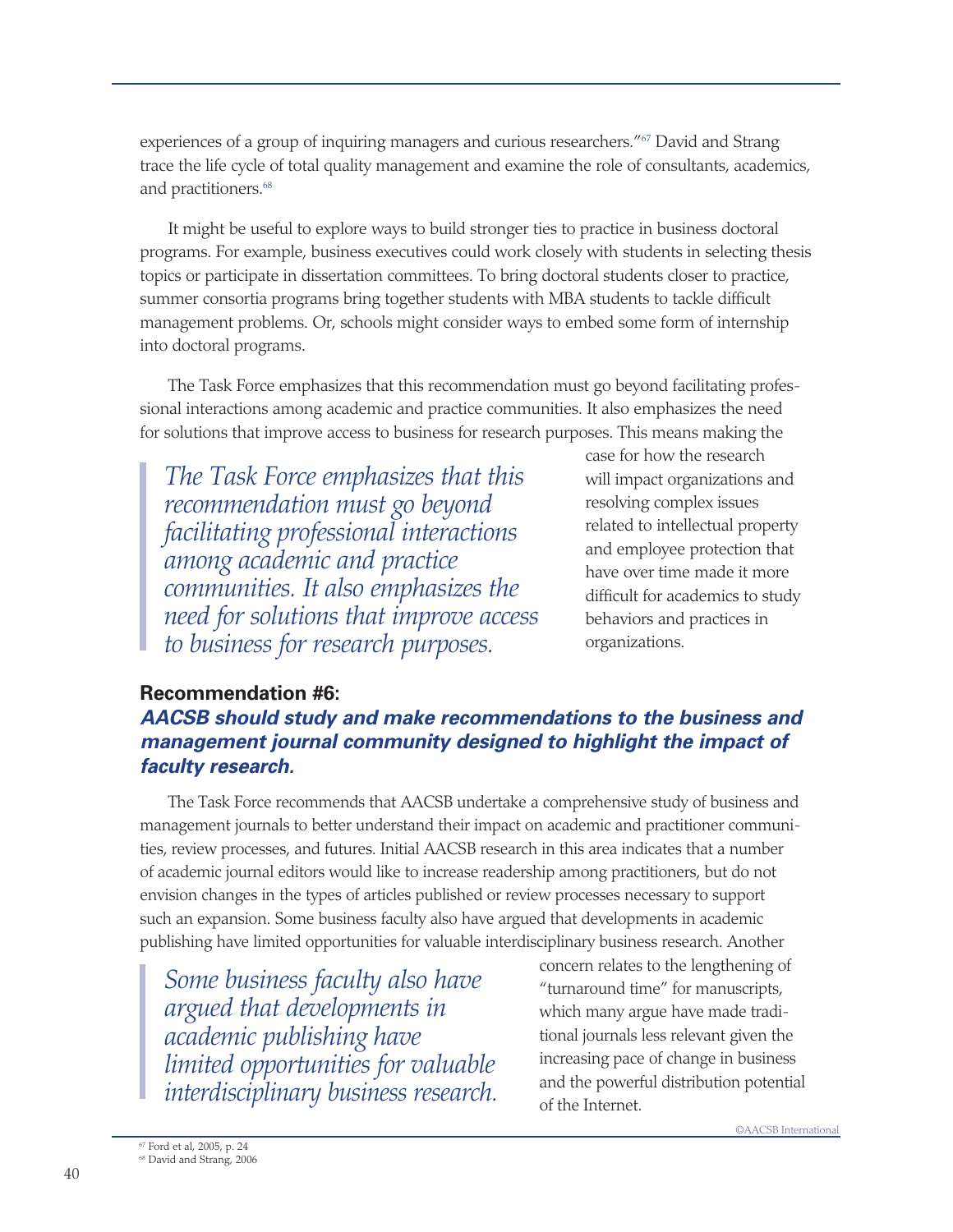Recommendations from this study might include suggestions about how academic journals can increase their relevance to practicing managers or to management education. For example, *Management Science* now requires authors to write a "compelling Managerial Relevance Statement." Each issue of *Management Science* includes a brief section at the beginning entitled "Management Insights," which is intended to complement the journal's mission to publish "scientific research into the problems, interests, and concerns of managers." Based on this study, AACSB may go further to recommend new models or new outlets for business school research. For example, AACSB might spearhead periodic special issues on topics of relevance to business communities or the creation of a new, interdisciplinary perspectives journal. Perhaps this study will yield new ways of thinking about how research should be reviewed and disseminated using the Internet.

The Task Force recommends that specific attention be given in the study to analyze the potential for AACSB to create new distribution channels to increase the overall visibility and impact of academic research. This initiative might include an annual compilation of "high-

*Based on this study, AACSB may go further to recommend new models or new outlets for business school research.*

impact" research or a periodic newsletter that "translates" academic research for practitioner communities. Although academic research does not always lend itself directly to translation, AACSB might consider how research needs to be "rewired" or "extended" to create additional value. Another approach might be to focus on contributions that have little current academic attractiveness but address the "so what" issue of interest to practitioners. This effort might build on a newly-introduced *BizEd* section that distills the main contributions from business school faculty research. Unfortunately, *BizEd* currently has more relevance to the business school community than the practitioner community. In addition to issues related to content acquisition and intellectual property, the absence of significant relationships between AACSB and business communities presents an important obstacle. It will be difficult to envision proceeding on this recommendation without developing meaningful collaborations with existing organizations, such as the Conference Board, Aspen Institute, and other disciplinespecific practitioner associations like the Society for Human Resource Management, American Marketing Association, etc.

## **Recommendation #7:**  *AACSB should identify and disseminate information about best practices for creating linkages between academic research and practice.*

Many schools have created practice-oriented research centers, developed innovative funding mechanisms, introduced new ways to strengthen research connections to practice in doctoral programs, and initiated effective research collaborations between business and faculty. Others have built successful basic research projects with other departments on campus, such as engineering, biosciences, and psychology. Some schools have capitalized on pedagogical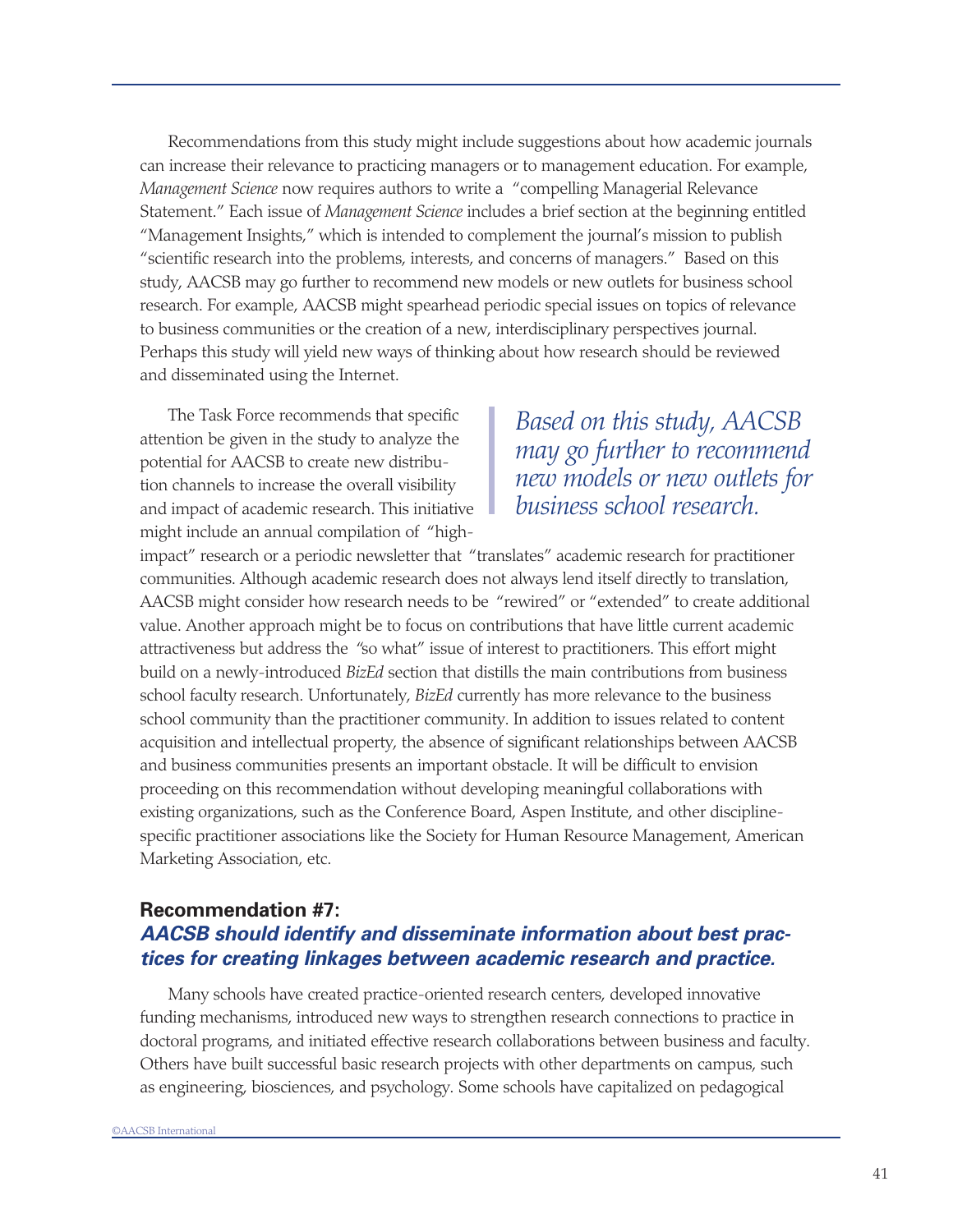research (e.g., cases) and instructional resource development (e.g., databases, simulations) to create significant revenue streams. Successful examples of processes that result in the creation of high-quality basic research, practice-relevant contributions, and resources to enhance learning could be studied and profiled on a "scholarship" resource center for business schools. AACSB could devote time in conferences or space in publications to such best practices.

Related to this is the need for greater recognition of the value of multi-and-interdisciplinary research. Given the nature of organizations and economic activity, many of the highest value-added solutions to problems require the integration of perspectives from multiple disciplines. Thus, activities to highlight and emphasize the value of such cross-disciplinary or boundary-spanning business school research efforts are likely to have greatest impact on actual practice, as is the recognition of explicit business school efforts to support such initiatives.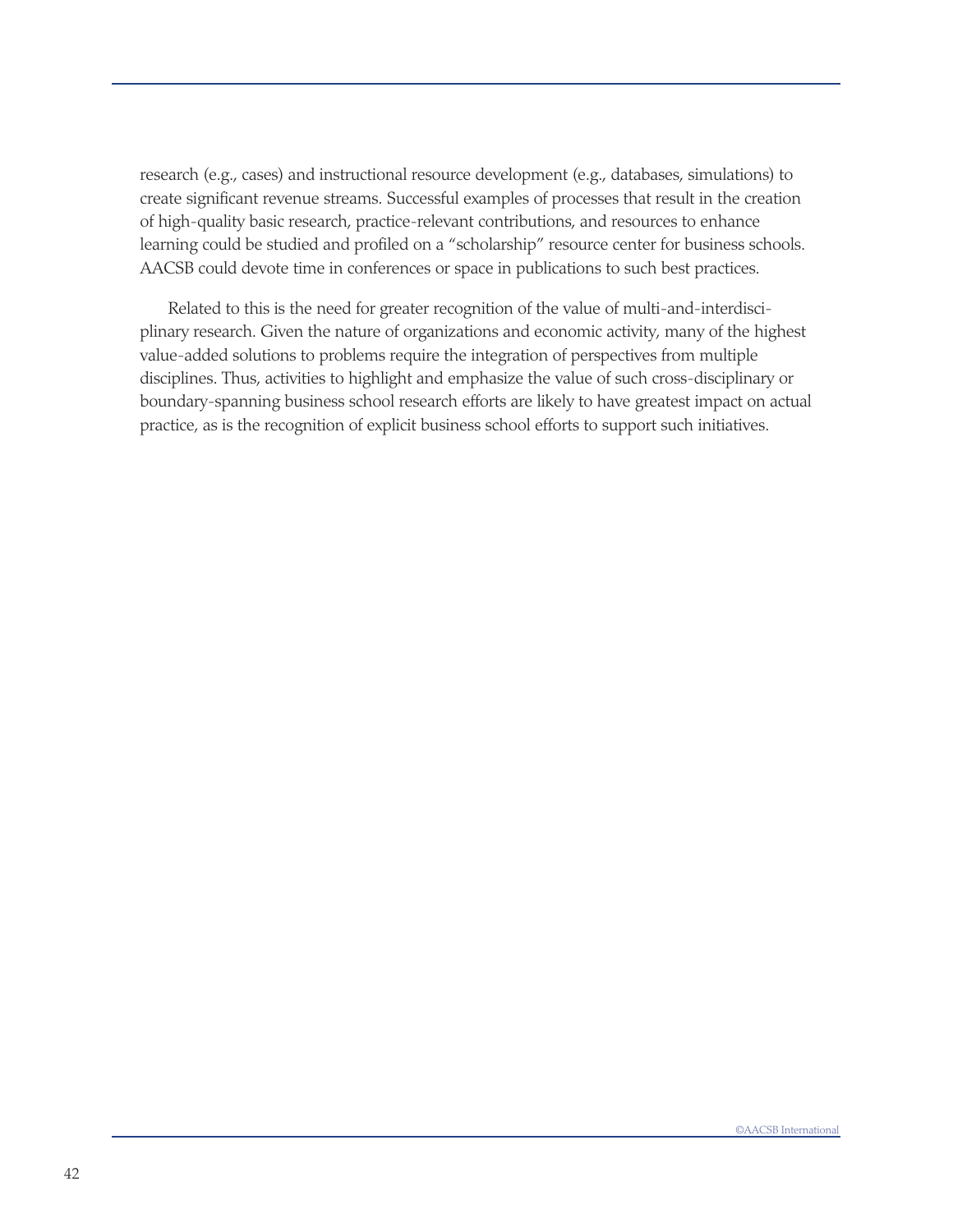# Appendix

I

Additional intellectual contributions that have had an impact on practice or policy.

| <b>TOPIC</b>                                             | <b>AUTHORS</b>                           | <b>SAMPLE CITATION</b>                                                                                                                   |
|----------------------------------------------------------|------------------------------------------|------------------------------------------------------------------------------------------------------------------------------------------|
| Sampling Problems in Auditing                            | W. Kinney                                | A Decision-Theory Approach to the Sampling<br>Problem in Auditing, Journal of Accounting Research, 1975                                  |
| Valuing Intangible Assets<br><b>Financial Statements</b> | B. Lev                                   | Intangibles: Management, Measurement and<br>Reporting, 2001                                                                              |
| Statistical Methods for Simulation                       | G. Fishman                               | Concept and Method in Discrete Event Digital<br>Simulation, 1973                                                                         |
| Information in Supply<br>Chain Management                | H. Lee, V.<br>Padmanabhan, S. Wang       | Information Distortion in Supply Chain:<br>The Bullwhip Effect, Management Science, 1997                                                 |
| Value of Information Technology                          | M. Hammer and<br>G. Mangurian            | The Changing Values of Communications<br>Technology, Sloan Management Review, 1987                                                       |
| Path-Goal Theory of Leadership                           | R. House                                 | A Path-Goal Theory of Leader Effectiveness,<br>Administrative Science Leadership Review, 1971                                            |
| Organizational Decision Making                           | J. March, M. Cohen,<br>J. Olsen          | A Garbage Can Model of Organizational Choice,<br>Administrative Science Quarterly, 1972                                                  |
| Measuring Service Quality                                | B. Parasuraman, L.<br>Berry, V. Zeithaml | A Conceptual Model of Service Quality and Its<br>Implications for Future Research, Journal of Marketing, 1985                            |
| Managing Technology                                      | C. Christensen                           | Exploring the Limits of the Technology S-Curve,<br>Part 1 and Part 2, Production and Operations<br>Management Journal, 1992              |
| Single-loop and Double-loop Learning                     | C. Argyris, D. Schön                     | Organizational Learning, 1978                                                                                                            |
| Knowledge Creation                                       | I. Nonaka                                | The Knowledge Creating Company,<br>Harvard Business Review, 1991                                                                         |
| Learning Organization                                    | P. Senge                                 | The Fifth Discipline: The Art and<br>Practice of the Learning Organization, 1990                                                         |
| Stock Option Back-dating                                 | E. Lei                                   | On the Timing of CEO Stock Option Awards.<br>Management Science, 2005                                                                    |
| Goal Setting                                             | G. Latham, E. Locke                      | Goal Setting - A Motivational Technique that Works.<br>Organizational Dynamics, 1979                                                     |
| Motivation                                               | F. Herzberg                              | One More Time: How Do You Motivate Employees?<br>Harvard Business Review, 1968                                                           |
| Rewards                                                  | S. Kerr                                  | On the Folly of Rewarding A, While Hoping for B.<br>Academy of Management Journal, 1975                                                  |
| Poverty and Business                                     | C. Prahalad,<br>A. Hammond               | Serving the World's Poor, Profitably.<br>Harvard Business Review, 2002                                                                   |
| Strategy                                                 | M. Porter                                | Competitive Advantage, 1985                                                                                                              |
| Transformational Leadership                              | B. Bass                                  | Two Decades of Research and Development in<br>Transformational Leadership, European Journal of<br>Work & Organizational Psychology, 1999 |
| Costs of Downsizing                                      | W. Cascio                                | Downsizing: What Do We Know? What Have We<br>Learned? Academy of Management Executive, 1993                                              |
| Turnover                                                 | T. Mitchell, B. Holtom,<br>T. Lee        | Why People Stay: Using Job Embeddedness To<br>Predict Voluntary Turnover.<br>Academy of Management Journal, 2001                         |

Note: The table is intended only as a small set of examples to complement others provided in this report.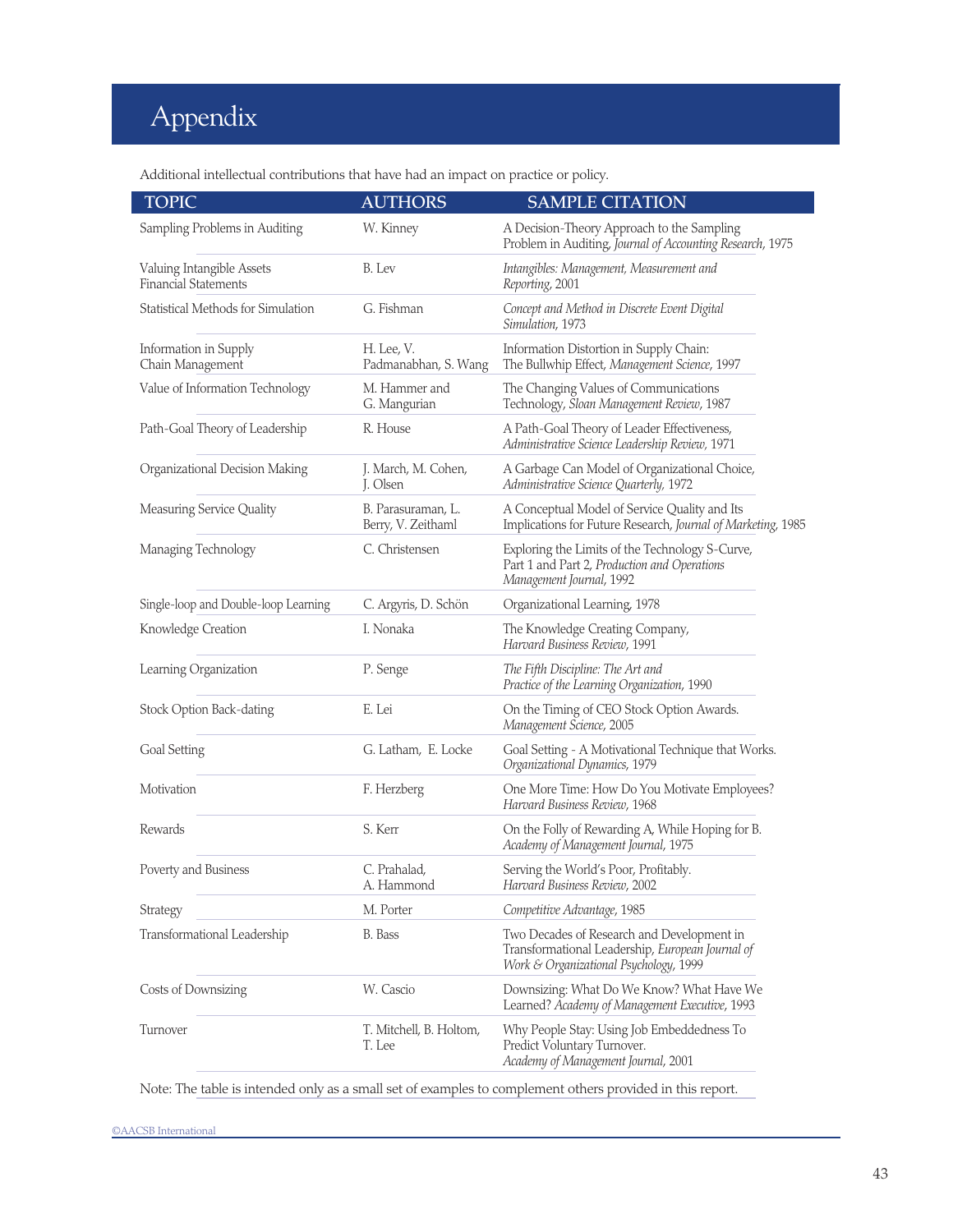# References

- AACSB International The Association to Advance Collegiate Schools of Business. (1987). *Final report of the AACSB Task Force on Research.* St. Louis: Author.
- AACSB International The Association to Advance Collegiate Schools of Business (2002), *Management Education at Risk*. St. Louis: Author.
- AACSB International The Association to Advance Collegiate Schools of Business. (2003). *Sustaining Scholarship in Business Schools.* Tampa: Author.
- AACSB International The Association to Advance Collegiate Schools of Business. (2006). *Overview of U.S. Business Schools.* Tampa: Author.
- AACSB International The Association to Advance Collegiate Schools of Business. (2003). *Eligibility procedures and accreditation standards for business accreditation.* Tampa: Author.
- Bailey, J., & Ford, C. (1996). Management as science versus management as practice in postgraduate business education. *Business Strategy Review*, 7(4), 7-12.

Bailey, J. & Lewicki, R. The Scientist and the Sage. *BizEd*, July/August 2007, 32-36.

- Baldridge, D.C., Floyd, S.W., & Markoczy, L. (2004). Are managers from mars and academics from Venus? Toward an understanding of the relationship between academic quality and practical relevance. *Strategic Management Journal*, 25I, 1063-1074.
- Barley, S.R., Meyer, G.W., & Gash, D.C. (1988). Cultures of culture: Academics, practitioners and the pragmatics of normative control. *Administrative Science Quarterly*, 33, 24-60.
- Bass, F.M. (1969). A new product growth model for consumer durables. *Management Science,* 15, 215-227.
- Beaver, W.H. (1968). Information content of annual earnings announcements. *Journal of Accounting Research*, 6 (3), p67-92.
- Becker, E., Lindsay, C.M., & Grizzle, G. (2003). The derived demand for faculty research. *Managerial and Decision Economics*, 24(8), 549.
- Bennis, W.G., & O'Toole, J. (2005, May). How business schools lost their way. *Harvard Business Review*, I96-104.
- Bertrand, B., & Schoar, A. (2003). Managing with style. *Quarterly Journal of Economics*, Vol. CXVIII, No. 4, 1169-1208.
- Black, F. & Scholes, M. (1973). The pricing of options and corporate liabilities. *Journal of Political Economy*, 81, 637-654.
- Bloom, N., Dorgan, S., Dowdy, J., Van Reenen, J., & Rippin, T. (2005). Management practices across firms and nations. Working paper, McKinsey Global Institute.
- Boyer, E.L. (1990). *Scholarship reconsidered*. New York: The Carnegie Foundation for the Advancement of Teaching.
- Carlile, P.R., & Christensen, C. M. (2004). *The cycles of theory building in management research.* Unpublished manuscript.
- David, R.J., & Strang, D. (2006). When fashion is fleeting: Transitory collective beliefs and the dynamics of TQM consulting. *Academy of Management Journal,* 49(2), 215-233.
- Demski, J.S., & Zimmerman, J.L. (2000, September). On "research vs. teaching": A long-term perspective. *American Accounting Association*, 14(3), 343-352.
- de Rond, M., & Miller, A.N. (2005). Publish or perish bane or boon of academic life? *Journal of Management Inquiry*, 14(4), 321-329.
- Diamond, R.M., & Adam, B.E. (1995). *Statements on rewarding the scholarly, professional, and creative work of faculty.*  Washington, D.C.: American Association for Higher Education.
- Diamond, R.M., & Adam, B.E. (2000). *The disciplines speak II: More statements on rewarding the scholarly, professional, and creative work of faculty.* Washington, D.C.: American Association for Higher Education.
- Dye, R. (2001). An evaluation of 'essays on disclosure' and the disclosure literature in accounting. *Journal of Accounting and Economics*, 32, 181-235.

Fama, E.F. (1965). The behavior of stock market prices. *Journal of Business*, 38, 34-105.

- Ford, E.W., Duncan, W.J., Bedeian, A.G., Ginter, P. M., Rousculp, M.D., & Adams, A.M. (2005). Mitigating risks, visible hands, inevitable disasters, and soft variables: Management research that matters to managers. *Academy of Management Executive,* 19(4), 24-38.
- Ghoshal, S. (2005). Bad management theories are destroying good management practices. *Academy of Management Learning & Education*, 4(1), 75-91.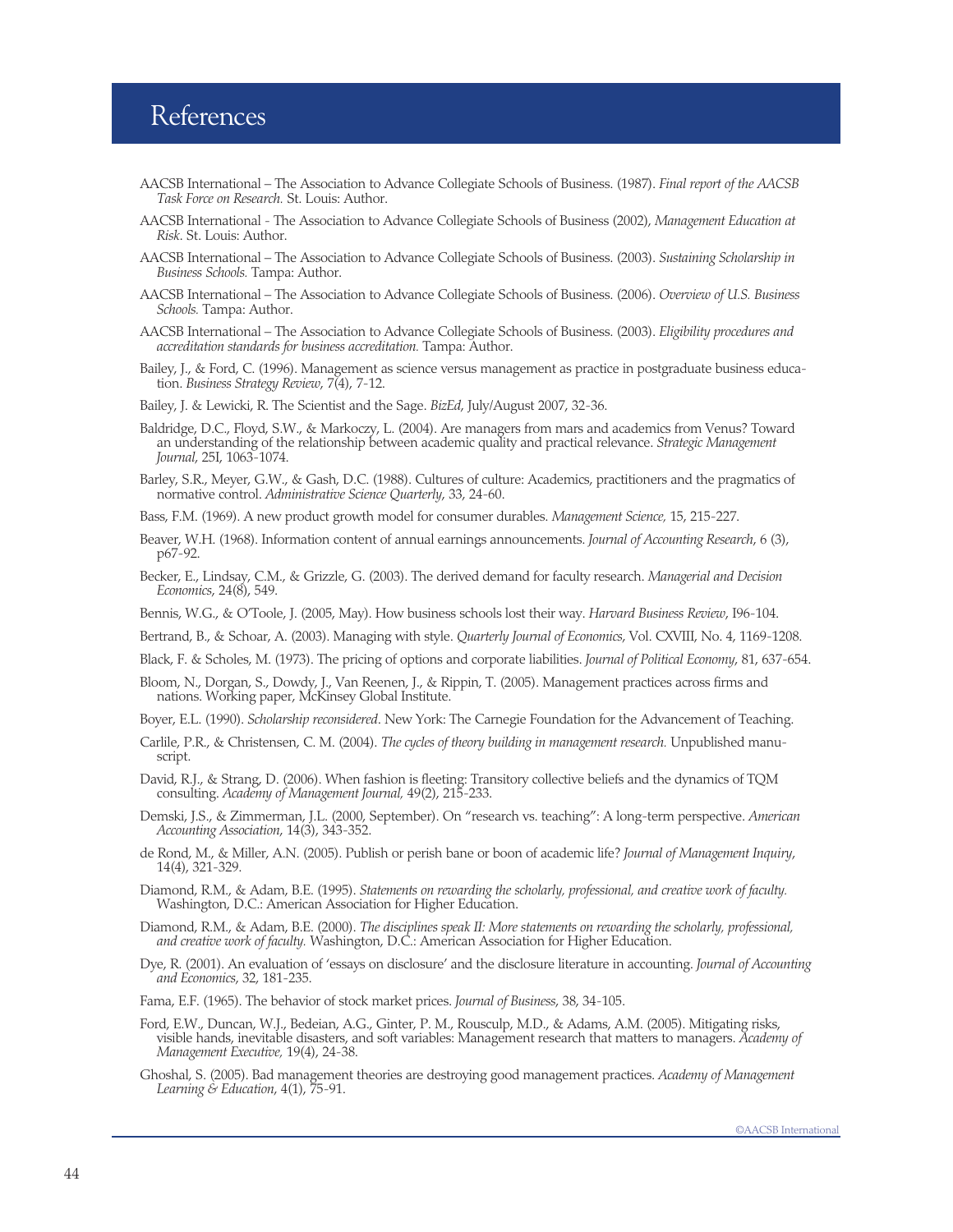Gibbons, M., Limoges, C., Nowotny, H., Schwartzman, S., Scott, P., & Trow, M. (1994). *The Production of Knowledge.*  London: Sage.

Gordon, R.A., & Howell, J.E. (1959). *Higher Education for Business*. New York: Columbia University Press.

- Green, P.E. & Rao, V.R. (1971). Conjoint measurement for quantifying judgmental data. *Journal of Marketing Research,* 8, 355-363.
- Hodgkinson, G.P., Herriot, P., Anderson, N. (2001). Realigning the stakeholders in management research: Lessons from industrial, work and organizational psychology. *Journal of Management*, 12, S41-S48.
- Hofstede, G. (1983). The cultural relativity of organizational practices and theories. *Journal of International Business Studies*, 14 (2), 75-89.
- Holden, G., Rosenberg, G., & Barker, K. (2005). Bibiometrics: A potential decision making aid in hiring, reappointment, tenure and promotion decisions. *Social Work in Health Care*, 41(3/4), 67-92.
- Hopwood, A. G. (2002). 'If only there were simple solutions, but there aren't': Some reflections on Zimmerman's critique of empirical management accounting research. *The European Accounting Review*, 11(4), 777-785.
- InnoCreative, Inc. (2002). *About InnoCentive*. Retrieved July 13, 2006, from http://www.innocentive.com/about/index. html.
- Institute for Competitiveness and Prosperity (2006). *Rebalancing Priorities for Canada's Prosperity*. Toronto: Author.
- Jenkins, A., Breen, R., Lindsay, R. & Brew, A. (2003). *Reshaping Teaching in Higher Education: Linking Teaching with Research*, Kogan Page Ltd., London.
- Jensen, M.C. & Meckling, W.H. (1976). Theory of the firm: Managerial behavior, agency costs and ownership and structure. *Journal of Financial Economics,* 3, 305-360.
- Kaplan, R.S. & Norton, D.P. (1992). The balanced scorecard—Measures that drive performance. *Harvard Business Review*, 70 (1), 71-79.
- Keller, K.L. (1993). Conceptualizing, measuring, and managing customer-based brand equity. *Journal of Marketing*, 57 (1), 1-22.

Kim, W.C. & Mauborgne, R. (2004). Blue ocean strategy. *Harvard Business Review,* 82 (10), 76-84.

Kotter, J.P. & Schlesinger, L.A. (1979). Choosing strategies for change. *Harvard Business Review*, 57 (2), 106-114.

- Knights, D., & Willmott, H. (1997). The hype and hope of interdisciplinary management studies. *British Journal of Management,* 8, 9-22.
- London, S. (2003, June). When is a magazine not a magazine? When its HBR: Management: The Harvard Business Review is Proud of its Intellectual Pedigree. *Financial Times*, p. 13.
- Malhotra, Y. (2004). Why knowledge management systems fail? Enablers and constraints of knowledge management in human enterprises. In Koenig, M.E.D. & Srikantaiah, T.K. (Eds.), Knowledge Management Lessons Learned: What Works and What Doesn't, Information Today, Inc. (American Society for Information Science and Technology Monograph Series), 87-112.
- March, J.G., & Reed, J.S. (2000). Citigroup's John Reed and Stanford's James March on management research and practice. *Academy of Management Executive*, 14(1), 52-64.
- Marketing Science Institute. (2006). *Overview of the MSI Research Program.* Retrieved July 13, 2006, from http://www. msi.org/msi/research.cfm.

Markowitz, H.M. (1952). Portfolio selection. *Journal of Finance*, 7, 77-91.

- Modigliani, F. & Miller, M.H. (1958). Divident policy, growth and the valuation of shares. *Journal of Business*, 34, 411-433.
- Neumann, R. (1993). Research and scholarship: perceptions of senior academic administrators, *Higher Education*, 25, 97-110.
- Peritz, B.C. (1992). On the objectives of citation analysis: Problems of theory and method. *Journal of the American Society for Information Science*, 43(6), 448-451.

Pettigrew, A.M. (2001). Management research after modernism. *British Journal of Management*, 12, S61-S70.

Pfeffer, J., & Fong, C.T. (2002). The end of business schools? Less success than meets the eye. *Academy of Management Learning and Education*, 1(1), 78-95.

Pierson, R.C. (1959). *The Education of American Businessmen*. New York: McGraw-Hill.

Porter, L.W., & McKibbin, L.E. (1988). *Management Education and Development.* New York: McGraw-Hill.

Prahalad, C. K. & Hamel, G. (1990). The core competence of the corporation. *Harvard Business Review*, 68 (3), 79-91.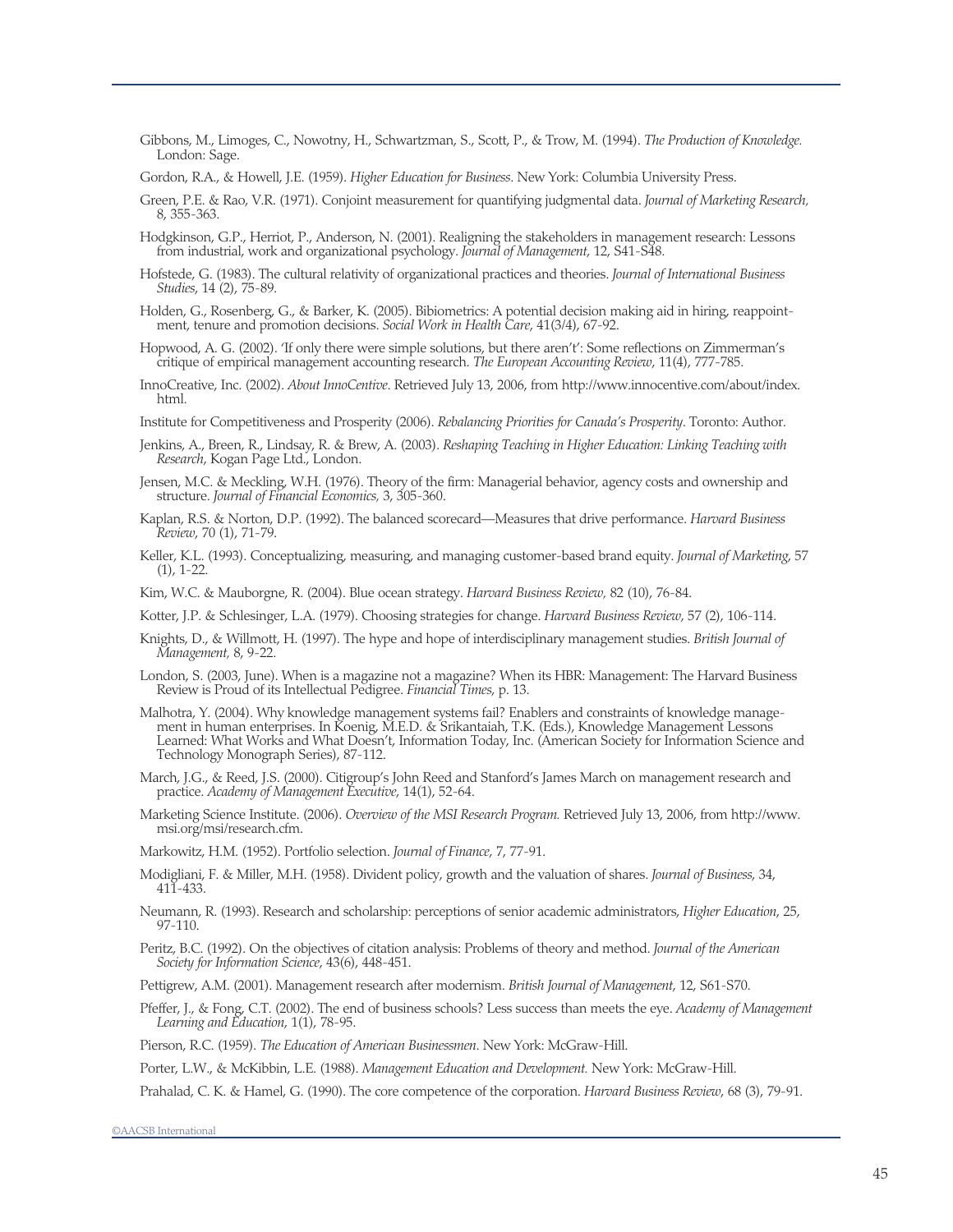- Rynes, S.L., Bartunek, J.M., & Daft, R.L. (2001). Across the great divide: Knowledge creation and transfer between practitioners and academics. *Academy of Management Journal*, 44(2), 340-355.
- Seybolt, J.W. (1996). The case against practicality and relevance as gauges of business schools. *Journal of Management Inquiry*, 5(4), 355-358. Retrieved February 16, 2007, from Business Source Premier.
- Shao, L.P., Anderson, L., LeClair, D., & Shao, S. (2007). *Comparative Analysis of Scholarly Performance*. Forthcoming in the *International Journal of Business Research.*
- Sharpe, W.F. (1964). Capital market prices: A theory of market equilibrium under conditions of risk. *Journal of Finance*, 14, 425-442.
- Starkey, K., & Madan, P. (2001). Bridging the relevance gap: Aligning stakeholders in the future of management research. *British Journal of Management*, 12, S3-S26.
- UK Department of Trade and Industry (2002). *Government Response to the Report of the Council for Excellence and Management in Leadership*. London: Author.
- U.S. Academies. (2006). *Rising Above the Gathering Storm: Energizing and Eemploying America for a Brighter Economic Future.* Washington D.C.: Joseph Henry Press.
- Van de Ven, A., & Johnson, P.E. (2006). Knowledge for theory and practice. *Academy of Management Review*, 31(4), 802-821.

Vroom, V.H. (1964). *Work and Motivation*. New York: John Wiley & Sons.

- Watts, R.L. & Zimmerman, J.L. (1978). Towards a positive theory of the determination of accounting standards. *The Accounting Review*, 53 (1), 112-134.
- Whitley, R. (1984). The fragmented state of management studies: Reasons and consequences. *Journal of Management Studies*, 21(3), 331-348.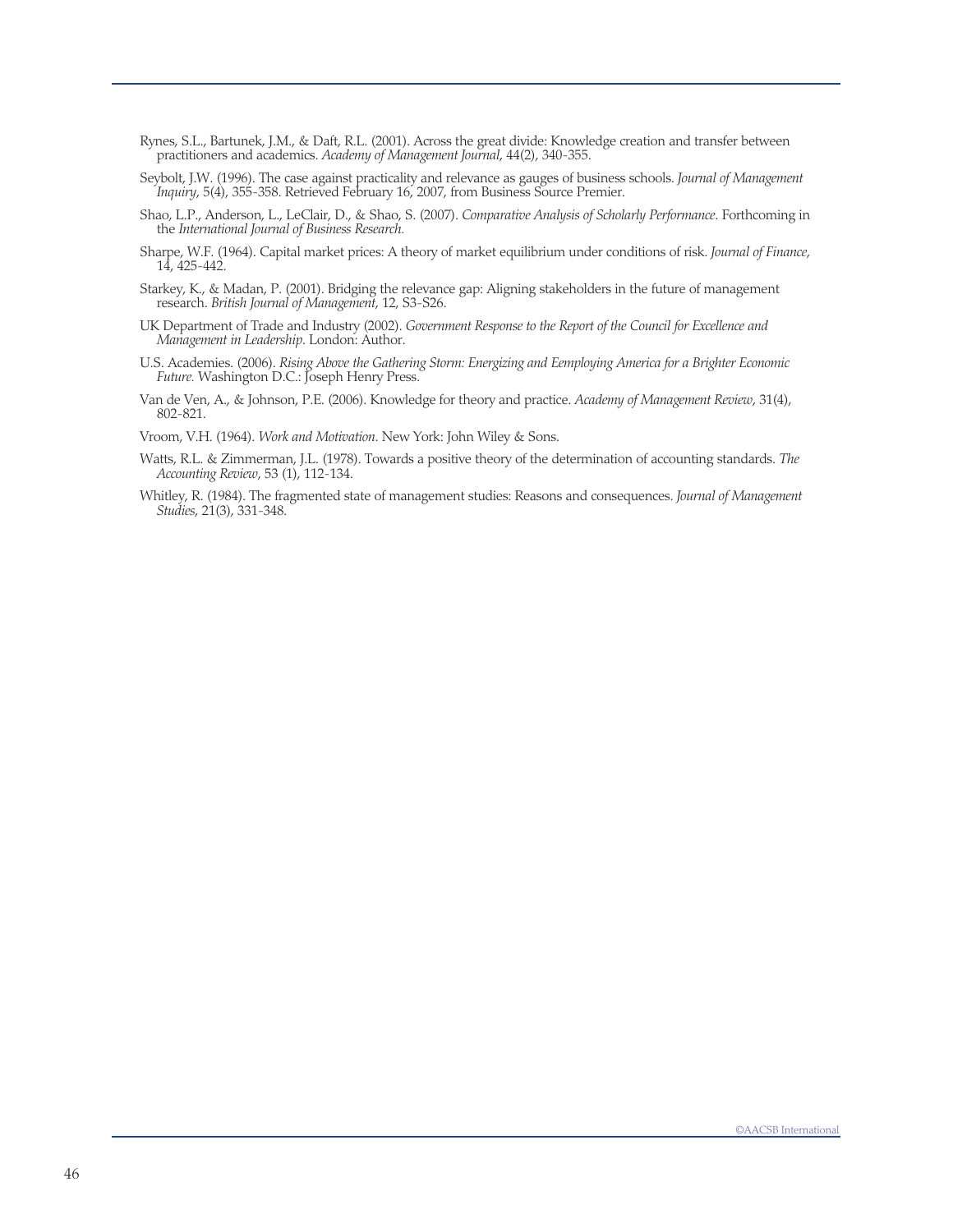## AACSB International Committee on Issues in Management Education (CIME) 2007-2008 Roster

#### **Chair**

#### **Richard A. Cosier**

Dean and Leeds Professor of Management School of Management and Krannert Graduate School of Management Purdue University

#### **Members**

**Robert F. Bruner**  Dean and Charles C. Abbott Professor

of Business Administration Darden Graduate School of Business University of Virginia

#### **Robert B. Duncan**

The Eli and Edyth L. Broad Dean The Eli Broad College of Business The Eli Broad Graduate School of Management Michigan State University

#### **John J. Fernandes**

President and CEO AACSB International

#### **Andrea Gasparri**

Managing Director School of Management SDA Bocconi

#### **Arthur Kraft**

Dean and Robert J. and Carolyn A. Waltos, Jr. Chair in Business and Economics The George L. Argyros School of Business and Economics Chapman University

#### **Daniel R. LeClair** Vice President and Chief Knowledge Officer AACSB International

**Robert E. Mittelstaedt, Jr.**  Dean W. P. Carey School of Business Arizona State University

#### **Judy D. Olian**

Dean UCLA Anderson School of Management University of California, Los Angeles

©AACSB International

#### **Mari A. Pearlman**

Senior Vice President and General Manager Higher Education Division Educational Testing Service

#### **Andrew J. Policano**

Dean, The Paul Merage School of Business University of California, Irvine

# **Christopher P. Puto**

Dean, Opus College of Business University of St. Thomas

#### **David Saunders**

Dean, Queen's School of Business Queen's University

#### **Richard E. Sorensen**

Dean, Pamplin College of Business Virginia Polytechnic Institute and State University

#### **Barry Spicer**

Dean, The University of Auckland Business School The University of Auckland

#### **Robert S. Sullivan**

Dean, Rady School of Management University of California, San Diego

#### **Pierre Tapie**

Groupe ESSEC President ESSEC Business School - Paris

#### **Peter W. Wolnizer**

Dean, Faculty of Economics and Business The University of Sydney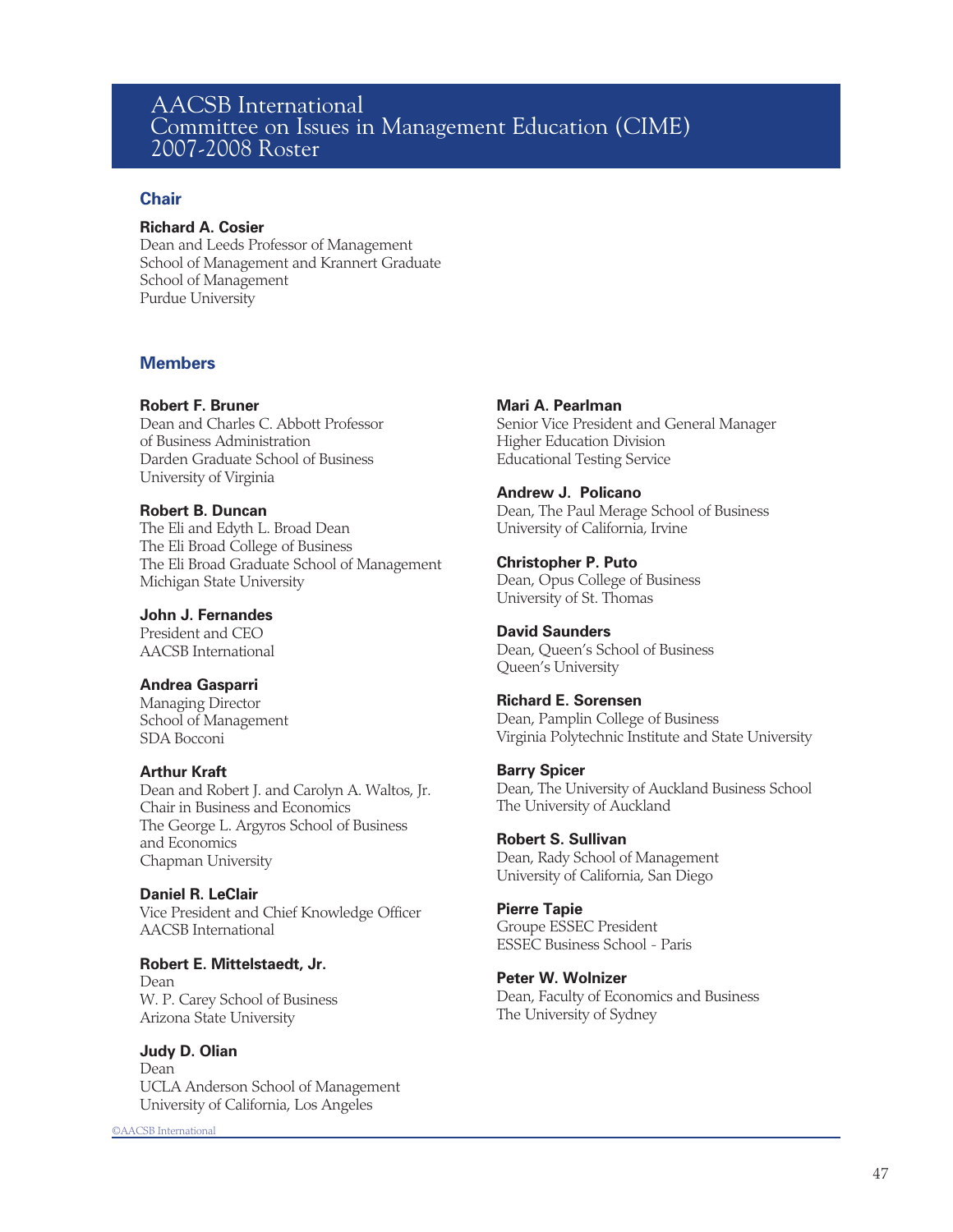# About AACSB International

## *AACSB International advances quality management education worldwide through accreditation and thought leadership.*

AACSB International – The Association to Advance Collegiate Schools of Business is a not-for-profit corporation of educational institutions, corporations, and other organizations devoted to the promotion and improvement of higher education in business administration and management.

Founded in 1916, AACSB International established the first set of accreditation standards for business schools in 1919. For more than 90 years, it has been the world leader in establishing and maintaining business school accreditation standards.

In addition to accrediting business schools worldwide, AACSB International is the business education community's professional development organization. Each year, the association conducts a wide array of conference and seminar programs for business deans, faculty, and administrators at various locations around the world. The organization also engages in research and survey projects on topics specific to the field of management education, maintains relationships with disciplinary associations and other groups, interacts with the corporate community on a variety of projects and initiatives, and produces a variety of publications and special reports on trends and issues within management education.